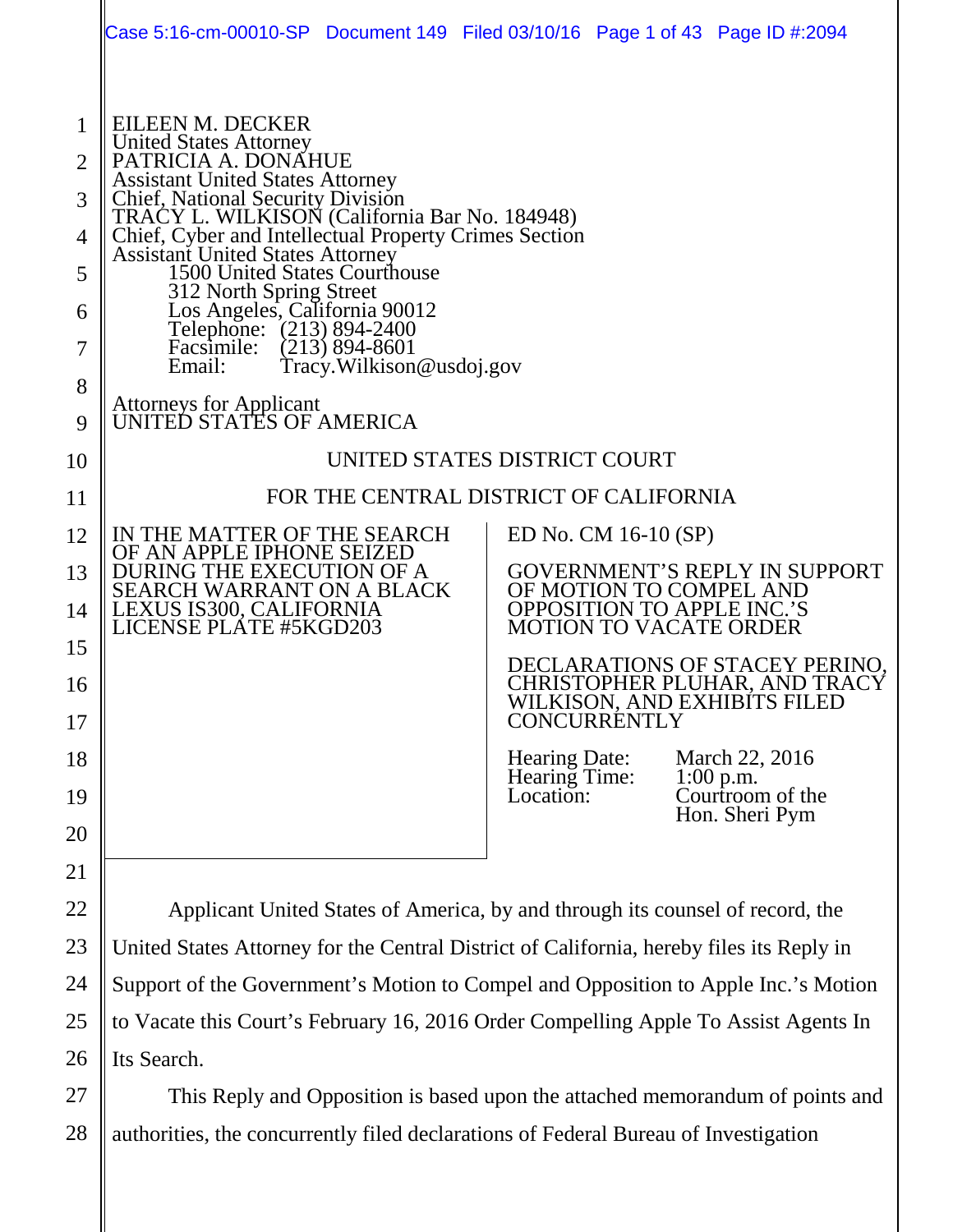("FBI") Technical Director of the Cryptologic and Electronic Analysis Unit Stacey Perino, FBI Supervisory Special Agent Christopher Pluhar, and Assistant United States Attorney Tracy Wilkison, with attached exhibits, the files and records in this case, and such further evidence and argument as this Court may permit.

| 5        |                       |                                                                               |
|----------|-----------------------|-------------------------------------------------------------------------------|
| 6        | Dated: March 10, 2016 | Respectfully submitted,                                                       |
| 7        |                       | EILEEN M. DECKER<br><b>United States Attorney</b>                             |
| 8        |                       | PATRICIA A. DONAHUE                                                           |
| 9        |                       | <b>Assistant United States Attorney<br/>Chief, National Security Division</b> |
| 10<br>11 |                       | Tray Wilke                                                                    |
| 12       |                       | TRACY L. WILKISON<br>Assistant United States Attorney                         |
| 13       |                       |                                                                               |
| 14       |                       | <b>Attorneys for Applicant<br/>UNITED STATES OF AMERICA</b>                   |
| 15       |                       |                                                                               |
| 16       |                       |                                                                               |
| 17       |                       |                                                                               |
| 18       |                       |                                                                               |
| 19       |                       |                                                                               |
| 20       |                       |                                                                               |
| 21       |                       |                                                                               |
| 22       |                       |                                                                               |
| 23       |                       |                                                                               |
| 24       |                       |                                                                               |
| 25       |                       |                                                                               |
| 26       |                       |                                                                               |
| 27       |                       |                                                                               |
| 28       |                       | $\sqrt{2}$                                                                    |
|          |                       |                                                                               |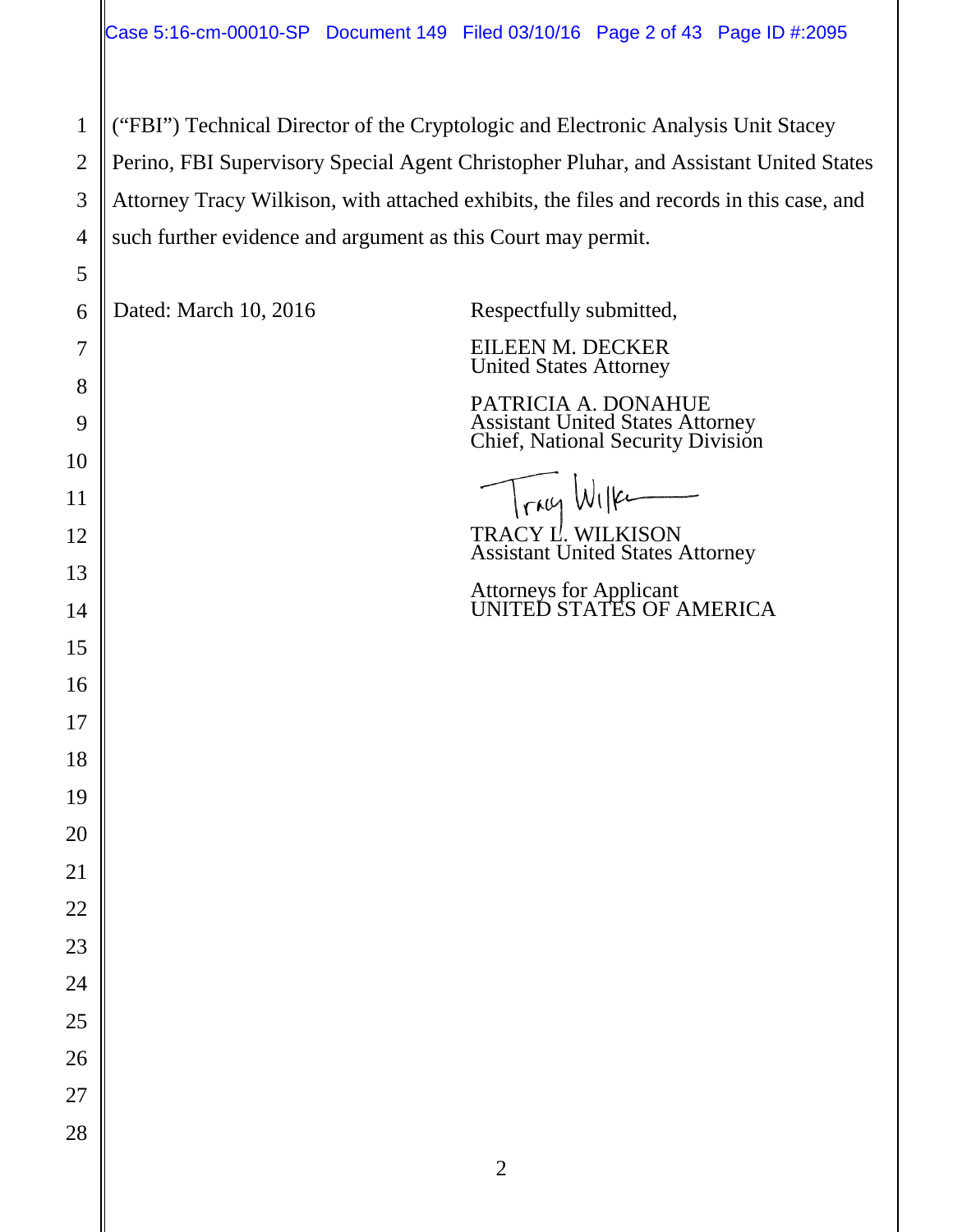|                |    |                    | Case 5:16-cm-00010-SP | Document 149 Filed 03/10/16 Page 3 of 43 Page ID #:2096                                                                   |  |
|----------------|----|--------------------|-----------------------|---------------------------------------------------------------------------------------------------------------------------|--|
| $\mathbf 1$    |    |                    |                       | <b>TABLE OF CONTENTS</b>                                                                                                  |  |
| $\overline{2}$ |    | <b>DESCRIPTION</b> |                       | <b>PAGE</b>                                                                                                               |  |
| 3              |    |                    |                       |                                                                                                                           |  |
| 4              | Ι. |                    |                       |                                                                                                                           |  |
| 5              | П. |                    |                       |                                                                                                                           |  |
| 6              |    | A.                 |                       | The All Writs Act Is an Integral Part of Our Justice System3                                                              |  |
|                |    | <b>B.</b>          |                       |                                                                                                                           |  |
| 8              |    |                    |                       |                                                                                                                           |  |
| 9              |    |                    | 1.                    |                                                                                                                           |  |
| 10             |    |                    | 2.                    |                                                                                                                           |  |
| 11             |    |                    | 3.                    |                                                                                                                           |  |
| 12             |    | $\mathcal{C}$ .    |                       | The Order Is Proper Under New York Telephone and the AWA 12                                                               |  |
| 13             |    |                    | 1.                    | Apple Is Closely Connected to the Underlying Controversy 13                                                               |  |
| 14             |    |                    | 2.                    | The Burden Placed on Apple Is Not Undue and Unreasonable  17                                                              |  |
| 15             |    |                    |                       | a.                                                                                                                        |  |
| 16             |    |                    |                       | b.<br>.21                                                                                                                 |  |
| 17             |    |                    |                       | Impinging on Apple's Marketing of Its Products as<br>Search-Warrant-Proof Is Not an Undue Burden<br>$\mathbf{c}$ .<br>.22 |  |
| 18<br>19       |    |                    |                       | d.                                                                                                                        |  |
| 20<br>21       |    |                    |                       | <b>Cumulative Future Compliance Costs Should Not Be</b><br>e.                                                             |  |
| 22             |    |                    | 3.                    |                                                                                                                           |  |
| 23             |    | D.                 |                       | The Order Does Not Implicate, Let Alone Violate, the First and Fifth<br>.31                                               |  |
| 24<br>25       |    |                    | 1.                    | Incidentally Requiring a Corporation to Add Functional Source<br>Code to a Commercial Product Does Not Violate the First  |  |
| 26             |    |                    | 2.                    | There Is No Due Process Right Not to Develop Source Code34                                                                |  |
| 27             | Ш. |                    |                       |                                                                                                                           |  |
| 28             |    |                    |                       | $\mathbf{i}$                                                                                                              |  |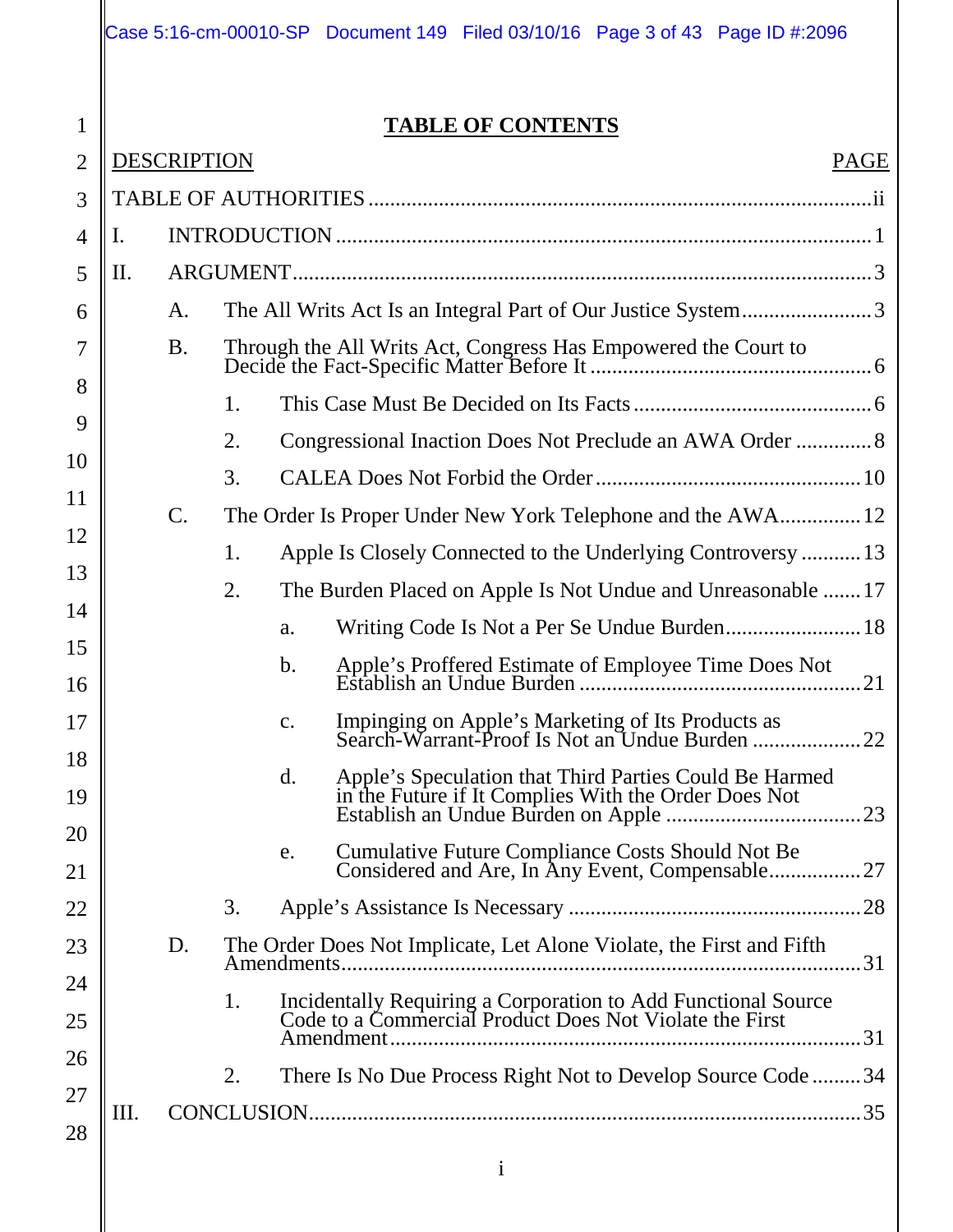1  $\Delta$ 

#### **TABLE OF AUTHORITIES**

| $\overline{2}$ | <b>DESCRIPTION</b><br>PAGE             |
|----------------|----------------------------------------|
| 3              | <b>Cases</b>                           |
| $\overline{4}$ | Am. Council on Educ. v. F.C.C.,        |
| 5              |                                        |
| 6              | Application of United States,          |
| 7              |                                        |
| 8              | Baker v. Carr,                         |
| 9              |                                        |
| 10             | Bank of U.S. v. Halstead,              |
| <sup>11</sup>  |                                        |
| 12             | Bankers Life & Casualty Co v. Holland, |
| 13             |                                        |
| 14             | <b>Blair v. United States,</b>         |
| 15             |                                        |
| 16             | Branzburg v. Hayes,                    |
| 17             |                                        |
| 18             | Carrington v. United States,           |
| 19             |                                        |
| 20             | Cheney v. U.S. Dist. Court,            |
| 21             |                                        |
| 22             | Company v. United States,              |
| 23             |                                        |
| 24             | County of Sacramento v. Lewis,         |
| 25             |                                        |
| 26             | Diamond v. Chakrabarty,                |
| 27             |                                        |
| 28             |                                        |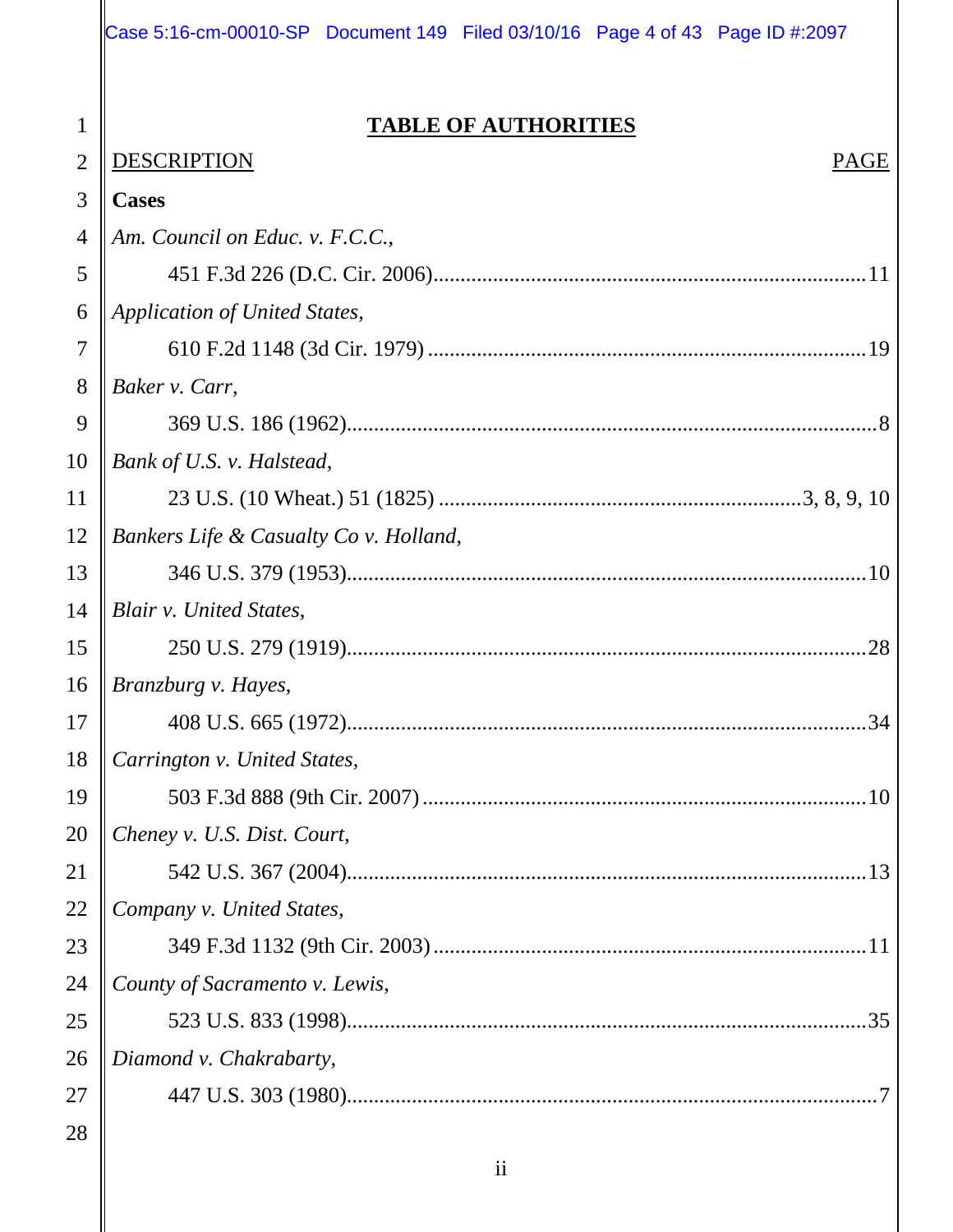1  $\sim$ 

 $\mathbf{\mathsf{I}}$ 

| $\overline{2}$ | <b>DESCRIPTION</b><br>PAGE                         |
|----------------|----------------------------------------------------|
| 3              | Envtl. Def. Ctr., Inc. v. U.S. E.P.A.,             |
| 4              |                                                    |
| 5              | F.T.C. v. Dean Foods Co.,                          |
| 6              |                                                    |
| 7              | Full Value Advisors, LLC v. S.E.C.,                |
| 8              |                                                    |
| 9              | Gonzalez v. Google,                                |
| 10             |                                                    |
| 11             | Haig v. Agee,                                      |
| 12             |                                                    |
| 13             | In re Access to Videotapes,                        |
| 14             |                                                    |
| 15             | In re Order Authorizing the Use of a Pen Register, |
| 16             |                                                    |
| 17             | In re Under Seal,                                  |
| 18             |                                                    |
| 19             | In re XXX Inc.,                                    |
| 20             |                                                    |
| 21             | Jacobs v. Clark Cty. Sch. Dist.,                   |
| 22             |                                                    |
| 23             | Karn v. United States Department of State,         |
| 24             |                                                    |
| 25             | Levine v. United States,                           |
| 26             |                                                    |
| 27             | Michigan Bell Tel. Co. v. United States,           |
| 28             |                                                    |
|                | $\overline{111}$                                   |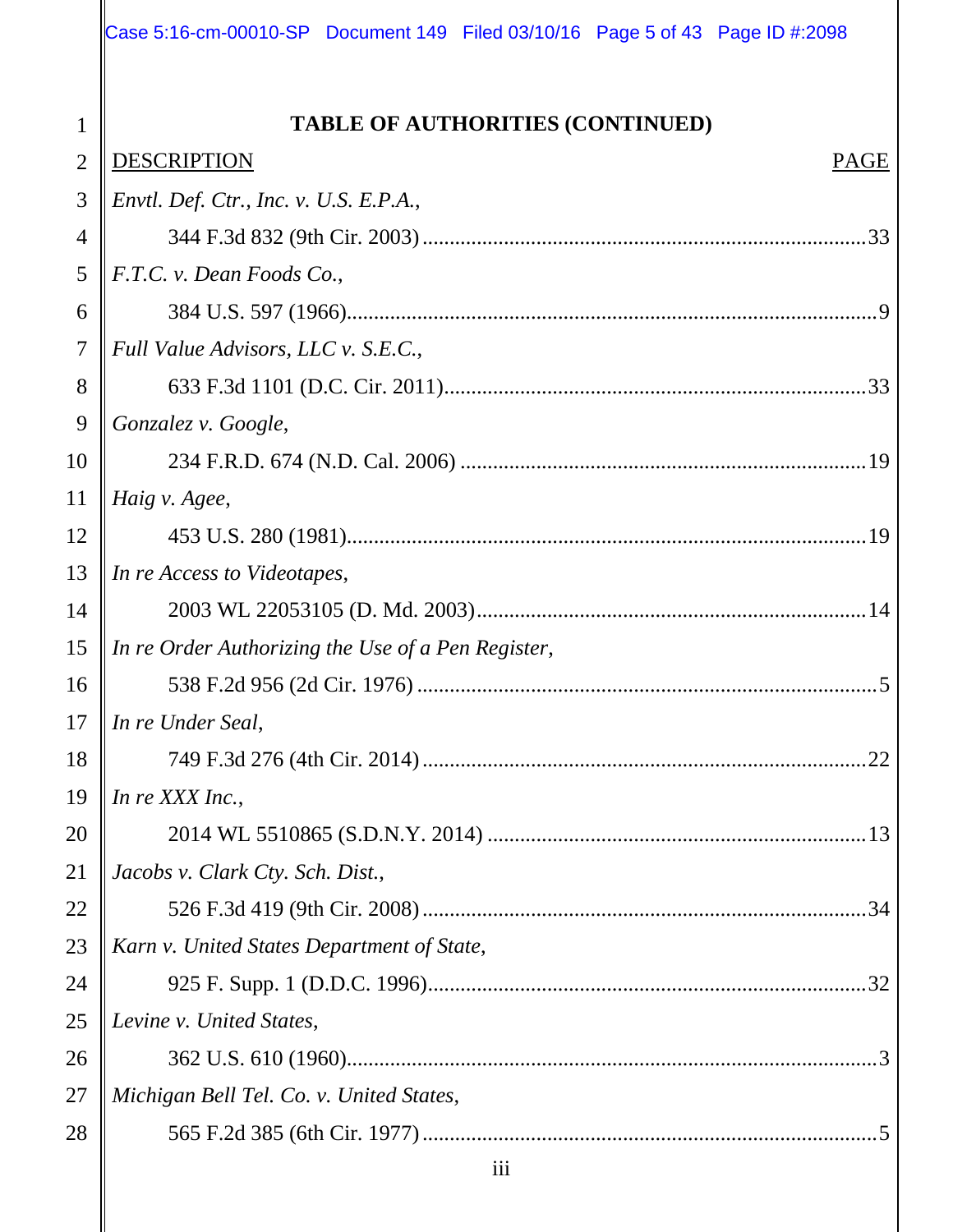| $\overline{2}$ | DESCRIPTION<br><b>PAGE</b>                                                 |
|----------------|----------------------------------------------------------------------------|
| 3              | Murphy v. Waterfront Comm'n of New York Harbor,                            |
| $\overline{4}$ |                                                                            |
| 5              | Pennsylvania Bureau of Correction v. U.S. Marshals Serv.,                  |
| 6              |                                                                            |
| $\overline{7}$ | Plum Creek Lumber Co. v. Hutton,                                           |
| 8              | .20                                                                        |
| 9              | Price v. Johnston,                                                         |
| 10             |                                                                            |
| 11             | Railway Mail Assn. v. Corsi,                                               |
| 12             |                                                                            |
| 13             | Riley v. California,                                                       |
| 14             |                                                                            |
| 15             | Rumsfeld v. Forum for Acad. & Institutional Rights, Inc.,                  |
| 16             |                                                                            |
| 17             | Simmons v. United States,                                                  |
| 18             | 31                                                                         |
| 19             | In re Application of United States for an Order Authorizing an In-Progress |
| 20             | Trace of Wire Commc'ns over Tel. Facilities (Mountain Bell),               |
| 21             |                                                                            |
| 22             | U.S. Telecom Ass'n v. F.C.C.,                                              |
| 23             |                                                                            |
| 24             | Application of the United States for Relief,                               |
| 25             |                                                                            |
| 26             | United States v. Balsys,                                                   |
| 27             |                                                                            |
| 28             |                                                                            |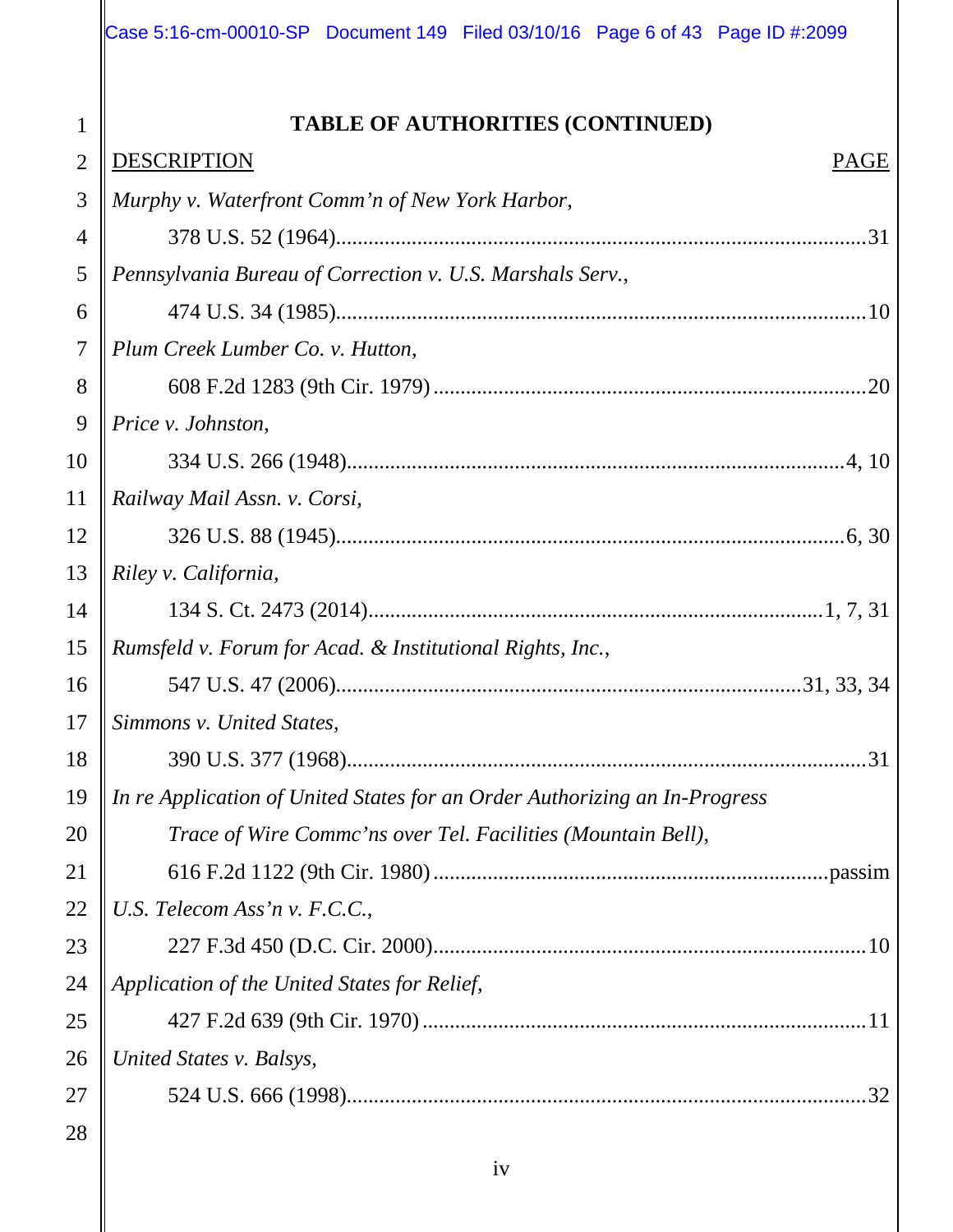| 2  | <b>DESCRIPTION</b><br><b>PAGE</b>        |
|----|------------------------------------------|
| 3  | United States v. Burr,                   |
| 4  |                                          |
| 5  | United States v. Craft,                  |
| 6  |                                          |
| 7  | United States v. Elcom Ltd.,             |
| 8  |                                          |
| 9  | United States v. Fricosu,                |
| 10 |                                          |
| 11 | United States v. Hall,                   |
| 12 |                                          |
| 13 | United States v. Illinois Bell Tel. Co., |
| 14 |                                          |
| 15 | United States v. Koyomejian,             |
| 16 |                                          |
| 17 | United States v. New York Telephone Co., |
| 18 |                                          |
| 19 | United States v. Nixon,                  |
| 20 |                                          |
| 21 | United States v. R. Enterprises, Inc.,   |
| 22 |                                          |
| 23 | United States v. Sindel,                 |
| 24 |                                          |
| 25 | Univ. of Pennsylvania v. E.E.O.C.,       |
| 26 | .23                                      |
| 27 | Universal City Studios, Inc. v. Corley,  |
| 28 |                                          |
|    | V                                        |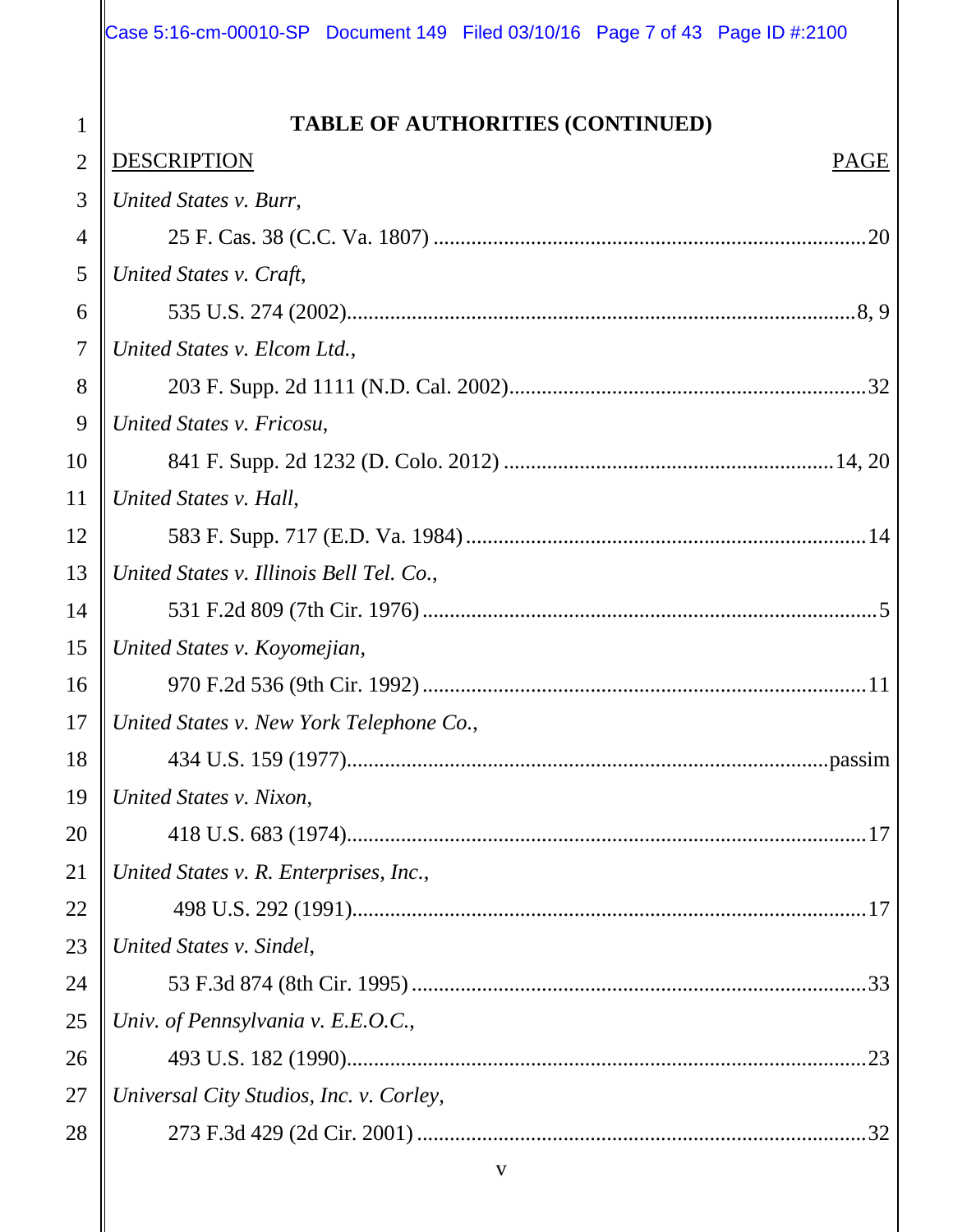| $\overline{2}$ | <b>DESCRIPTION</b><br>PAGE                                     |
|----------------|----------------------------------------------------------------|
| 3              | Washington v. Glucksberg,                                      |
| 4              |                                                                |
| 5              | West Virginia Bd. of Ed. v. Barnette,                          |
| 6              |                                                                |
| 7              | Zivotofsky ex rel. Zivotofsky v. Clinton,                      |
| 8              |                                                                |
| 9              | Zurcher v. Stanford Daily,                                     |
| 10             |                                                                |
| 11             | <b>Federal Statutes</b>                                        |
| 12             |                                                                |
| 13             |                                                                |
| 14             |                                                                |
| 15             |                                                                |
| 16             |                                                                |
| 17             |                                                                |
| 18             |                                                                |
| 19             |                                                                |
| 20             | <b>Federal Rules</b>                                           |
| 21             |                                                                |
| 22             |                                                                |
| 23             | <b>Other Authorities</b>                                       |
| 24             | In the Matter of Commc'ns Assistance for Law Enforcement Act   |
| 25             |                                                                |
| 26             |                                                                |
| 27             | Brief for Respondent, United States v. New York Telephone Co., |
| 28             |                                                                |
|                | V <sub>i</sub>                                                 |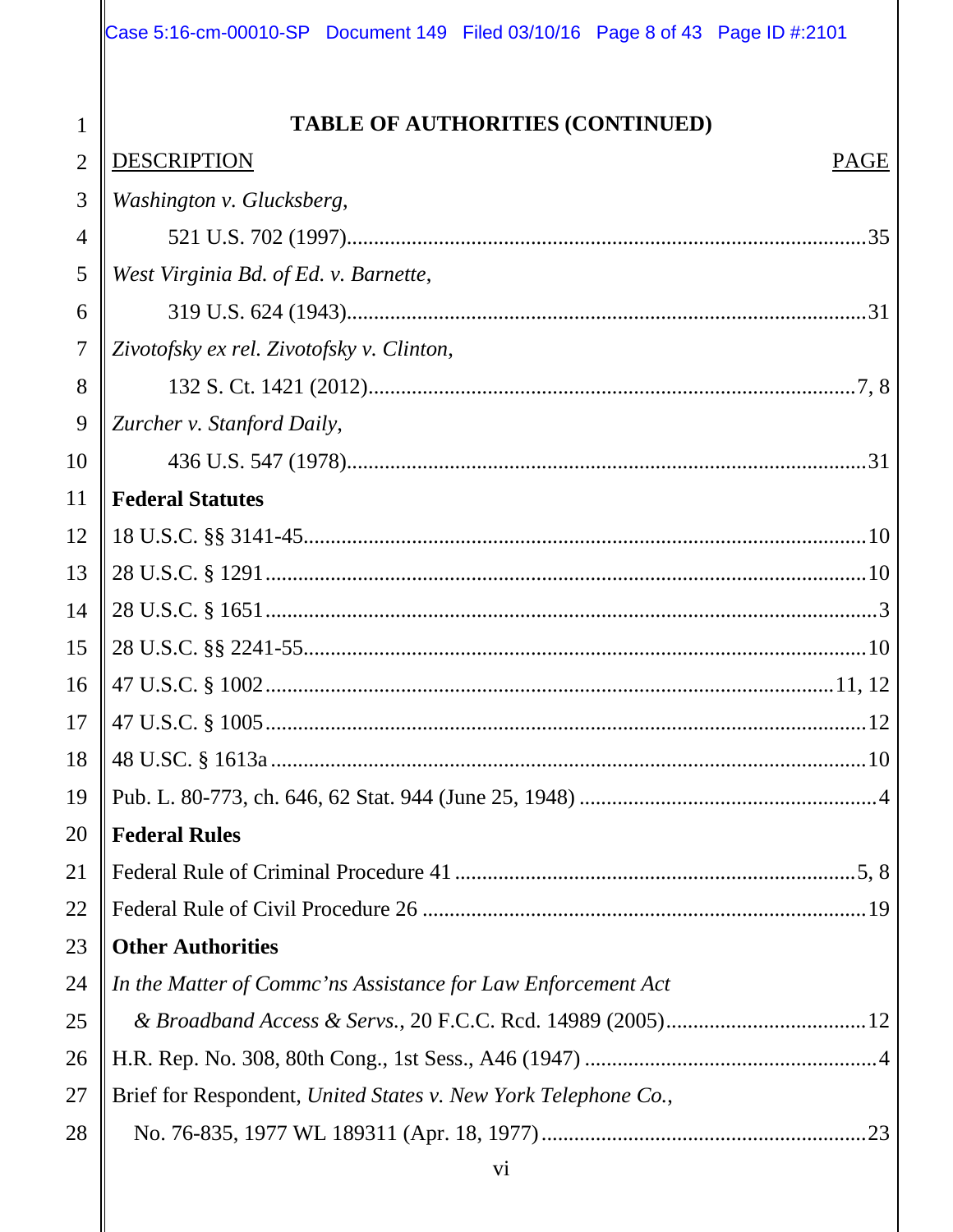#### **MEMORANDUM OF POINTS AND AUTHORITIES**

#### **I. INTRODUCTION**

As Apple Inc. concedes in its Opposition, it is fully capable of complying with the Court's Order. By Apple's own reckoning, the corporation—which grosses hundreds of billions of dollars a year—would need to set aside as few as six of its 100,000 employees for perhaps as little as two weeks. This burden, which is not unreasonable, is the direct result of Apple's deliberate marketing decision to engineer its products so that the government cannot search them, even with a warrant. Thus, the lawful warrant in this case—issued by a neutral magistrate upon a finding of probable cause, pursuant to the procedure blessed by the Supreme Court just two years ago in *Riley v. California*, 134 S. Ct. 2473 (2014)—will be frustrated unless Apple complies with the Order. In passing the All Writs Act, Congress gave courts a means of ensuring that their lawful warrants were not thwarted by third parties like Apple.

The Court's Order is modest. It applies to a single iPhone, and it allows Apple to decide the least burdensome means of complying. As Apple well knows, the Order does not compel it to unlock other iPhones or to give the government a universal "master key" or "back door." It is a narrow, targeted order that will produce a narrow, targeted piece of software capable of running on just one iPhone, in the security of Apple's corporate headquarters. That iPhone belongs to the County of San Bernardino, which has consented to its being searched. The phone was used by the now-dead terrorist Syed Rizwan Farook, who also consented to its being searched as part of his employment agreement with the County. In short, the Order invades no one's privacy and raises no Fourth Amendment concerns.

The government and the community need to know what is on the terrorist's phone, and the government needs Apple's assistance to find out. For that reason, the Court properly ordered Apple to disable the warrant-proof barriers it designed. Instead of complying, Apple attacked the All Writs Act as archaic, the Court's Order as leading to a "police state," and the FBI's investigation as shoddy, while extolling itself as the primary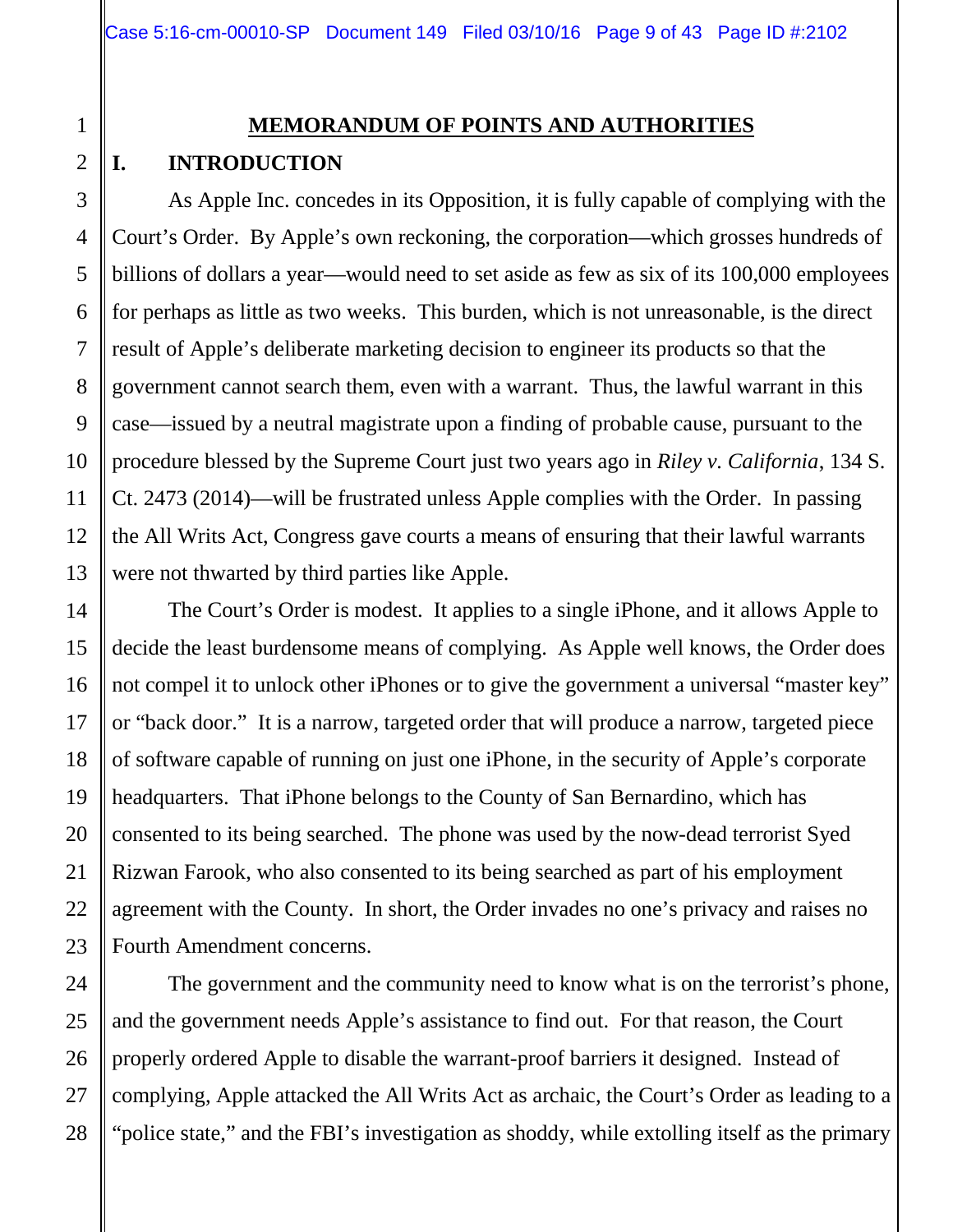guardian of Americans' privacy. (*See* Wilkison Decl. Ex. 1.) Apple's rhetoric is not only false, but also corrosive of the very institutions that are best able to safeguard our liberty and our rights: the courts, the Fourth Amendment, longstanding precedent and venerable laws, and the democratically elected branches of government.

Congress intended the All Writs Act to flexibly meet "new problems" like those devised by Apple. As the Supreme Court held, the Act supplies a basis for a court to order a third-party corporation to assist in gathering evidence. As the Ninth Circuit held, that precedent permits a court to order a corporation to program a computer, even if the corporation objects that doing so will cost it money, divert its technicians, and annoy its customers. That controlling precedent and the All Writs Act—not Apple's technological fiat—should determine whether Farook's iPhone will be searched.

Apple and its *amici* try to alarm this Court with issues of network security, encryption, back doors, and privacy, invoking larger debates before Congress and in the news media. That is a diversion. Apple desperately wants—desperately *needs*—this case not to be "about one isolated iPhone." But there is probable cause to believe there is evidence of a terrorist attack on that phone, and our legal system gives this Court the authority to see that it can be searched pursuant to a lawful warrant. And under the compelling circumstances here, the Court should exercise that authority, even if Apple would rather its products be warrant-proof.

This case—like the three-factor Supreme Court test on which it must be decided is about specific facts, not broad generalities. Here, Apple deliberately raised technological barriers that now stand between a lawful warrant and an iPhone containing evidence related to the terrorist mass murder of 14 Americans. Apple alone can remove those barriers so that the FBI can search the phone, and it can do so without undue burden. Under those *specific* circumstances, Apple can be compelled to give aid. That is not lawless tyranny. Rather, it is ordered liberty vindicating the rule of law. This Court can, and should, stand by the Order. Apple can, and should, comply with it.

1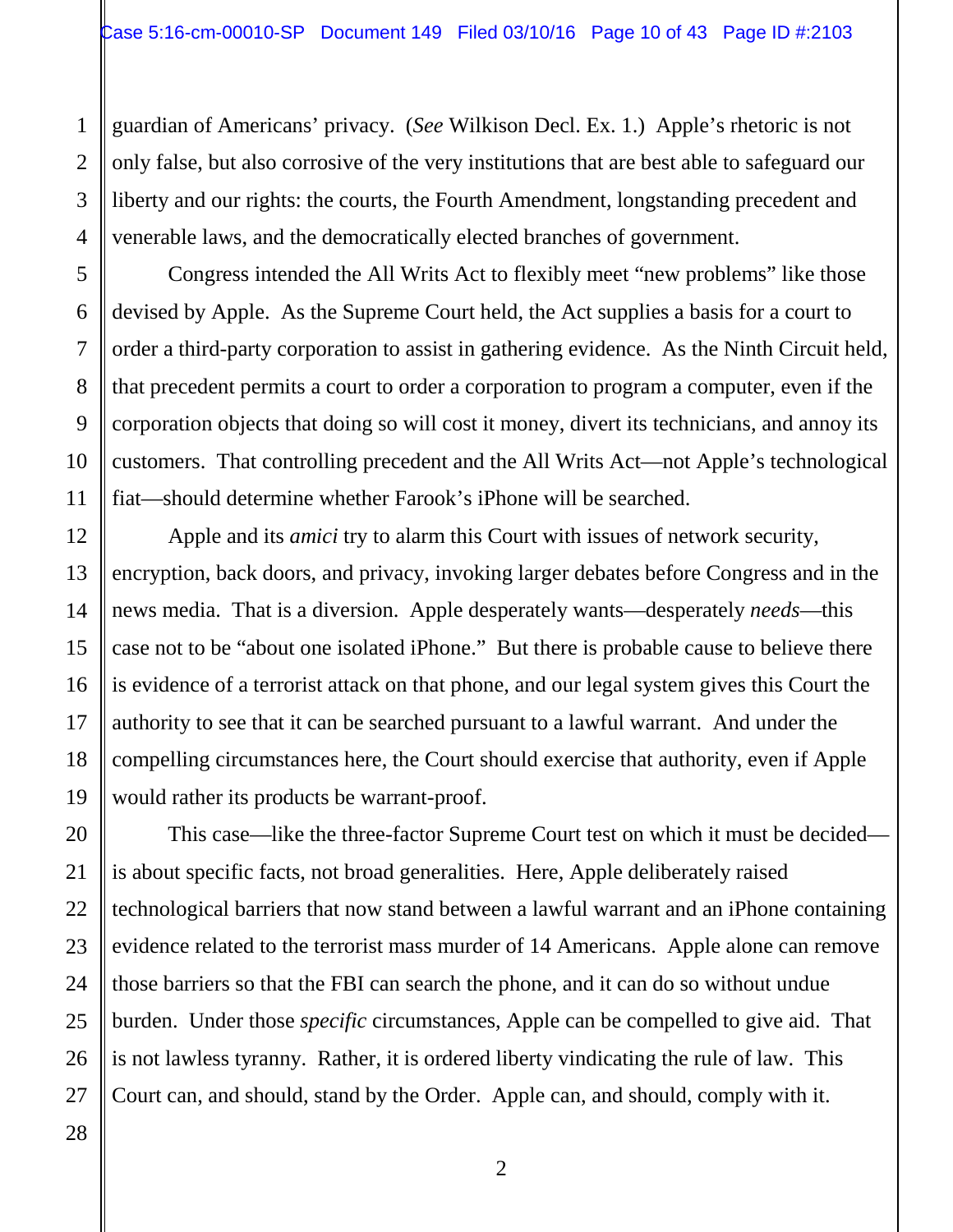#### **II. ARGUMENT**

#### **A. The All Writs Act Is an Integral Part of Our Justice System**

In both its Opposition and its public statements, Apple seeks to characterize the All Writs Act ("AWA" or "Act"), codified at 28 U.S.C. § 1651, as an obscure law dredged up by the government to achieve unprecedented power. That premise is false. The Act is a vital part of our legal system that is regularly invoked in a variety of contexts. Congress intended for the Act to be broad and flexible, capable of rising to meet new obstacles to the courts' lawful exercise of jurisdiction. The Act is not a judicial usurpation of congressional power, but rather an example of Congress's reliance upon the courts' sound discretion and close familiarity with specific facts to ensure that justice is done.

The AWA is indeed venerable. It was enacted by the First Congress at "the very beginning of this Nation" as part of the Judiciary Act of 1789. *See Levine v. United States*, 362 U.S. 610, 615 (1960). The Act codified basic judicial powers critical to justice and the legal system, such as the power to issue writs of habeas corpus and mandamus. Like other foundational laws, it was framed not in a hypertechnical way to address the passing needs of 1789, but in broad, enduring terms that bestowed on the courts the "power to issue . . . all . . . writs . . . which may be necessary for the exercise of their respective jurisdictions, and agreeable to principles and usages of law."

The Supreme Court quickly recognized that "[t]o limit the operation of [the Act] *now*, to that which it would have had in the year 1789, would open a door to many and great inconveniencies, which Congress seems to have foreseen, and to have guarded against, by giving ample powers to the Courts, so to mold their process, as to meet whatever changes might take place." *Bank of U.S. v. Halstead*, 23 U.S. (10 Wheat.) 51, 62 (1825) (interpreting the phrase "agreeable to the usages and principles of law" to be a broad grant of power to the federal courts) (emphasis in original).

In the centuries since, the Act has never fallen into disuse or disrepute. Indeed, few laws are more vital. As the Supreme Court has explained: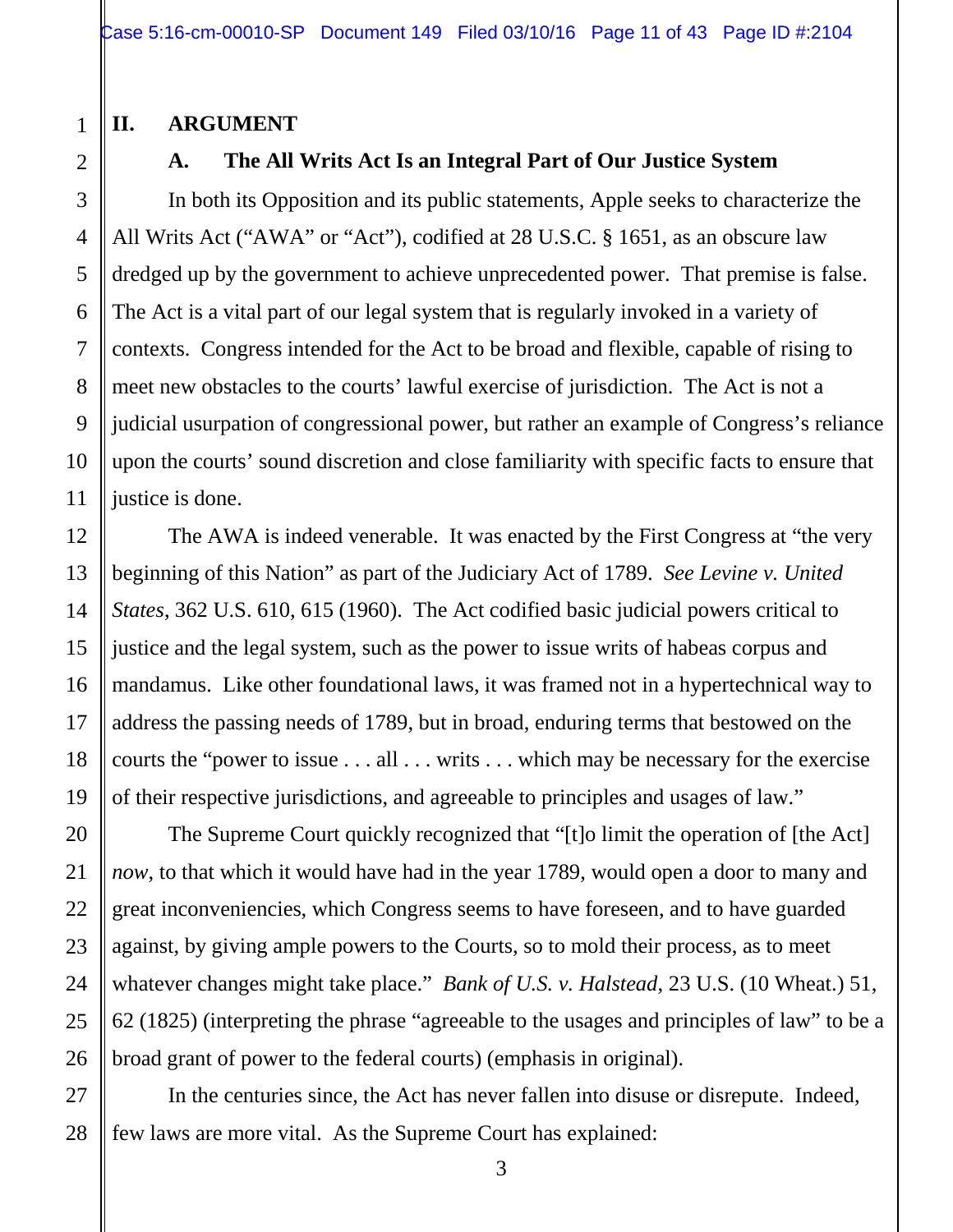[T]he writ must be agreeable to the usages and principles of "law," a term which is unlimited by the common law or the English law. And since "law" is not a static concept, but expands and develops as new problems arise, we do not believe that the forms of [writs] authorized by [the AWA] are only those recognized in this country in 1789, when the original Judiciary Act containing the substance of this section came into existence. In short, we do not read [the AWA] as an ossification of the practice and procedure of more than a century and a half ago. Rather it is a legislatively approved source of procedural instruments designed to achieve "the rational ends of law."

*Price v. Johnston*, 334 U.S. 266, 282-85 (1948) (discussing the scope of the writ of habeas corpus under the AWA), *overruled on other grounds by McCleskey v. Zant*, 499 U.S. 467 (1991). *Price* further held that because "justice may on occasion require the use of a variation or a modification" of the writ, and because Congress had chosen to provide broad powers in the AWA, "it follows that we should not write in limitations which Congress did not see fit to make." *Id.* Just months after the Supreme Court decided *Price*, Congress responded not by chastening the Court or restricting the AWA, but by "extend[ing]" it: first, courts could now issue not just "necessary" writs but also "appropriate" writs; second, "all" courts, not just certain enumerated ones, would be empowered by the Act. *See* 80 Pub. L. 80-773, ch. 646, 62 Stat. 944 (June 25, 1948); H.R. Rep. No. 308, 80th Cong., 1st Sess., A46 (1947) (noting the "revised section extends the power to issue writs in aid of jurisdiction").

Apple portrays the AWA as dusty and forgotten so that application of the Act here might seem an unprecedented and congressionally unforeseen assumption of judicial power. This mischaracterization of the Act was rejected by the Supreme Court in *United States v. New York Telephone Co.*, 434 U.S. 159 (1977), which held that the AWA is properly used to compel a telecommunications company to supply personnel and equipment to support a government investigation by installing a pen register. The Court's conclusion was expressly based on *Price*'s holding that the AWA must be "fluid" and evolving, *id.* at 173, thus foreclosing Apple's current effort to confine *New York Telephone* to only pen registers.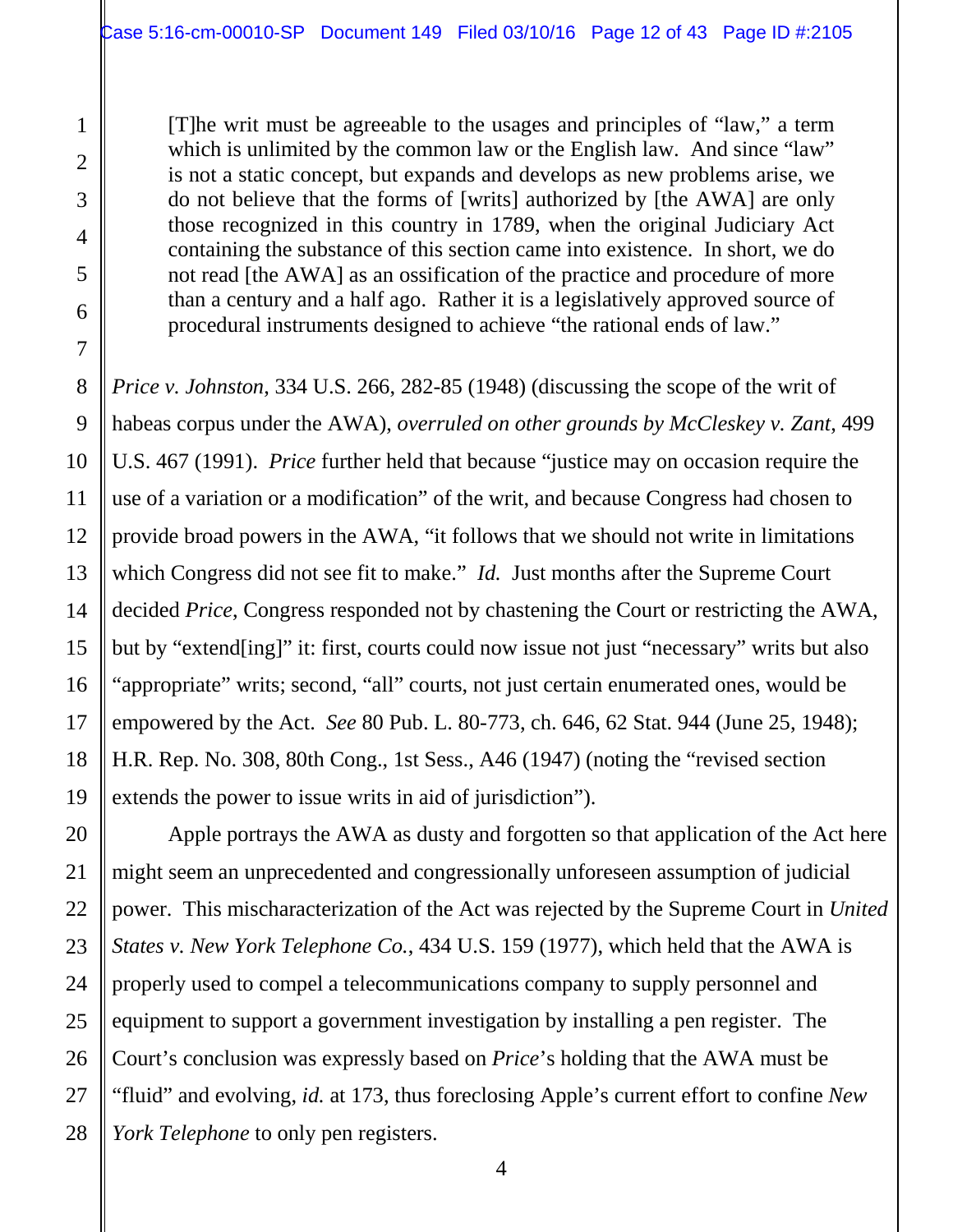In deciding *New York Telephone*, the Supreme Court directly confronted and expressly rejected the policy arguments Apple raises now*.* Like Apple, the telephone company argued: that Congress had not given courts the power to issue such an order in its prior legislation; that the AWA could not be read so broadly; that it was for Congress to decide whether to provide such authority; and that relying on the AWA was a dangerous step down a slippery slope ending in arbitrary police powers. *See In re Order Authorizing the Use of a Pen Register*, 538 F.2d 956, 962-63 (2d Cir. 1976) (reversed); *New York Telephone*, 434 U.S. at 179 (Stevens, J., dissenting). The Court dismissed these arguments in light of *Price*. *See New York Telephone*, 434 U.S. at 173-75 & n.23 (maj. op.). In the forty years since that decision, it has become clear that the Court was correct because those fears have proved unfounded.

The Supreme Court's approach to the AWA does not create an unlimited source of judicial power, as Apple contends. The Act is self-limiting because it can only be invoked in aid of a court's jurisdiction. Here, that jurisdiction rests on a lawful warrant, issued by a neutral magistrate pursuant to Rule 41. And *New York Telephone* provides a further safeguard, not through bright-line rules but rather through three factors courts must consider before exercising their discretion: (1) how far removed a party is from the investigative need; (2) how unreasonable a burden would be placed on that party; and (3) how necessary the party's assistance is to the government. This three-factor analysis respects Congress's mandate that the Act be flexible and adaptable, while eliminating the concern that random citizens will be forcibly deputized.

Technology is constantly advancing, but these advances have never required the AWA to retreat. To the contrary, as the Supreme Court made clear in *Halstead* and *Price*, the Act must grow and develop to keep pace with "whatever changes might take" place." Courts used that "common sense" in applying the Act to programming and electronic data in the trap-and-trace context. *See Michigan Bell Tel. Co. v. United States*, 565 F.2d 385, 389 (6th Cir. 1977); *United States v. Illinois Bell Tel. Co.*, 531 F.2d 809,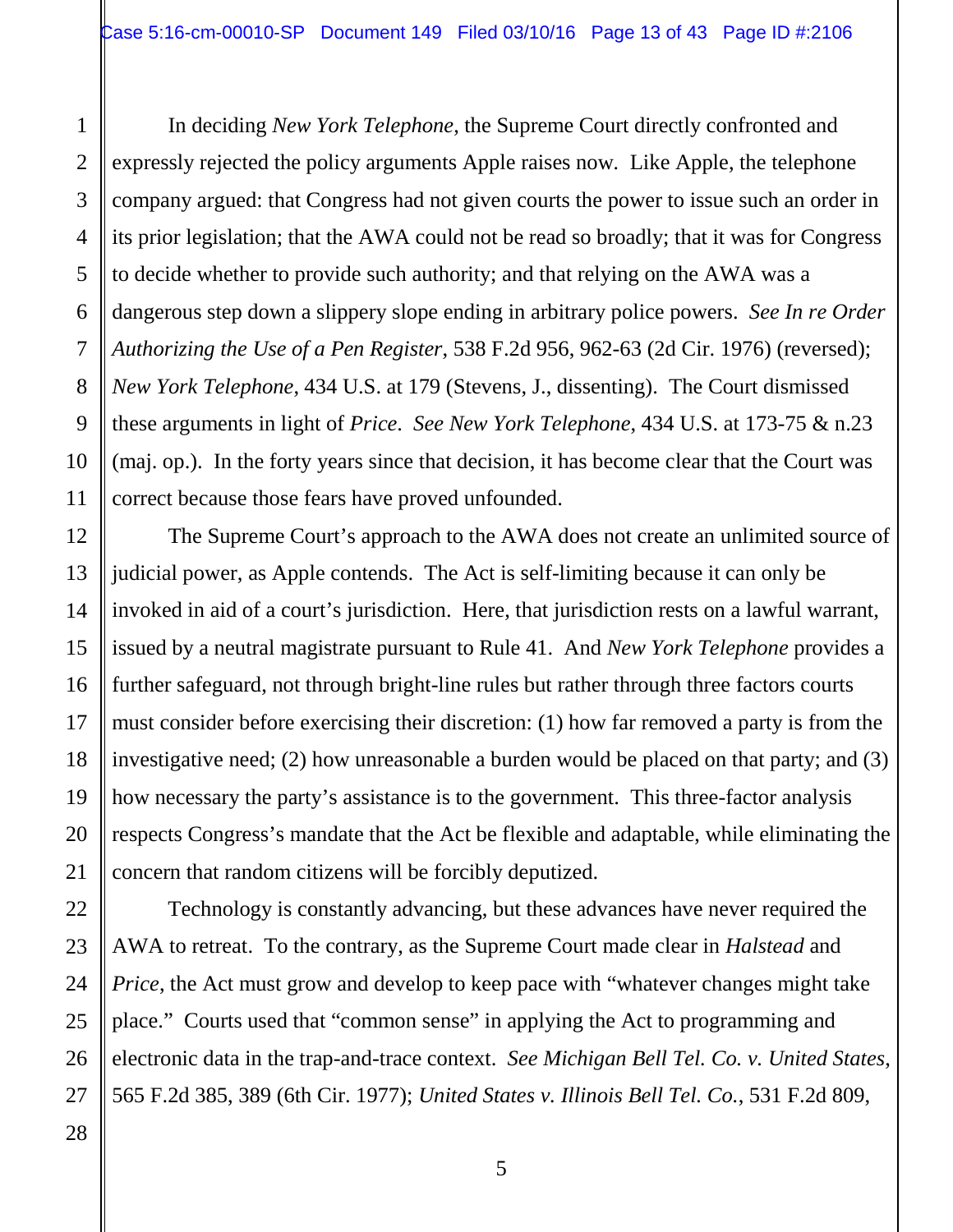813 (7th Cir. 1976). And this Court applied the same common sense in issuing the Order. The AWA is a proper source of this Court's authority.

#### **B. Through the All Writs Act, Congress Has Empowered the Court to Decide the Fact-Specific Matter Before It**

#### *1. This Case Must Be Decided on Its Facts*

The Order applies to a single device and is based on the specific facts before this Court. Those compelling facts justify ordering Apple to remove the barriers to executing a warrant for an iPhone used by a terrorist who carried out a mass murder. Apple demands that the Court should instead address the broad questions whether Apple should be required to unlock *every* iPhone in *every* instance, or whether Apple should be required to give the government the means to do so. Those questions are not before this Court. Indeed, if Apple's compliance with the AWA in a single case were sufficient to require it to comply in all cases, there would be no dispute here: Apple routinely complied with AWA orders in the past. (*See infra* p. 27.) In the same respect, future cases involving other iPhones will be decided on *their* specific facts.

The "case or controversy" before the Court is narrow and specific, as well it should be. "[T]he very strength of our common law" is "its cautious advance and retreat a few steps at a time." Benjamin Cardozo, *The Growth of the Law* 6 (1924). It is precisely the rich facts of a particular case that provide the basis for a court to resolve it, and these same facts ensure that the law's growth is incremental and thoughtful. That is why courts resolve cases and controversies that are "definite and concrete, not hypothetical or abstract." *Railway Mail Assn. v. Corsi*, 326 U.S. 88, 93 (1945).

Only by stripping this case of its "definite and concrete" facts—the very facts that guide the AWA inquiry—and by recasting the case as a "hypothetical or abstract" policy debate can Apple invoke separation of powers and the political-question doctrine. (Opp. 18-19.) Apple urges the Court to focus on broader policy issues, and then proclaims that the Court is forbidden to resolve them. But the actual issue before this Court—whether Apple can be directed under the AWA to provide specific technical assistance—is not a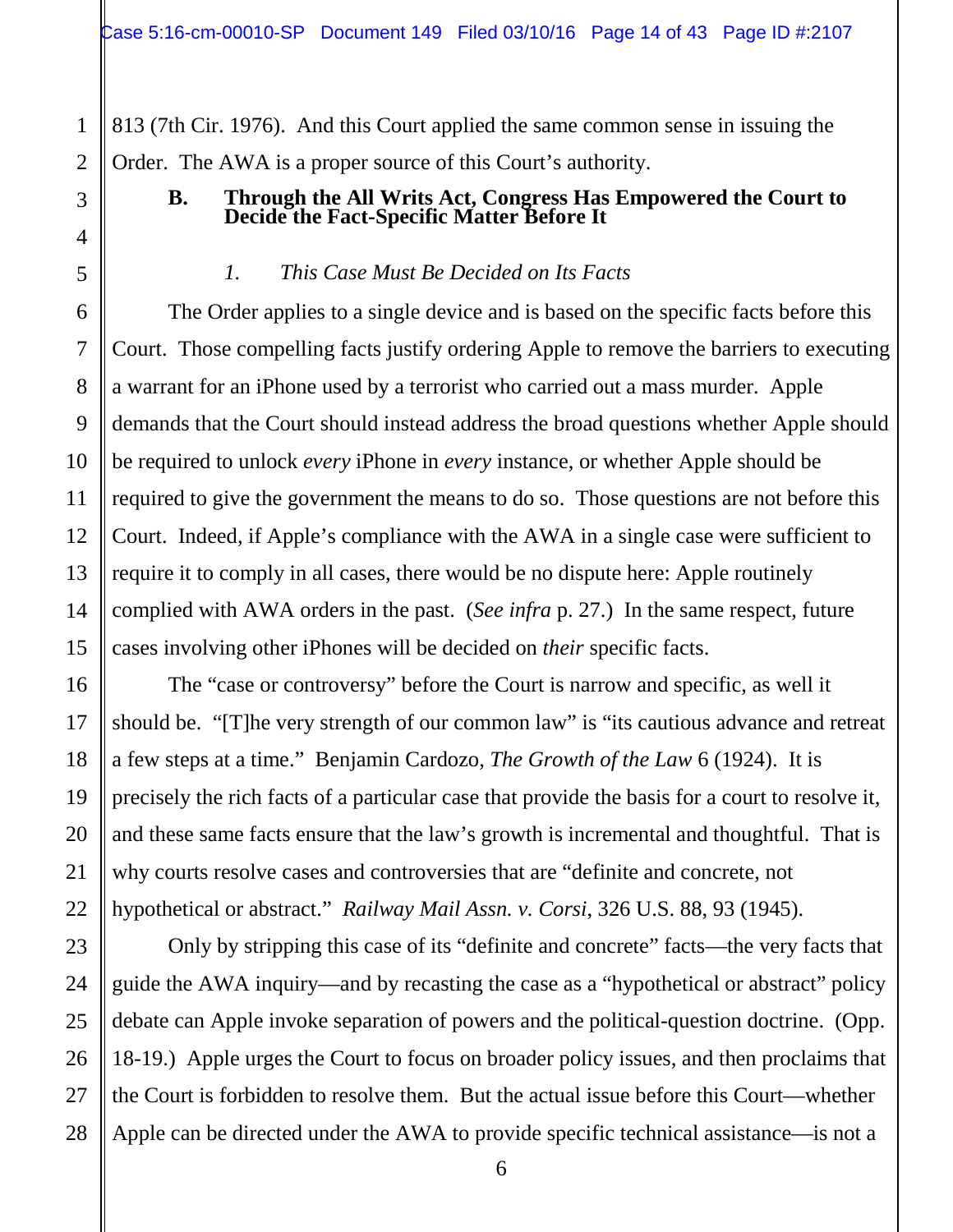1 2 3 4 5 6 7 8 9 10 11 12 13 14 judicially imponderable question forbidden by separation of powers: courts resolve such questions regularly, as in *New York Telephone* and *In re Application of United States for an Order Authorizing an In-Progress Trace of Wire Commc'ns over Tel. Facilities*  ("*Mountain Bell*"), 616 F.2d 1122, 1126-29 (9th Cir. 1980). Nor must courts flee from cases involving policy and privacy considerations related to searching smartphones. Less than two years ago, the Supreme Court confronted just such issues in *Riley v. California*. The Court, after carefully considering smartphones' technology and their role in society, held that an "appropriate balance" between privacy concerns and investigative needs was struck by the government's obtaining a search warrant. 134 S. Ct. at 2484. The Court added that its "holding, of course, is not that the information on a cell phone is immune from search; it is instead that a warrant is generally required before such a search." *Id.* at 2493. Thus, Apple's privacy questions, far from being unanswerable by any court, have already *been* answered by the Supreme Court, and the government complied with *Riley* by obtaining a warrant here.

This case also does not present a "political question," as suggested by Apple. The ongoing debate regarding law enforcement, national security needs, and privacy does not deprive this Court of authority to issue the Order. In fact, Apple's argument is undone by the very authority it cites: *Diamond v. Chakrabarty*, 447 U.S. 303 (1980). (Opp. 19.) Far from refusing to decide a case because of the policy implications before it, the Supreme Court explained that the "grave risks" and "parade of horribles" conjured up by the petitioner and his *amici* needed to be presented to Congress, while the Court would decide the case instead by applying the broad terms Congress used in 1930 Patent Act. *Id.* at 316-18. As *Diamond* shows, the political-question doctrine is a "narrow exception" to the general rule that "the Judiciary has a responsibility to decide cases properly before it." *Zivotofsky ex rel. Zivotofsky v. Clinton*, 132 S. Ct. 1421, 1427 (2012). It applies not in every case raising policy considerations but only in cases that raise nothing *but* policy considerations, cases where there is "a lack of judicially

15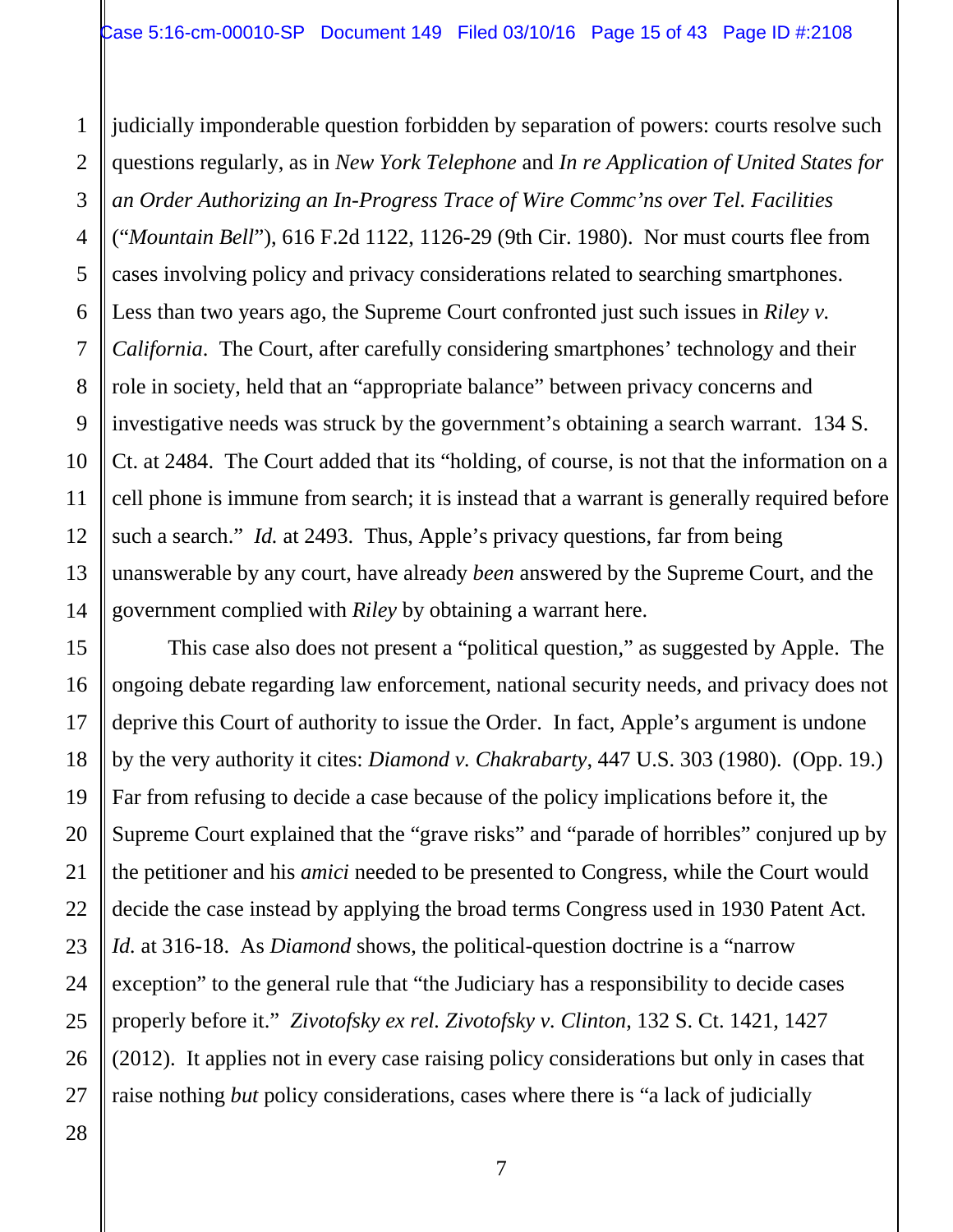discoverable and manageable standards for resolving" the issue. 1 *Baker v. Carr*, 369 U.S. 186, 217 (1962). Here, as in *Diamond*, the AWA standards already have been "judicially discover[ed]" and have proven "manageable" for decades—indeed, for centuries. The advent of iOS 9 does not alter the authority of the AWA or require this Court to abstain, nor do public and political interest in this case.

1

2

3

4

5

6

7

8

9

10

11

12

13

14

15

16

17

18

19

20

21

22

23

24

#### *2. Congressional Inaction Does Not Preclude an AWA Order*

As the Supreme Court has made clear, Congress's broad grant of judicial authority under the AWA was designed to avoid the need for more specific, piecemeal legislation. A lack of more specific legislation is thus no barrier to the Order. Apple insists that this Court lost its power under the AWA because the executive branch chose not to propose amendments to CALEA, and because Congress might someday pass other legislation. (Opp. 8-10.) But the Supreme Court has repeatedly made clear "that failed legislative proposals are a particularly dangerous ground on which to rest an interpretation of a prior statute, reasoning that congressional inaction lacks persuasive significance because several equally tenable inferences may be drawn from such inaction, including the inference that the existing legislation already incorporated the offered change." *United States v. Craft*, 535 U.S. 274, 287 (2002).

Until very recently, there was widespread agreement that the AWA sufficed in this area. As Apple itself has acknowledged, "it seemed that this had been somewhat settled views and settled authority from multiple judges." (Hanna Decl. Ex. DD at 56.) Indeed, Apple has conceded that the recent decision of a Magistrate Judge in the Eastern District of New York "mark[ed] the first time a judge has questioned the authority of the All Writs Act to grant supplemental orders to accompany . . . warrants" to search iPhones.

<sup>25</sup> 26 27 28 <sup>1</sup> A case can also be irresoluble in the rare event that "there is a textually demonstrable constitutional commitment of the issue to a coordinate political department." *Zivotofsky*, 132 S. Ct. at 1427. But no such commitment exists here. The issuance of writs is a traditional part of the courts' authority. *See Halstead*, 23 U.S. at 61-62. The AWA exists to further a court's jurisdiction. Congress has indisputably given this Court jurisdiction to issue search warrants through Rule 41(b), and power to issue writs in furtherance of those warrants through the AWA.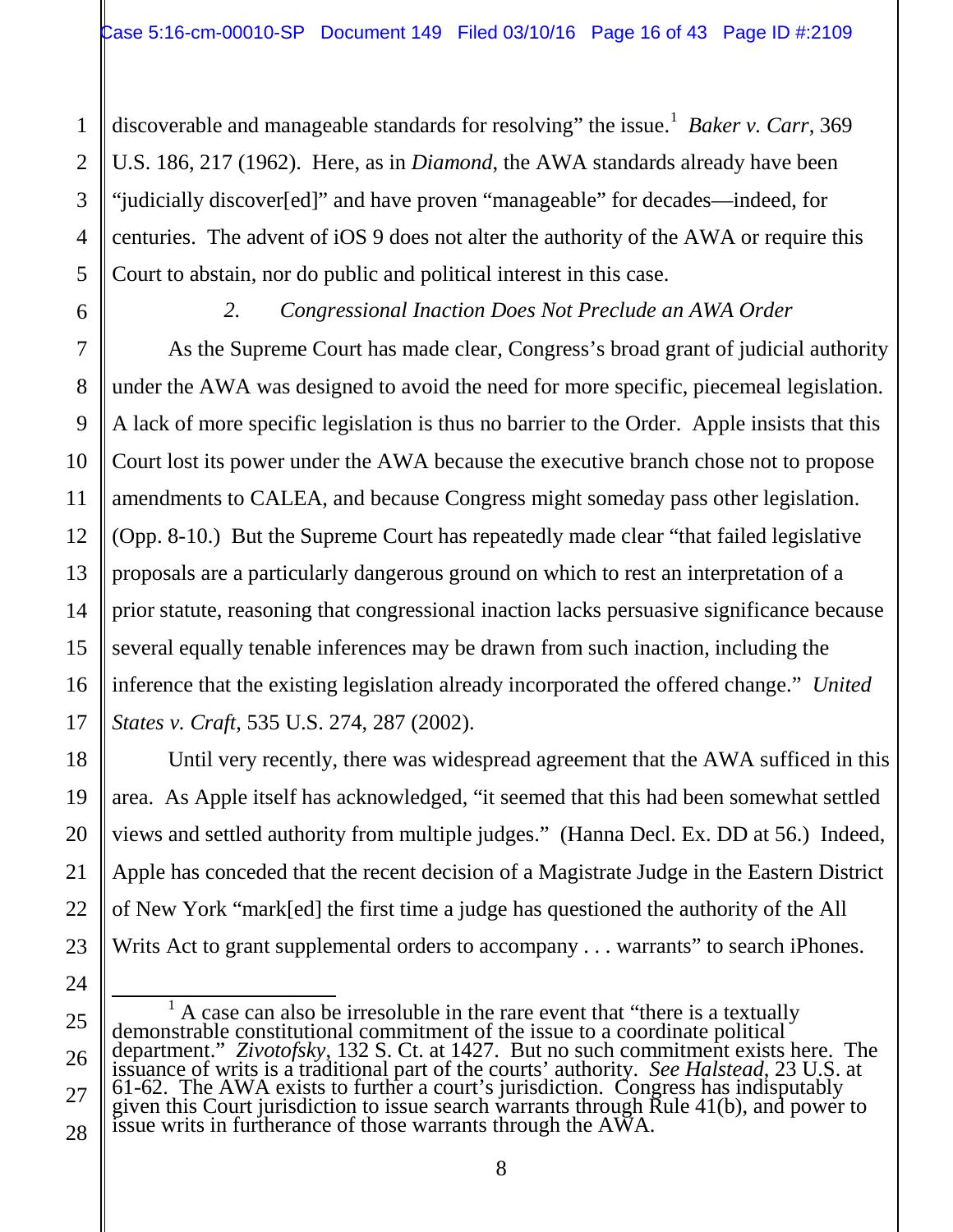2

3

4

5

6

7

8

9

10

11

12

13

14

15

16

17

18

19

20

21

22

(Wilkison Decl. Ex. 16 at 3; *see* Exhibit A to Apple's Notice of Supplemental Authority ("New York Order").) Thus, there is—at a minimum—an "equally tenable inferenc[e]" that "existing legislation already incorporated" the power to order Apple to assist in executing search warrants. *Craft*, 535 U.S. at 287. That inference is all the more powerful because there was never even a "failed legislative proposal" of a "CALEA II" bill (Opp. 9), merely vague discussions about potential legislation that would have placed broader obligations, not at issue here, on some communications service providers.

The Supreme Court has emphasized the prohibition on drawing meaning from congressional silence in the AWA context. In *F.T.C. v. Dean Foods Co.*, 384 U.S. 597, 600 (1966), a circuit court dissolved an FTC restraining order on the ground that, in two different Congresses, "bills sponsored by the said Commission were introduced, which bills if enacted into law would have conferred upon the Commission such authority as it is attempting to exercise in the case now before this court." The Supreme Court reversed, reaffirming two key principles: (1) congressional inaction, past or future, is uninstructive; and (2) because the AWA creates power *absent* congressional legislation, there is no need for Congress to specifically confer it. "Congress neither enacted nor rejected these proposals; it simply did not act on them. Even if it had, the legislation as proposed would have had no affect whatever on the power that Congress granted the courts by the All Writs Act. We cannot infer from the fact that Congress took no action at all . . . an intent to circumscribe traditional judicial remedies." *Id.* at 609. That holding was echoed in *New York Telephone*, which made clear that the AWA empowers a court to act "unless appropriately confined by Congress." 434 U.S. at 172-73.<sup>2</sup>

<sup>23</sup> 24 25 26 27 28 <sup>2</sup> In a recent and first-of-its-kind ruling, the New York Order—without addressing *Dean Foods*—held that interpreting the AWA to empower courts absent specific congressional authorization would violate separation-of-pow precedential value here. Moreover, its reasoning suffers from fatal flaws. First, this argument was expressly rejected in *Halstead*, 23 U.S. at 61-62 (stating that Congress's check on abusive writs by federal courts is for it to "correct the evil by more specific<br>legislation" rather than having Congress specifically authorize each exercise of the<br>court's authority), and was raised by the dissen *(footnote cont'd on next page)*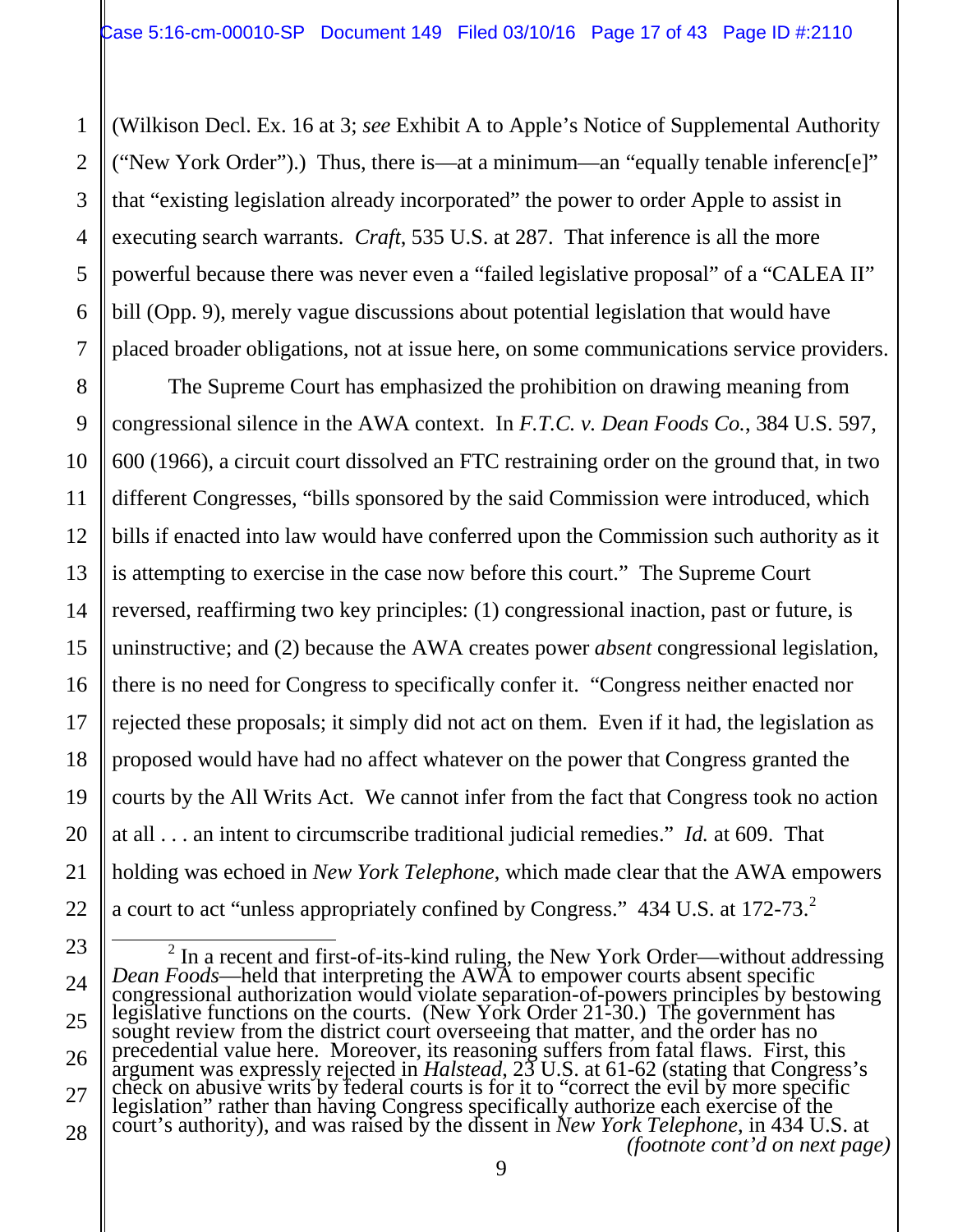In short, the AWA does not require any *additional* legislation to empower the courts. Rather, as *Dean Foods* and *New York Telephone* held, the courts retain the flexible power bestowed by Congress through the AWA unless Congress expressly takes it away. As explained below, Congress has not enacted legislation that specifically confines the courts' power here. Its silence says nothing.

1

2

3

4

5

6

7

8

9

10

11

12

13

15

 $\overline{a}$ 

16

*3. CALEA Does Not Forbid the Order*

Contrary to Apple's claims (Opp. 16-19), CALEA did not deprive this Court of its

power to issue the Order. Congress's intent in passing CALEA was not to weaken

existing judicial powers under the AWA, but to "preserve the status quo" regarding the

lawful interception of transmissions. *U.S. Telecom Ass'n v. F.C.C.,* 227 F.3d 450, 455

(D.C. Cir. 2000). The statute does not address the particular issue before this Court.

As explained above, the AWA "is controlling" unless "a statute *specifically*

addresses the *particular* issue at hand." *Pennsylvania Bureau of Correction v. U.S.* 

14 *Marshals Serv.*, 474 U.S. 34, 43 (1985) (emphases added). Put otherwise, it is not

21 22 23 24 25 26 27 But this objection cannot be sustained.").<br>But this objection cannot be sustained.").<br>Third, the New York Order is too narrowly focused on the AWA in the context of<br>evidence gathering. The AWA also codifies, for example, t coram nobis. In both of these areas (appellate jurisdiction and post-conviction relief),<br>there is *extensive* congressional legislation setting forth clear limits on the courts' power,<br>defining not only what they may do bu derling not only what they hay do but also when they H.C. §§ 1291, 1292, 1295, 2255;<br>jurisdiction, Congress has enacted, at a minimum, 28 U.S.C. §§ 1291, 1292, 1295, 2255;<br>18 U.S.C. §§ 3141-45, 3731, 3742; and 48 U.SC. § 1 AWA, the courts maintain the power to hear any appeal, at any time, provided there is a "clear abuse of discretion" by the district court. *Bankers Life & Casualty Co v. Holland*, "clear abuse of discretion" by the district court. *Bankers Life & Casualty Co v. Holland*, 346 U.S. 379 (1953). Similarly, Congress has aggressively legislated in the area of post-<br>conviction relief, first in the Judiciar Effective Death Penalty Act. *See* 28 U.S.C. §§ 2241-55. And yet, pursuant to the AWA, the courts maintain the power to grant relief through the writ of coram nobis. *See Carrington v. United States*, 503 F.3d 888, 890 (9th Cir. 2007), *opinion amended on denial of reh'g*, 530 F.3d 1183 (9th Cir. 2008).

<sup>179 &</sup>amp; n.1 (arguing, for example, that, in light of the limits of Title III, any application of<br>the AWA to pen registers "must await congressional deliberation"), and rejected by the<br>majority, *id.* at 175 n.23 (maj. op.).

<sup>17</sup> 18 19 20 determine the scope of these writs would neither surprise nor frighten the Framers. *See also Price*, 334 U.S. at 282-85. That power is not "legislative" in a historical or modern sense. *See Halstead*, 23 U.S. at 61-62 ("It is said, however, that this is the exercise of legislative power, which could not be delegated by Congress to the Courts of justice.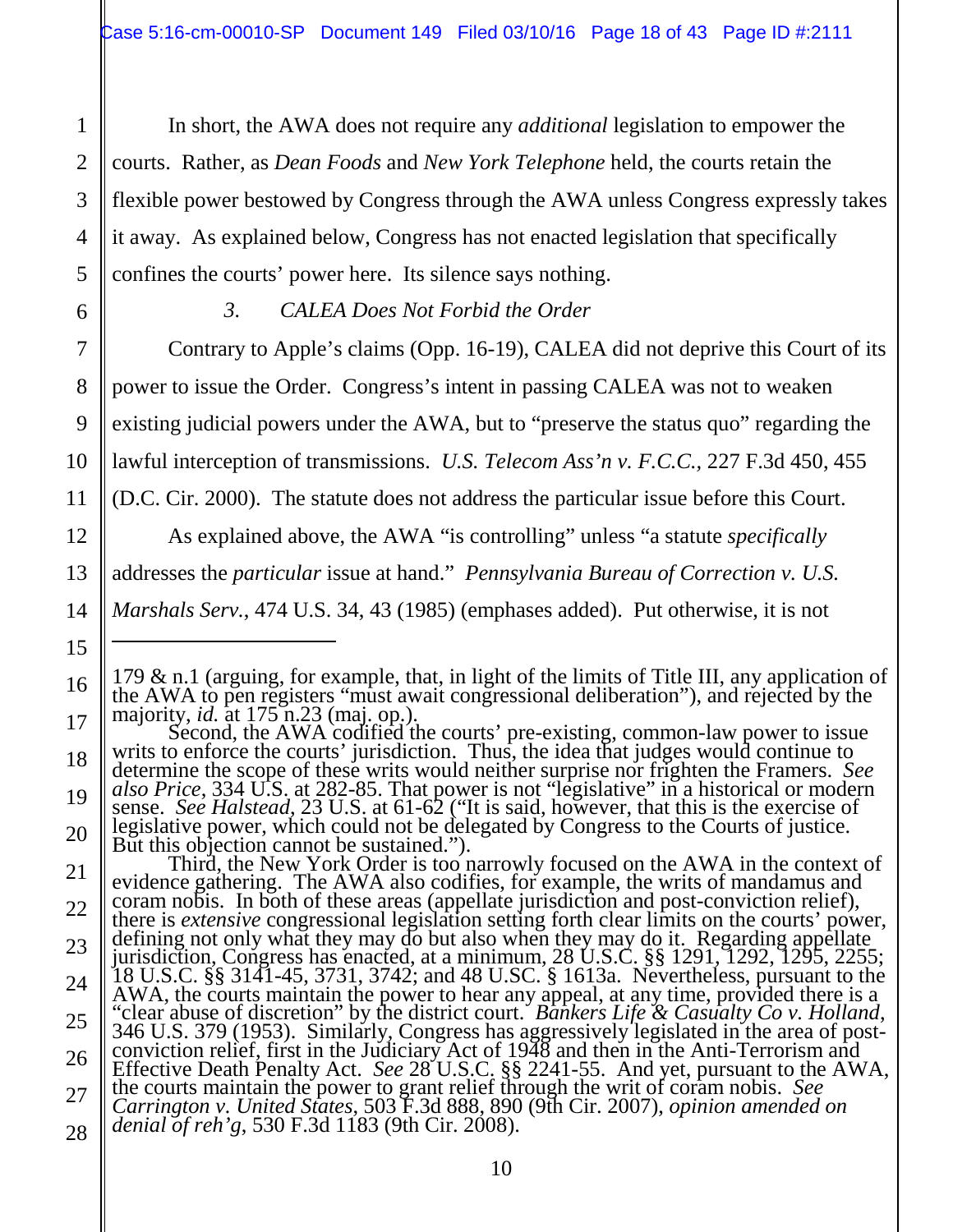enough for other laws to brush up against similar issues. Rather, Congress must legislate so "intricately" as to leave "no gap to fill." *The Company v. United States*, 349 F.3d 1132, 1145 n.26 (9th Cir. 2003). A rare instance of a court finding such pervasive legislation is *Application of the United States for Relief*, 427 F.2d 639 (9th Cir. 1970), in which the Ninth Circuit held that Title III occupied the field of intercepted wire communications and precluded use of the AWA to compel a telephone company's assistance. But both Congress and the Supreme Court concluded that the Ninth Circuit's decision was wrong. *See New York Telephone*, 434 U.S. at 178 n.25. Moreover, the Supreme Court held that Title III had no effect on the exercise of the AWA in the adjacent area of pen registers, *id.* at 166, rejecting the dissent's arguments to the contrary, *id.* at 179 n.1 (Stevens, J., dissenting).

CALEA, passed in 1994, does not "meticulously," "intricately," or "specifically" address when a court may order a smartphone manufacturer to remove barriers to accessing stored data on a particular smartphone. Rather, it governs what steps telecommunications carriers involved in transmission and switching must take *in advance* of court orders to ensure their systems can isolate information to allow for the real-time interception of network communications. 47 U.S.C. § 1002(a)(1)-(4); *see Am. Council on Educ. v. F.C.C.*, 451 F.3d 226, 227-28 (D.C. Cir. 2006). As the Ninth Circuit has recognized, regulation in a distinct area of law should not "curtail the government's powers in domestic law enforcement" under the AWA. *United States v. Koyomejian*, 970 F.2d 536, 542 (9th Cir. 1992) (en banc). CALEA thus does not confine the Court's power under the AWA here.

Apple points to a section in CALEA stating that "this subchapter does not authorize any law enforcement agency . . . to require any specific design of equipment, facilities, services, features, or system configurations to be adopted by any provider of a wire or electronic communication service, any manufacturer of telecommunications equipment, or any provider of telecommunications support services." (Opp. 16); 47 U.S.C. § 1002(b)(1)(A), (B). Congress's wording here is clear and deliberate. The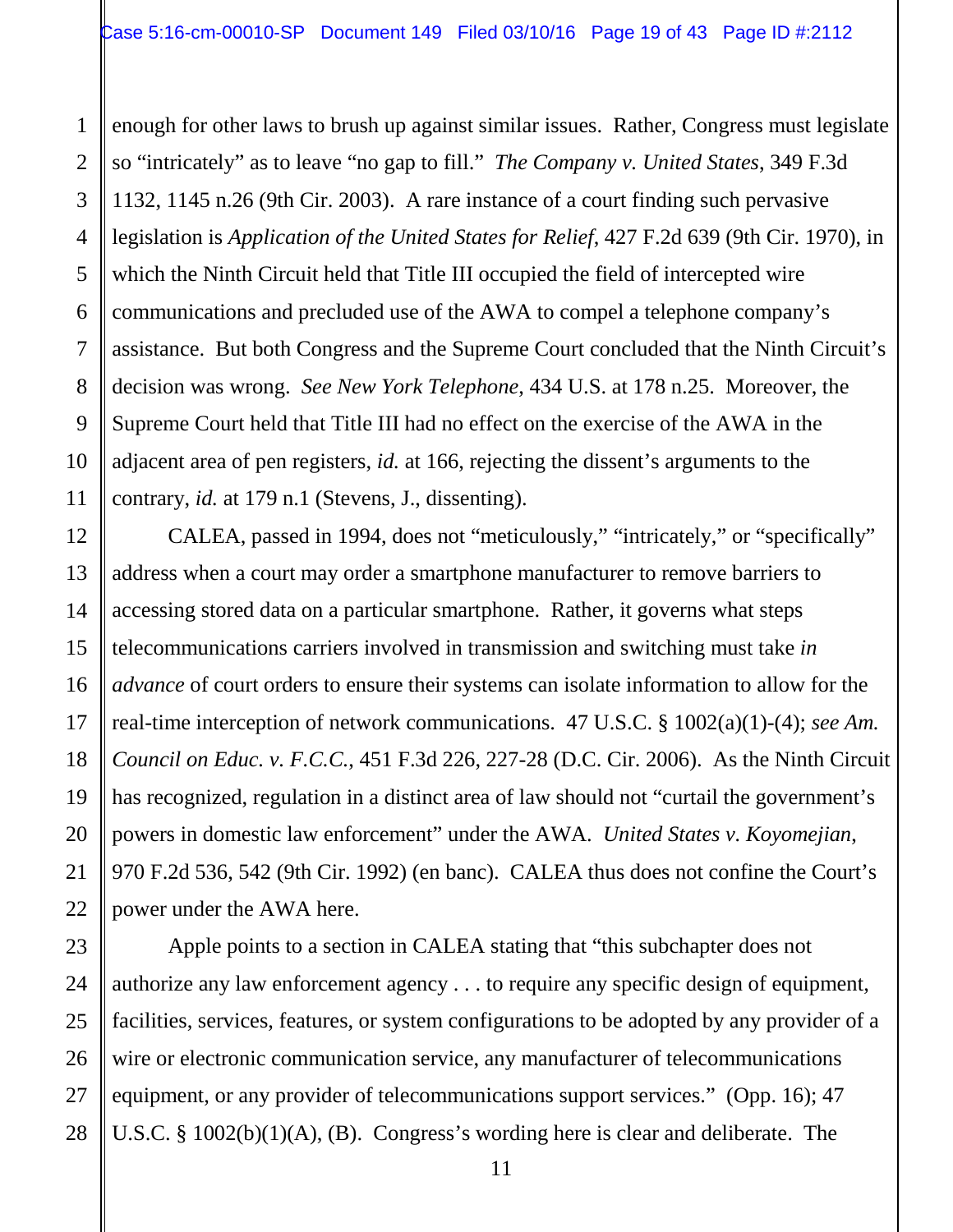provision does not destroy any existing authority—or even speak to courts' power at all. Nor does the provision have any effect outside of CALEA itself: it limits only the authority given to "law enforcement agenc[ies]" by "this subchapter." The purpose of the provision is not to impliedly deprive the courts of power under the AWA, but to clarify that the preceding subsection of CALEA, 47 U.S.C. § 1002(a), does not permit law enforcement to dictate the "specific design" of the listed items.

To apply that limitation to the Court's Order would defy both the statutory language and Supreme Court precedent for four reasons: (1) the Order rests not on CALEA, but on the AWA; (2) the Order is an exercise of judicial, not agency authority; (3) the Order does not dictate "any specific design"; and (4) the Order is not directed at an item or service provider listed in §  $1002(b)(1)(A)$ , (B).<sup>3</sup> Accordingly, this limitation within CALEA does not restrict the Court's authority under the AWA, let alone dictate the result in this case.

1

2

3

4

5

6

7

8

9

10

11

12

13

14

15

16

17

18

19

#### **C. The Order Is Proper Under** *New York Telephone* **and the AWA**

This Court had authority to issue the Order pursuant to the AWA, and Apple has demonstrated no discretionary reason to withdraw it. As Apple recognizes, this Court must consider three equitable factors: (1) how "far removed" Apple is "from the underlying controversy"; (2) how "unreasonable [a] burden" the Order would place on Apple; and (3) how "necessary" its assistance is to searching Farook's iPhone.<sup>4</sup> See New

27 28 <sup>4</sup> The New York Order wrongly posited that there were actually *two* three-part tests: the *New York Telephone* test discussed here, and a statutory one based on the AWA's text. The New York Order cited in support of its *(footnote cont'd on next page)*

<sup>20</sup> 21 22 23 24 25 26 <sup>3</sup> With regard to the development and control of iOS, Apple is not a provider of wire or electronic communication services but a software developer and licensor. While Apple may be a provider of electronic communication 14989, at  $\P$  21 (2005) (recognizing that an entity could provide multiple kinds of services, and holding that the CALEA analysis must be performed on individual components, not the entity as a whole). Nor is Apple an "equipment manufacturer" as that term is used in CALEA. In CALEA, that term refers to a "manufacturer  $[]$  of  $[]$ telecommunications transmissions and switching equipment," *see* 47 U.S.C. § 1005— carrier-level equipment, not end-user phones.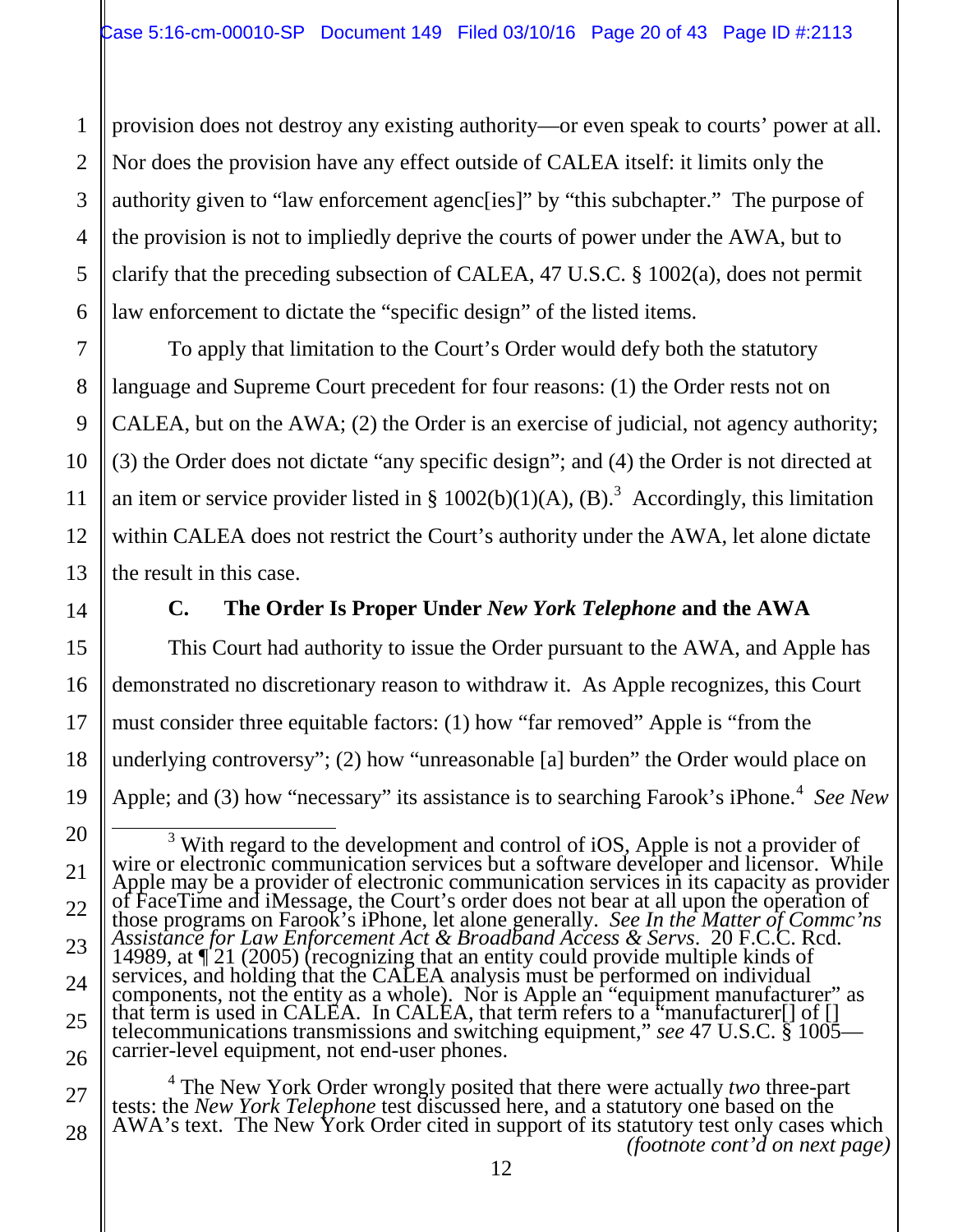*York Telephone*, 434 U.S. at 172-75. This test appropriately guides a court's discretion to ensure that the Act does not lead down the slippery slope Apple and *amici* imagine. Here, the factors support the Court's Order.

#### *1. Apple Is Closely Connected to the Underlying Controversy*

Apple is not so far removed from the underlying controversy that it should be excused from assisting in the execution of the search warrant. In *New York Telephone*, the phone company was sufficiently close to the controversy because the criminals used its phone lines. *See* 434 U.S. at 174. The Court did not require that the phone company know criminals were using its phone lines, or that it be involved in the crime. *See id.* Here, as a neutral magistrate found, there is probable cause to believe that Farook's iPhone contains evidence related to his crimes. That alone would be sufficient proximity under the AWA and *New York Telephone*, even if Apple did not also own and control the software on Farook's iPhone.

Apple attempts to distinguish itself from *New York Telephone* and companies that have been compelled to provide technical assistance by claiming that (1) it is "unlike a telecommunications monopoly" and (2) it has "merely . . . placed a good into the stream of commerce," as if Apple surrenders control over its iPhones upon selling them. (Opp. 21.) These distinctions fail on both the facts and the law.

To begin with, courts have already issued AWA orders to "manufacturer[s] [such as Apple] to attempt to unlock . . . cellphone[s] so that . . . warrant[s] may be executed." *See, e.g.*, *In re XXX Inc.*, 2014 WL 5510865, at \*1-\*3 (S.D.N.Y. 2014); *United States v. Blake*, No. 13-CR-80054, ECF No. 207 at 5 (S.D. Fl. July 14, 2014). These orders show there is no bright-line rule that a third party must be a public utility to fall within the

 $\overline{a}$ 

predate *New York Telephone*. (New York Order at 11.) In fact, the *New York Telephone* test was meant as a specific application of the general AWA standards, supplanting any previous statutory tests. The Supreme Court has articulated a similar context-specific<br>three-factor test for the writ of mandamus which supplants any need to create a statutory

test. *See Cheney v. U.S. Dist. Court*, 542 U.S. 367, 380-81 (2004). The New York Order's approach disregards not just *New York Telephone,* but also *Halstead*'s interpretation of "usages and principles of law."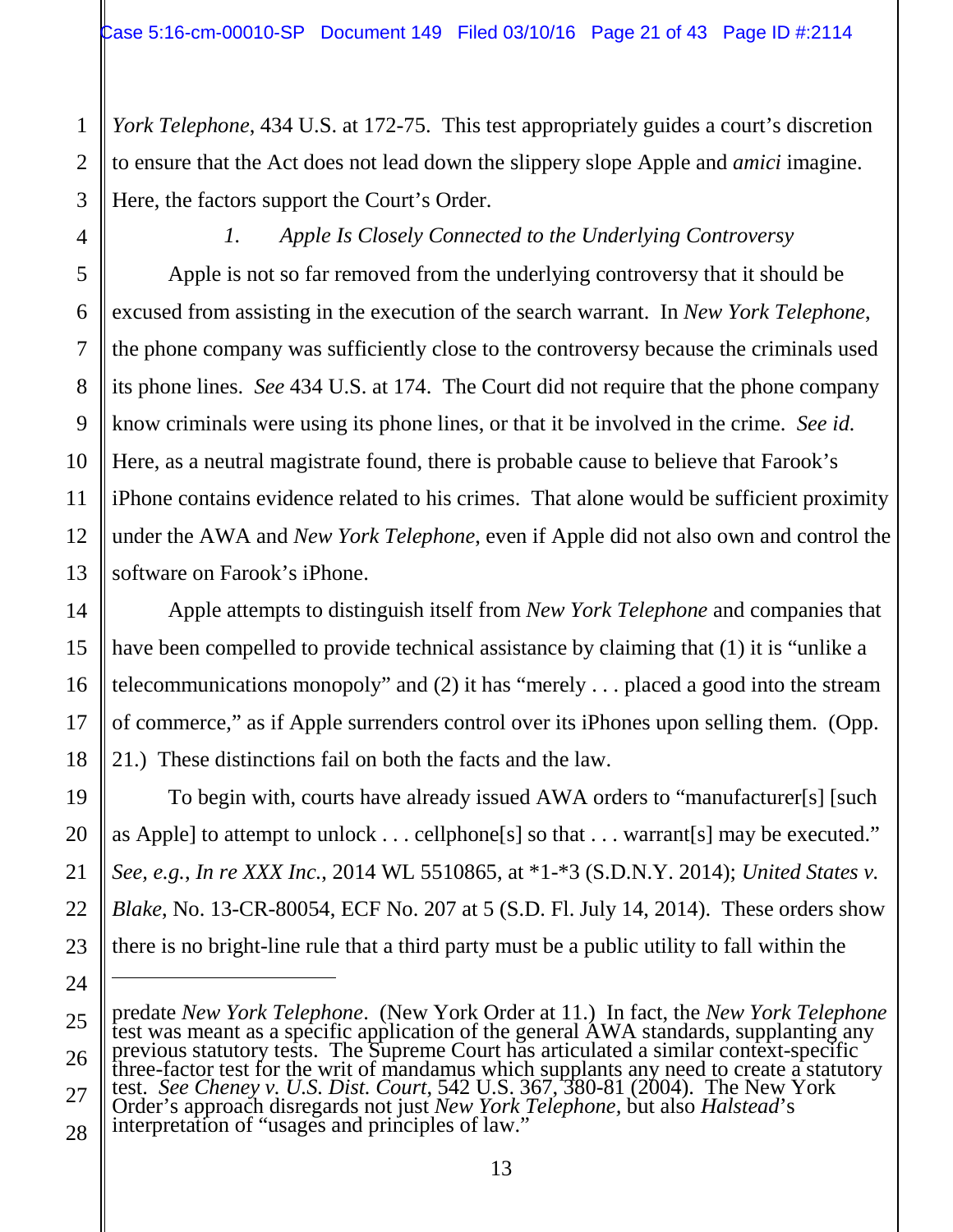Act's reach. So do other cases. *See, e.g.*, *New York Telephone*, 434 U.S. at 174 (collecting examples of individuals compelled via the AWA); *United States v. Hall*, 583 F. Supp. 717, 722 (E.D. Va. 1984) (credit card company); *In re Access to Videotapes*, 2003 WL 22053105, at \*3 (D. Md. 2003) (landlord); *United States v. Fricosu*, 841 F. Supp. 2d 1232, 1235 (D. Colo. 2012) (individual). Regardless, Apple's size, technology, and ubiquity make it akin to the companies in *New York Telephone* and *Mountain Bell*.

Moreover, Apple maintains a continued connection to its phones well beyond their sale, and has deliberately developed its phones so that Apple alone holds the means for courts' search warrants to be carried out. As Apple's business model and its representations to its investors and customers make clear, Apple intentionally and for commercial advantage retains exclusive control over the software that can be used on iPhones, giving it monopoly-like control over the means of distributing software to the phones. As detailed below, Apple does so by: (1) firmly controlling iPhones' operating systems and first-party software; (2) carefully managing and vetting third-party software before authenticating it for use on iPhones; and (3) continually receiving information from devices running its licensed software and its proprietary services, and retaining continued access to data from those devices about how its customers are using them. Having established suzerainty over its users' phones—and control over the precise features of the phones necessary for unlocking them—Apple cannot now pretend to be a bystander, watching this investigation from afar.

First, Apple develops its own operating system, and "is *unique* in that it designs and develops nearly the *entire solution* for its products, including the hardware, operating system, numerous software applications and related services." (Wilkison Decl. Ex. 2 at 8 (Apple 10-K) (emphases added).) Apple's "business strategy leverages its unique ability to design and develop its own operating systems, hardware, application software and services." (*Id.* at 1.) "The tight integration of hardware and software on iOS devices ensures that each component of the system is trusted, and validates the

1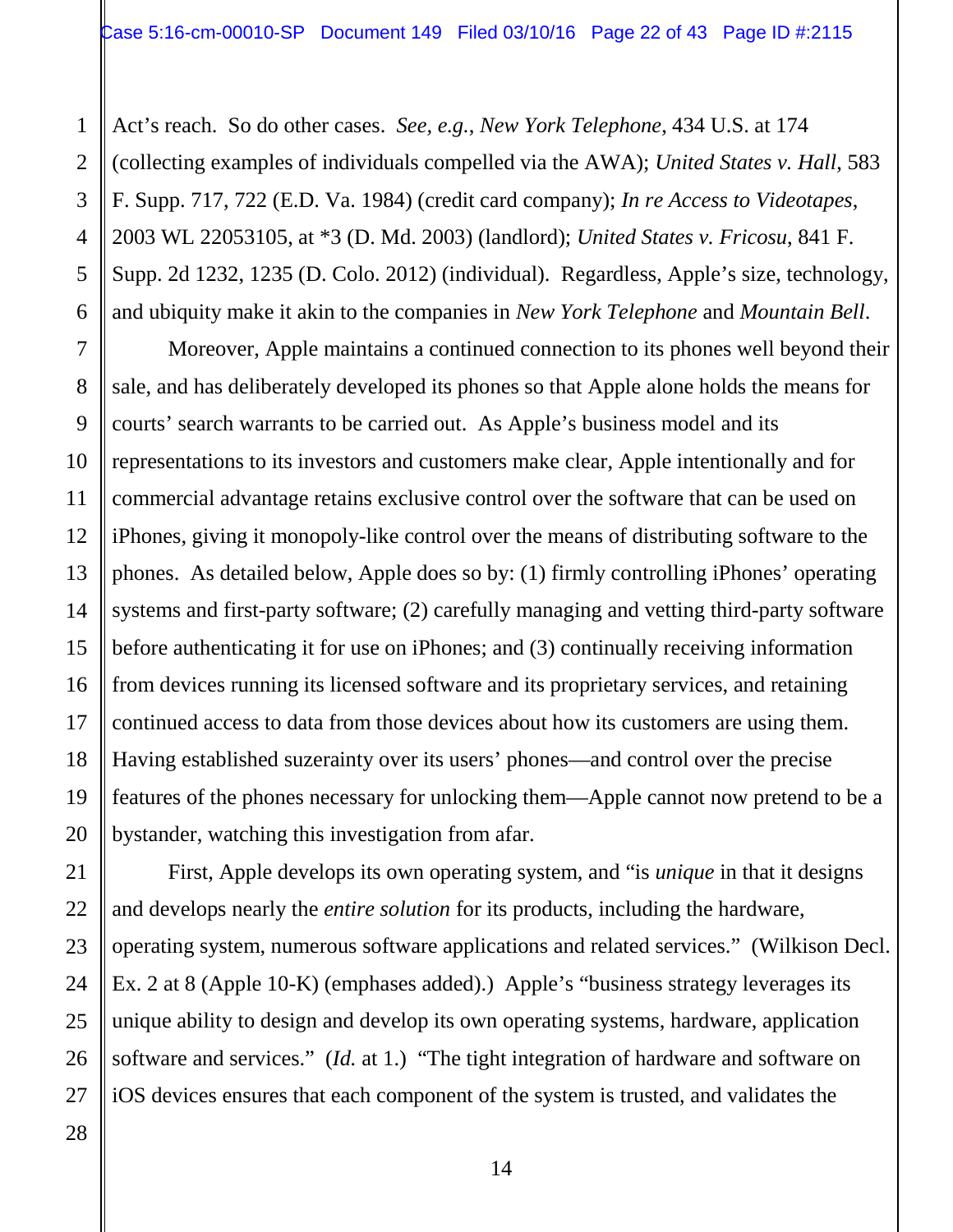system as a whole." (Hanna Decl. Ex. K at 5 (describing how each step is analyzed and vetted "[f]rom initial boot-up to iOS software updates to third-party apps").)

Second, and pivotally, Apple's devices will not run software that is not electronically "signed" by Apple. (*Id.* at 6 ("only Apple-signed code can be installed on a device"); Hanna Decl. Ex. DD at 64 ("We agree with the government that the system requires Apple authentication.").) Through its exclusive control of its electronic signature, Apple carefully manages and vets both the software updates and all third-party programs ("apps") that can be used on its devices. This keeps Apple close to its phones long after they are sold. As set forth in its licensing agreement, Apple will—if allowed by the user—periodically check with its devices to send signed updates, and will "automatically download and install [them] onto [the] device[s]." (Wilkison Decl. Ex. 3 at ¶ 2(h).) Apple also permits only two kinds of apps to be loaded onto iOS devices through Apple's App Store: those "developed . . . by Apple" and those "developed . . . by a third party developer." (Wilkison Decl. Ex. 4 at 15.) Apple exercises power over both, because they must be signed by Apple. (Hanna Decl. Ex. K at 18; *see also* Perino Decl. Ex. 30 at 1 ("Before your app can integrate app services, be installed on a device, or be submitted to the App Store, it must be signed with a certificate issued by Apple.").)

Third, Apple maintains a connection with its phones after sale by continuing to receive information from the devices and continuing to access data about how its customers are using their phones. Indeed, Apple *requires* its users to consent to Apple's continued use of data: "When you use your device, your phone number and certain unique identifiers for your iOS Device are sent to Apple in order to allow others to reach you by your phone number when using various communication features of the iOS Software, such as iMessage and FaceTime. . . . Other iOS Software features may require information from your iOS Device." (Wilkison Decl. Ex. 3 at ¶ 4.) Apple similarly expects its customers to consent to its continual monitoring of information in order to get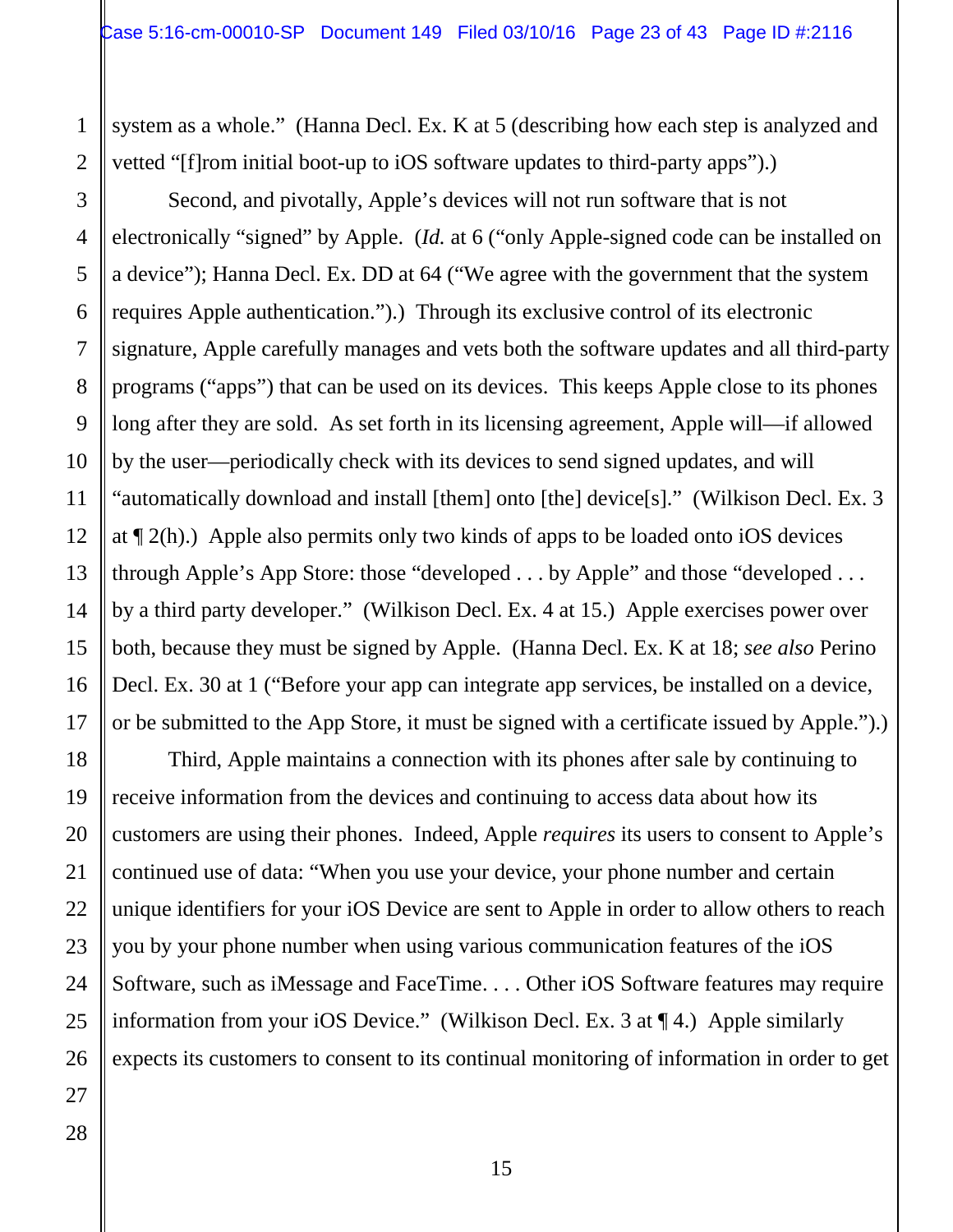and use certain apps and services.<sup>5</sup> Apple's connection to its iPhones is not abstract: at a minimum, Apple was communicating with Farook's iPhone as late as October 2015, when it last backed up some of the phone's data on its iCloud server. (Pluhar Decl. 18.)

Thus, by its own design, Apple remains close to its iPhones through careful management and constant vigil over what software is on an iPhone and how that software is used. Indeed, Apple is much less "removed from the controversy"—in this case, the government's inability to search Farook's iPhone—than was the *New York Telephone* company because that company did not deliberately place its phone lines to prevent inconspicuous government access. 434 U.S. at 161-62. Here, Apple has deliberately used its control over its software to block law-enforcement requests for access to the contents of its devices, and it has advertised that feature to sell its products. As Apple put it: "Unlike our competitors, Apple cannot bypass your passcode and therefore cannot access this data. So it's not technically feasible for us to respond to government warrants for the extraction of this data from devices in their possession running iOS 8."<sup>6</sup> (Wilkison Decl. Ex. 5 at 2.)

In short, Apple is not some distant, disconnected third party unexpectedly and arbitrarily dragooned into helping solve a problem for which it bears no responsibility. Rather, Apple is intimately close to the barriers on Farook's locked iPhone because Apple specifically designed the iPhone to create those barriers.

25

26

27

28

1

2

3

4

5

6

7

8

9

10

11

12

13

14

15

16

17

<sup>6</sup> Apple later modified this language: "Apple will not perform iOS data extractions in response to government search warrants." (Hanna Decl. Ex. AA at 2.)

<sup>&</sup>lt;sup>5</sup> (*See, e.g.*, Wilkison Decl. Ex. 4 at 5 (providing that on any device, iOS or not, that uses iTunes Match, Apple "automatically scans the song files and collects other information . . . to identify media in your iTune information . . . to identify media in your iTunes library," and "Apple will log<br>information such as the tracks you play, stop or skip, the devices you use, and the time<br>and duration of playback"); *id.* at 22 (same for iC (providing Apple's Genius service will "automatically collect information . . . such as your play history and playlists"); *id.* at 16 ("When you opt in to Popular Near Me via<br>enabling Location Services, Apple will . . . automatically collect information related to<br>certain of your App Store Products, such as and the number of times each App Store Product is launched.").)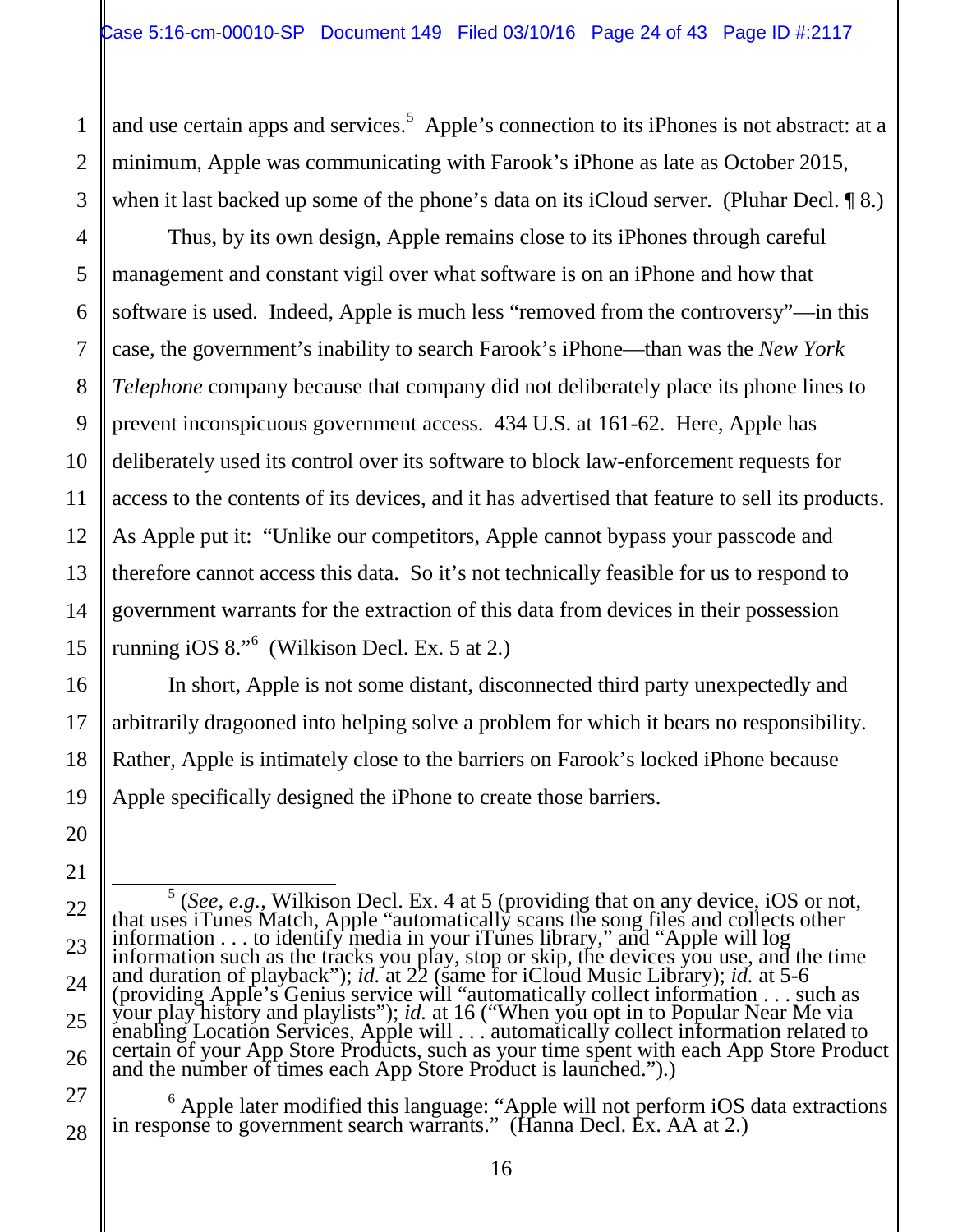#### *2. The Burden Placed on Apple Is Not Undue and Unreasonable*

In seeking to avoid compliance with this Court's Order, Apple must show that the burden placed upon it is undue, unreasonable, and noncompensable. *See Mountain Bell*, 616 F.2d at 1122, 1132 ("Appellants did not show that the trace . . . significantly increased the possibility of a malfunction . . . . Nor did appellants prove that the compensation provided for in the Order was in any way inadequate."); *cf. United States v. R. Enterprises, Inc.*, 498 U.S. 292, 301 (1991) ("Consequently, a grand jury subpoena issued through normal channels is presumed to be reasonable, and the burden of showing unreasonableness must be on the recipient who seeks to avoid compliance."). Apple has shown none of those things. Neither coding software, nor facing speculative business concerns, nor providing possible future compliance poses an undue burden for Apple.

Apple is one of the richest and most tech-savvy companies in the world, and it is more than able to comply with the AWA order. Indeed, it concedes it can do so with relatively little effort. Even this modest burden is largely a result of Apple's own decision to design and market a nearly warrant-proof phone. In evaluating whether the burden on Apple is undue, this Court can and should recognize the fundamental importance that access to evidence plays in the American system of justice. Given "our historic commitment to the rule of law" and "our view that the twofold aim (of criminal justice) is that guilt shall not escape or innocence suffer," the Supreme Court has recognized that "[t]he need to develop all relevant facts in the adversary system is both fundamental and comprehensive." *United States v. Nixon*, 418 U.S. 683, 708-09 (1974). The Court further explained that "[t]he ends of criminal justice would be defeated if judgments were to be founded on a partial or speculative presentation of the facts. The very integrity of the judicial system and public confidence in the system depend on full disclosure of all the facts." *Id.* at 709. Apple's position that it cannot be required to assist with the execution of a warrant for one of its phones flies in the face of these principles and this tradition.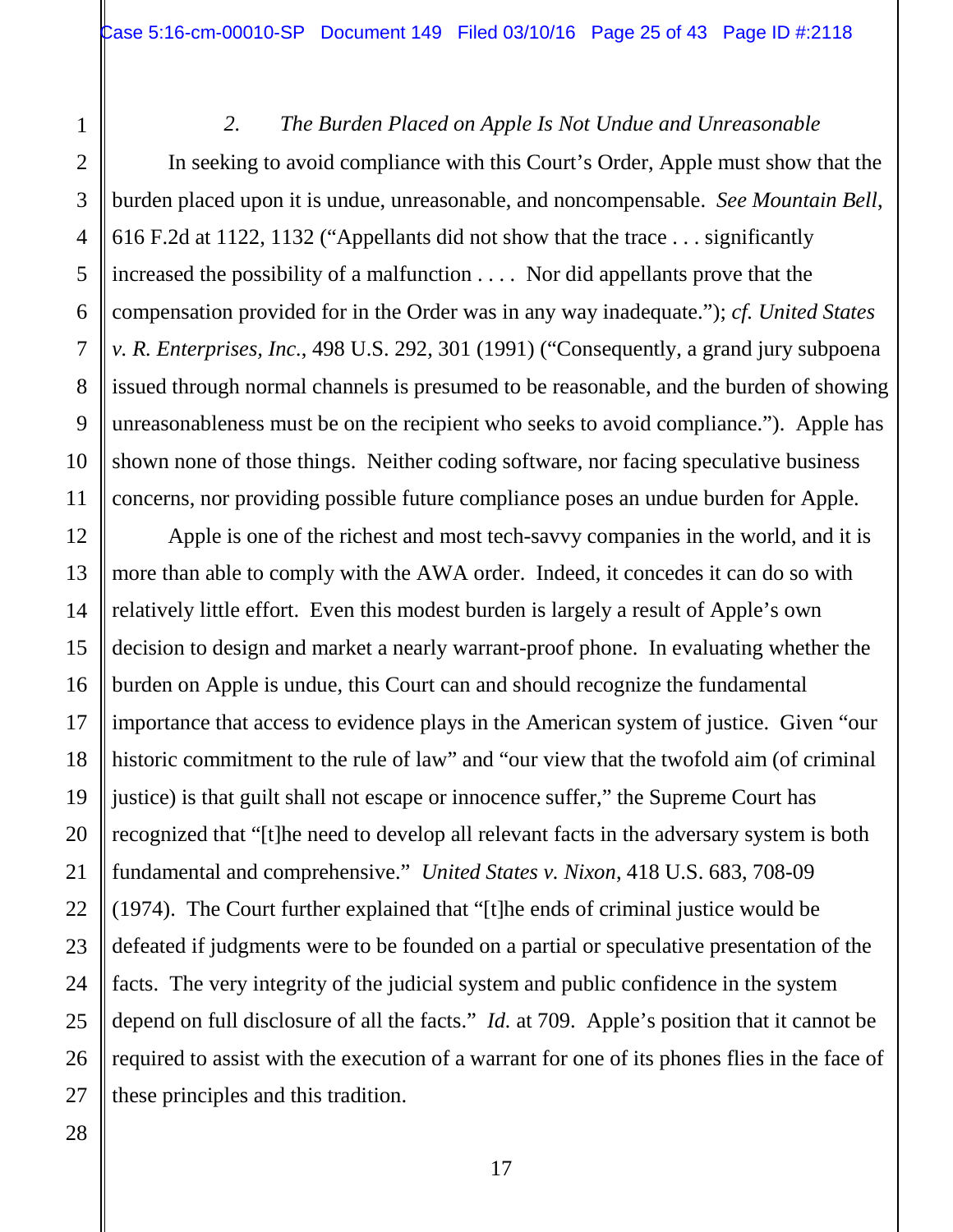5

6

7

8

9

10

11

12

13

14

15

16

17

18

19

20

21

22

23

25

26

27

#### *a. Writing Code Is Not a Per Se Undue Burden*

Apple's primary argument regarding undue burden appears to be that it should not be required to write any amount of code to assist the government. Apple insists that "no court has ever held that the AWA permits the government to conscript a private company to build software for it." (Opp. 31.) Indeed, Apple proclaims that no company has ever been asked via the Act to write even "some amount of code to gather information." (Opp. 27.) This claim is false. More than 35 years ago, in *Mountain Bell*—a case binding here but unmentioned in the recent New York Order—the Ninth Circuit confronted and rejected exactly that argument. There, as here, appellant made "[a] great deal" of the burden of coding, 616 F.2d at 1126, but the Circuit demurred. It recognized that the AWA order at issue would need to be "accomplished by *programming* a control computer to 'trap' incoming calls to the designated telephone number. Computers that route the incoming calls from the exchange in which they originate[d] from the dialing telephone [were] *programmed*. In this case twelve computers were *programmed*, including those in the Phoenix metropolitan area." *Id.* at 1127 (emphases added). Further, this additional programming caused the phone company's computers to operate much less efficiently. *Id.* Nevertheless, the Circuit held that the lower court "had the *power* to compel [the corporation] to perform" the programming because "[t]he principles announced in *New York Telephone* . . . compel the same result here." *Id.* at 1128-29 (emphasis added).

24 28 Like Apple, the corporation protested, arguing "that the technological differences between pen registers" and trap-and-trace programming "serve to distinguish this case." *Id.* at 1129-30. The company also complained that the AWA order made it bear "the entire responsibility for the search." *Id.* at 1129. It further insisted that the requirement to reprogram its computers "(1) resulted in a serious drain upon existing personnel and equipment; and (2) increased the likelihood of system malfunctions while at the same time impairing the company's ability to correct such problems." *Id.* at 1132. It insisted that the order would deprive it of "irreplaceable services provided by key personnel and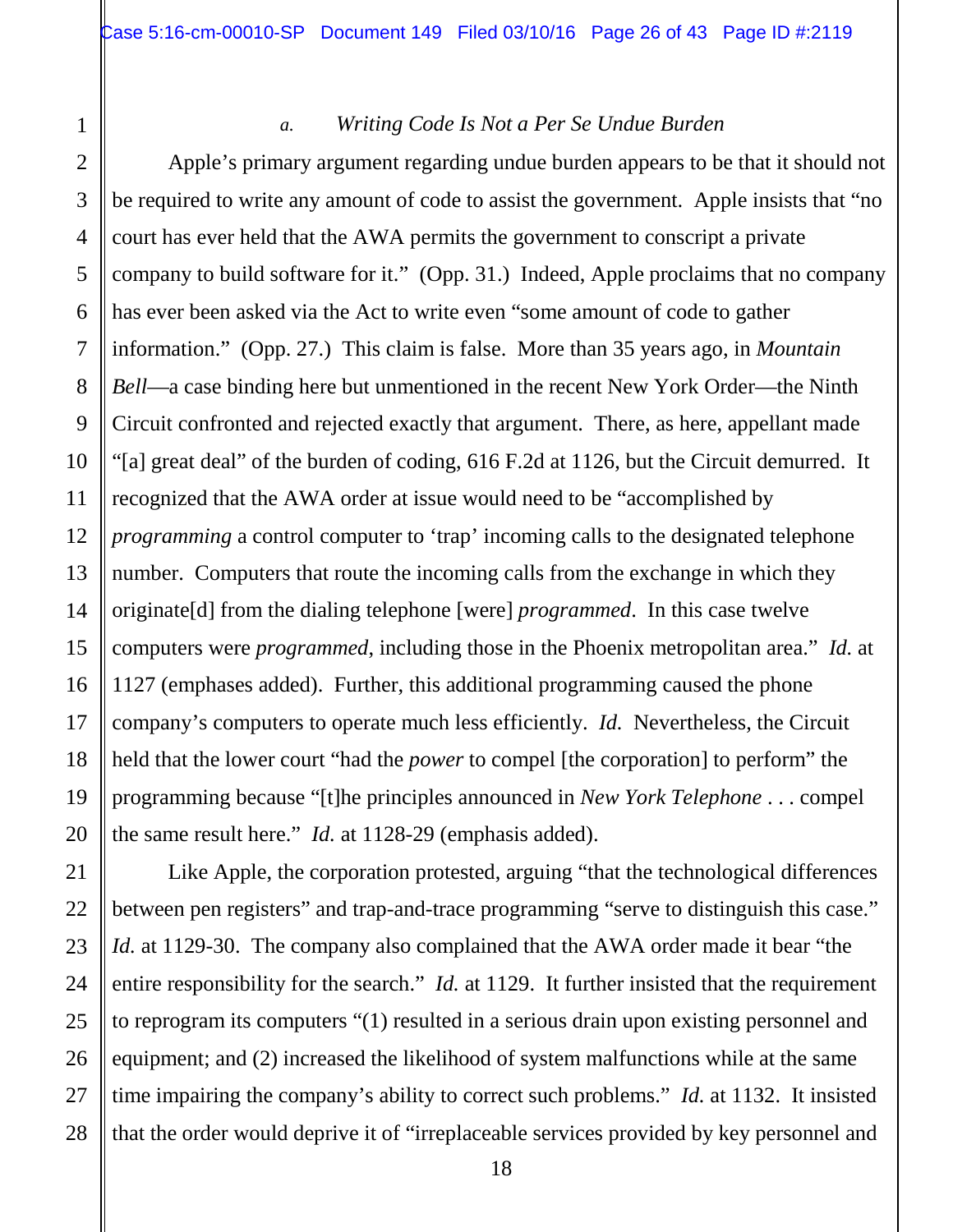[cause] the loss of use of various important pieces of equipment." (Wilkison Decl. Ex. 6 at 24-25.) The Circuit was unpersuaded. "[I]t appears to this court to make little difference whether . . . company technicians acting at the behest of federal officials" are required to ensure that "a computer is programmed to detect electronic impulses which, when decoded [by the software], provide a list of telephone numbers." *Id.*<sup>7</sup>

Moreover, *Mountain Bell* was not even the first case to uphold an AWA order compelling computer programming. The Third Circuit did the same in *In Re Application of the United States*, 610 F.2d 1148, 1154 (3d Cir. 1979). There, as here and in *Mountain Bell*, the corporation was ordered to program a computer to help gather data for the government. *Id.* at 1152-53.<sup>8</sup> The corporation, like Apple, complained that "the technical procedures of tracing require that telephone company personnel, not federal officers, fully execute the traces." *Id.* at 1155. And, foreshadowing Apple's arguments, the company also complained that the work it was being asked to undertake "require[d] more extensive and more burdensome involvement on the part of the . . . company" than did the pen registers in *New York Telephone*. *Id.* at 1150. The Circuit rejected these complaints because, among other things, the corporation's refusal to help would otherwise serve "to frustrate the execution of the courts' warrants and to obstruct criminal investigations." *Id.* at 1155. Thus, there is nothing novel or *per se* unduly burdensome about requiring Apple to write code.

<sup>1</sup> 2 3 4 5 6 7 8 9 10 11 12 13 14 15 16 17 18 19 20 21 22 23 24 25 26 27 28

 $\frac{7}{1}$  Similarly, in the context of a motion to compel Google, Inc. to produce records pursuant to a civil subpoena, a district court held that "creat[ing] new code to format and extract query and URL data from many computer banks, in total requiring up to eight full time days of engineering time" was a burden that could be overcome through<br>compensation. *Gonzalez v. Google*, 234 F.R.D. 674, 683 (N.D. Cal. 2006). Although<br>the undue-burden analysis under Federal Rules of Civil Proc evidence gathering is certainly less compelling than in a criminal investigation of a terrorist act—a district court compelled a private company to create code. "It is 'obvious and unarguable' that no governmental interest is more compelling than the security of the Nation." *Haig v. Agee*, 453 U.S. 280, 307 (1981).

<sup>&</sup>lt;sup>8</sup> While the tracing programs required little time to input once developed, as likely is the case here, the programs undoubtedly took longer to develop in the first place. *See Application of the United States*, 610 F.2d at 1152.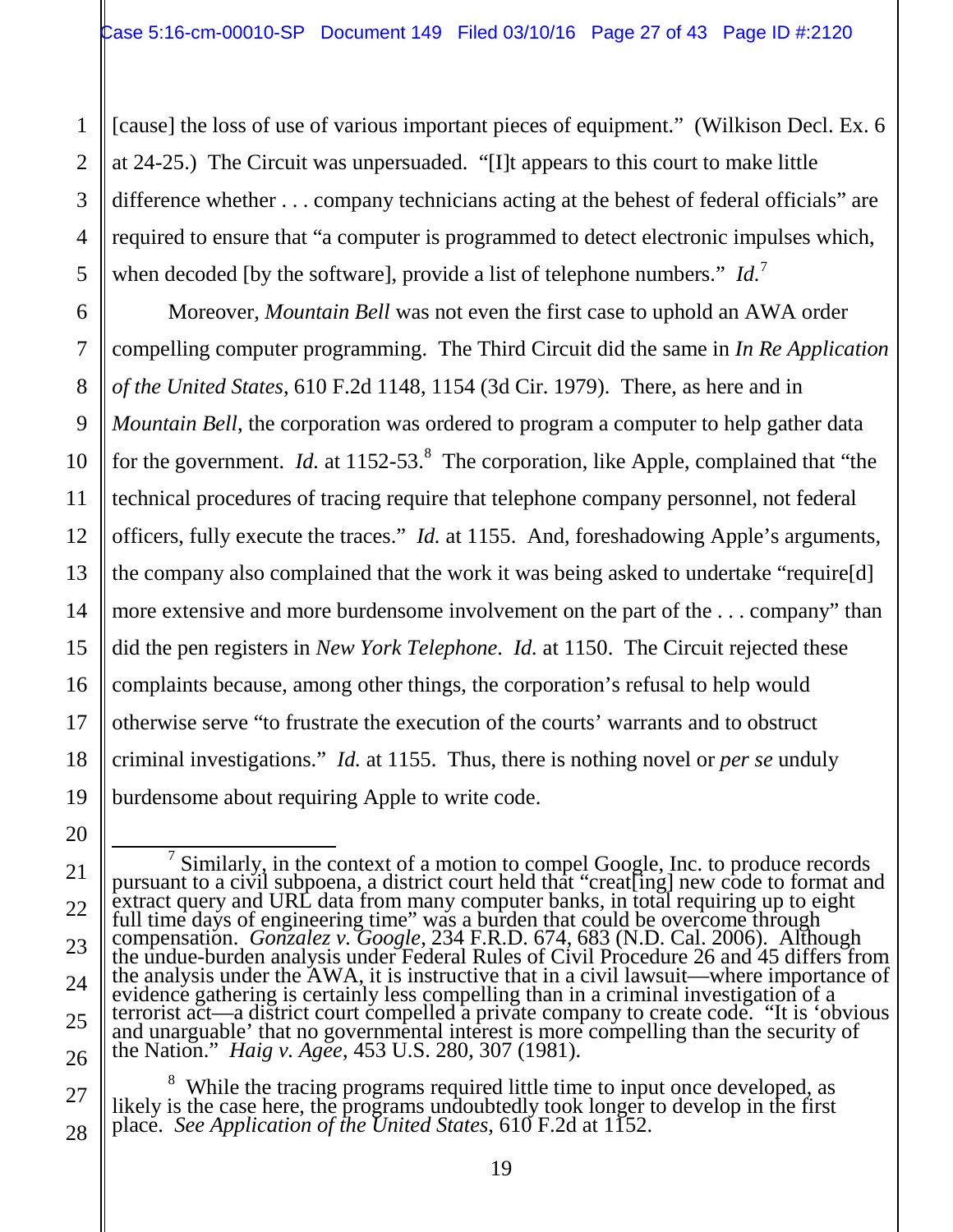Contrary to Apple's argument, the Order does not require it to "provide decryption services" to the government. (Opp. 14.) But that would not be novel, either. Indeed, no less an authority than Chief Justice Marshall held that Aaron Burr's clerk could be forced to decipher a coded letter of Burr's, provided that doing so would not incriminate the clerk. *See United States v. Burr*, 25 F. Cas. 38, 39-40 (C.C. Va. 1807). Or, to take a more recent example, the court in *Fricosu*, 841 F. Supp. 2d at 1235, 1237, held that the AWA empowered it to demand the decryption of a laptop, provided that the act of decryption itself would not be used to incriminate the defendant. Here, Apple will not incriminate itself by removing barriers to the lawful search of Farook's iPhone.

To the extent that Apple seeks to analogize its burden to the one in *Plum Creek Lumber Co. v. Hutton*, 608 F.2d 1283 (9th Cir. 1979), it is mistaken. In *Plum Creek*, the government sought to compel a company that was the target of an investigation to allow its employees to wear a large monitoring device while working in its sawmill. *Id.* at 1285-86. In addition to distracting the workers, these devices could get caught in the mill's equipment, creating an obvious physical danger to the workers. *Id.* at 1289 & n.4. As the district court explained, the company bore "all the safety risks and [would] pay[] the cost of all industrial accidents." *Id.* at 1286. Weighed against the danger to the workers was the weaker interest of reducing the time required for the investigation: far from being necessary, the devices were simply a convenience. *Id.* at 1289 & nn.5, 6. Under those circumstances, the Court would not extend *New York Telephone*.

Simply put, none of the special considerations in *Plum Creek* are present here: the Order does not put Apple's employees in immediate physical peril; Apple is not being required to assist in an investigation into itself; the government has offered to compensate Apple; and—as explained below—Apple's assistance is not a luxury in an OSHA investigation but a necessity in investigating a terrorist attack. *Mountain Bell*, which postdates *Plum Creek* and relates to a much closer factual scenario, provides better guidance. And as in *Mountain Bell*, the burden on Apple is not undue.

1

2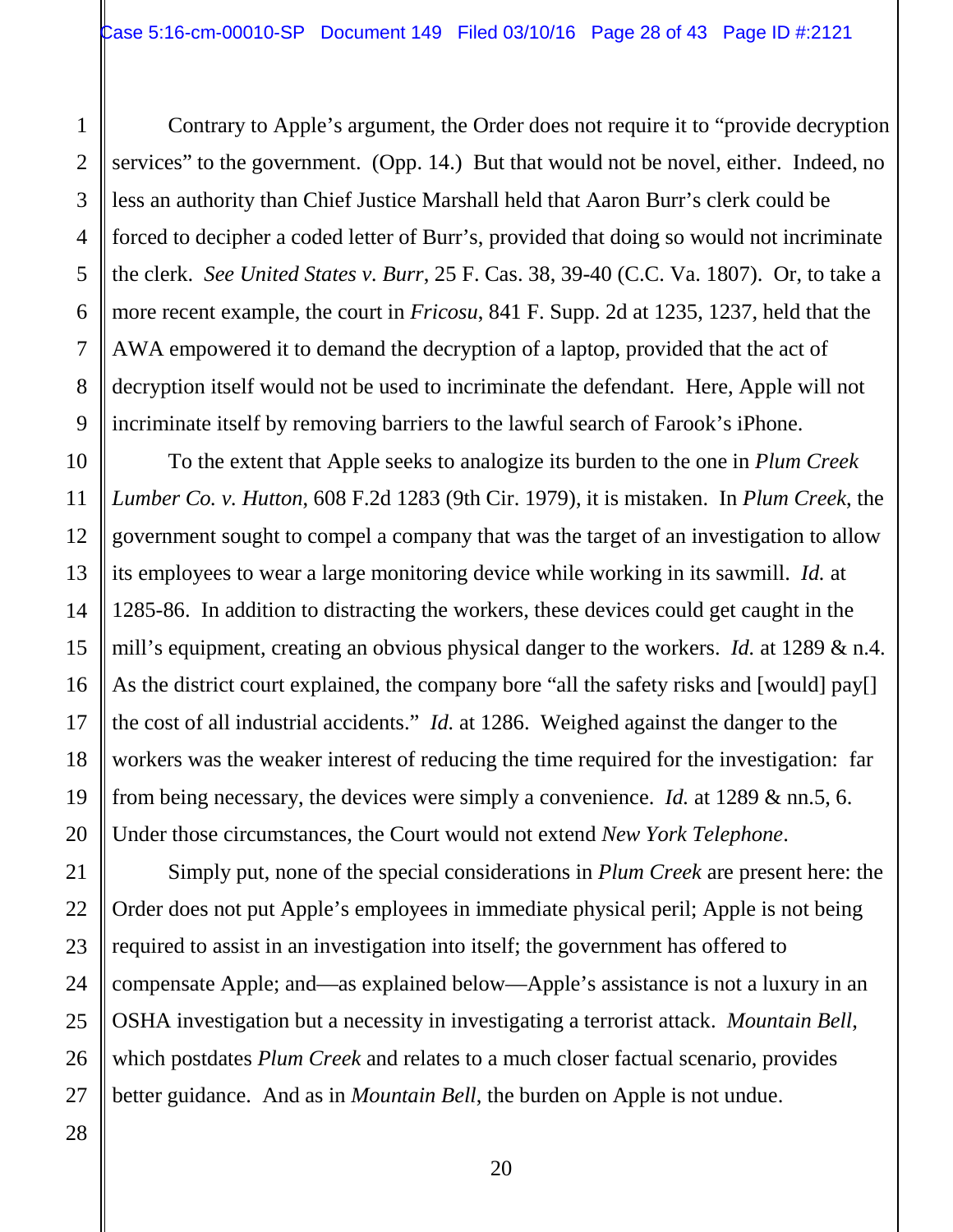28

# b. *Apple's Proffered Estimate of Employee Time Does Not Establish an Undue Burden*

Apple asserts that it would take six to ten employees two to four weeks to develop new code in order to carry out the Court's Order. (Opp. 13; Neuenschwander Decl. ¶¶ 22-25.) Even taking Apple at its word, this is not an undue burden, especially given Apple's vast resources and the government's willingness to find reasonable compromises and provide reasonable reimbursement.

Apple is a Fortune 5 corporation with tremendous power and means: it has more than 100,000 full-time-equivalent employees and had an annual income of over \$200 billion dollars in fiscal year 2015—more than the operating budget for California. (*Compare* Wilkison Decl. Ex. 2 at 9, 24, 41 (Apple 10-K), *with* Ex. 7 (FY 2015-16 budget).) Indeed, Apple's revenues exceed the nominal GDPs of two thirds of the world's nations. To build the ordered software, no more than ten employees would be required to work for no more than four weeks, perhaps as little as two weeks. Just as in *Mountain Bell—where the company complained it would lose "irreplaceable services* provided by key personnel" (Wilkison Decl. Ex. 6 at 24-25)—the burden for Apple here is not unreasonable. Moreover, the government has offered to compensate Apple for such costs that this Court determines have been actually incurred and are reasonably necessary for its efforts. *See New York Telephone Co.*, 434 U.S. at 175 (AWA order not unduly burdensome in part because it provided for reimbursement for the company's efforts); *Mountain Bell*, 616 F.2d at 1132 (same).

The government has always been willing to work with Apple to attempt to reduce any burden of providing access to the evidence on Farook's iPhone. *See Mountain Bell*, 616 F.2d at 1124 (noting parties' collaboration to reduce perceived burdens). Before seeking the Order, the government requested voluntary technical assistance from Apple, and provided the details of its proposal. (Supp. Pluhar Decl. ¶ 12.) Apple refused to discuss the proposal's feasibility and instead directed the FBI to methods of access that the FBI had already tried without success. (*Compare* Neuenschwander Decl. ¶¶ 54-61,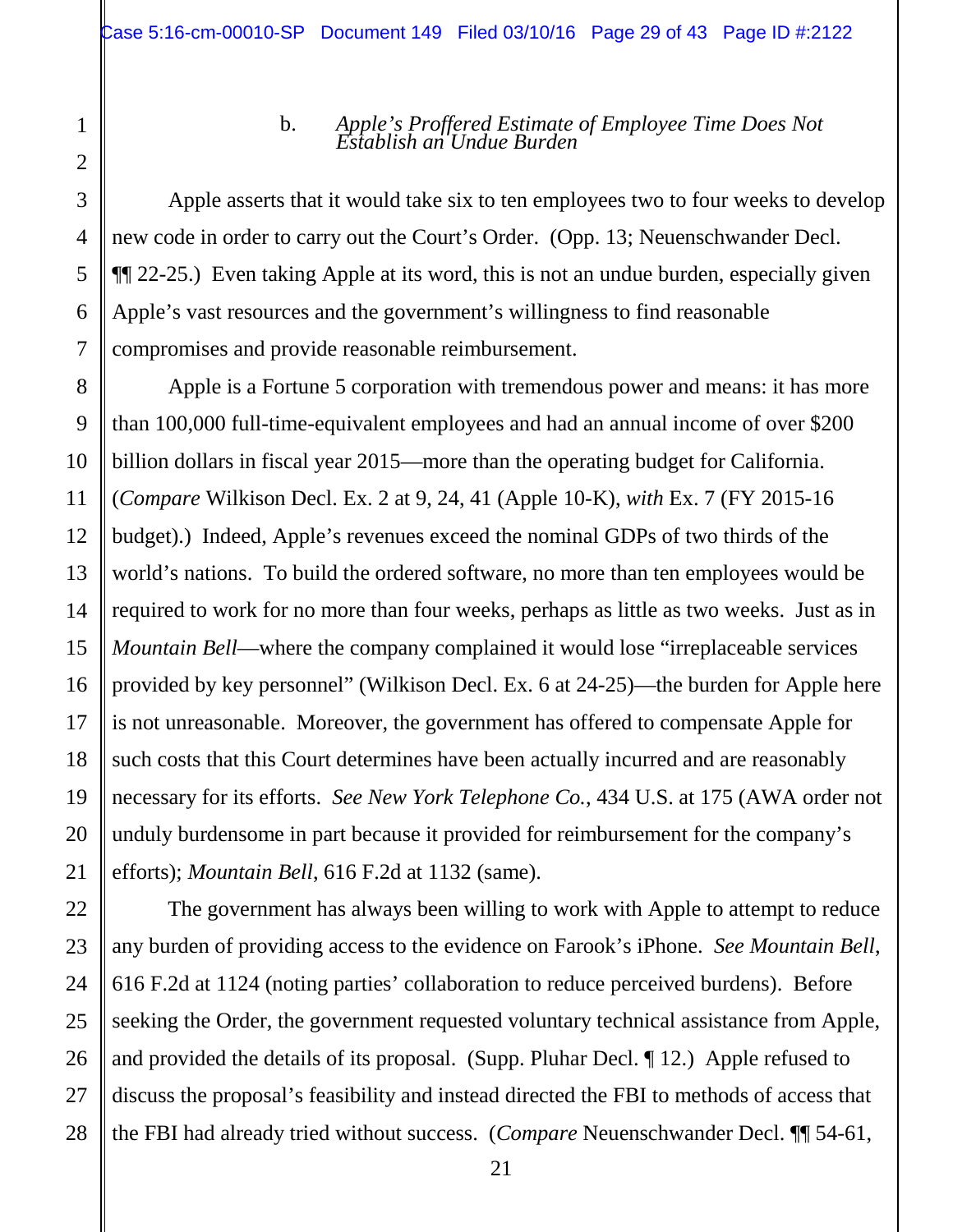*with* Supp. Pluhar Decl. *[12.]* The government turned to the Court only as a last resort and sought relief on narrow grounds meant to reduce possible burdens on Apple. The Order allows Apple flexibility in how to assist the FBI. (Order ¶ 4.) The government remains willing to seek a modification of the Order, if Apple can propose a less burdensome or more agreeable way for the FBI to access Farook's iPhone.<sup>9</sup> In contrast, Apple makes little effort to explain which parts of the court's order are burdensome, and in what ways. Nor does Apple propose feasible alternatives that it would find less burdensome.<sup>10</sup> Rather, relying on its exclusive knowledge of its software, Apple simply asserts a single, complicated process, without any further elaboration.

In sum, Apple has failed to show that the only concrete burden it can identify—a relatively low amount of technical labor—is undue, unreasonable, and noncompensable.

*c. Impinging on Apple's Marketing of Its Products as Search- Warrant-Proof Is Not an Undue Burden*

Apple next claims that complying with search warrants will undermine the public's trust in the security of the company's products and services—a reformulation of its concern, raised in the Eastern District of New York, that compliance will tarnish its brand. This is the same argument made by the corporations and rejected by the courts in *New York Telephone* and *Mountain Bell*, 616 F.2d at 1128. Mountain Bell argued that complying with the order would jeopardize its relationship with its customers, and that it

1

<sup>&</sup>lt;sup>9</sup> For the reasons discussed above, the FBI cannot itself modify the software on Farook's iPhone without access to the source code and Apple's private electronic signature. The government did not seek to compel Apple to turn those over because it believed such a request would be less palatable to Apple. If Apple would prefer that course, however, that may provide an alternative that requires less labor by Apple programmers. *See In re Under Seal*, 749 F.3d 276, 281-83 (4th Cir. 2014) (affirming contempt sanctions imposed for failure to comply with order requiring the company to assist law enforcement with effecting a pen register on encrypted e-mail content which included producing private SSL encryption key).

 $10$  For example, Apple suggests that—in complying with the Order—it would have to undertake "substantial" programming to make the software suitable for "consumer interaction." (Neuenschwander Decl. ¶ 19.) But Apple does not explain why Farook's iPhone would need to be ready for "*consumer* interaction" simply to perform forensic data extraction, and does not address the existence of available tools that Apple could use to perform some of the ordered functions. (Perino Decl. ¶ 6.b, 25-29.)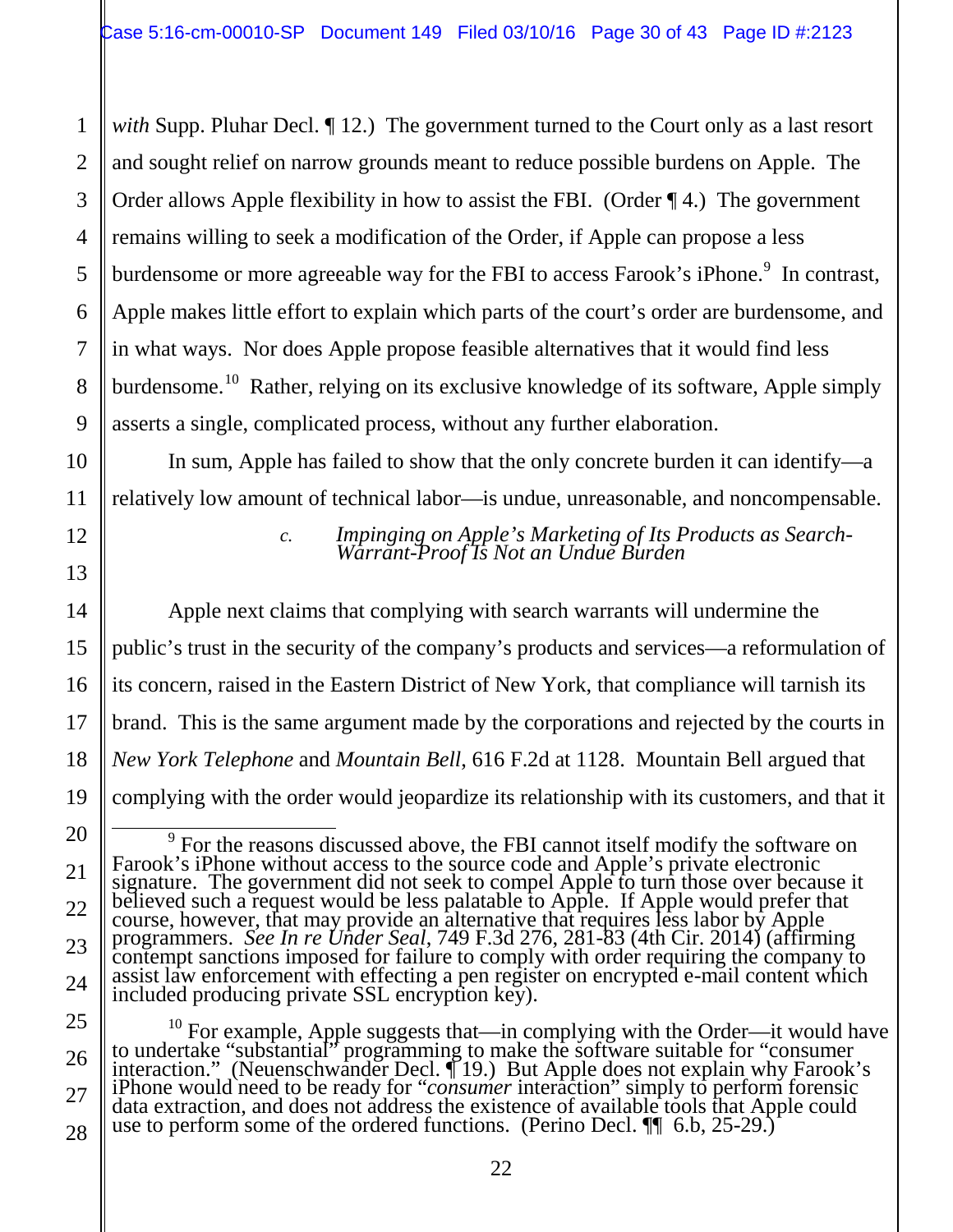could not continue to operate if the public perceived the company as an extension of law enforcement. (Wilkison Decl. Ex. 6 at 32-33.) Those arguments did not persuade those courts then, and they should not persuade this Court now. *Cf. Univ. of Pennsylvania v. E.E.O.C.*, 493 U.S. 182, 195-98 (1990) (rejecting university's argument that producing certain information to the government would have a "chilling effect," and declining to recognize a business-interest privilege for withholding the information).

Apple also argues that the Order is unduly burdensome because it is in Apple's "basic interests" to make the data on its phones as secure as possible.<sup>11</sup> (Opp. 23.) The company in *New York Telephone* similarly asserted in its Supreme Court merits briefing that "[p]rotection of this privacy [*i.e.*, "the privacy of communications"] is fundamental to the telephone business." 1977 WL 189311, at \*2. It added that its "principal basis" for opposing the order was "the danger of indiscriminate invasions of privacy." *Id.* at \*8. The Court rejected those arguments. 434 U.S. at 174. Moreover, programming software is not "offensive to" Apple generally, *New York Telephone*, 434 U.S. at 174, and here Apple's own customer has asked to have the phone unlocked. Nor will programming this particular software compromise the security of any Apple iPhone other than Farook's for reasons explained below. (*See infra* pp. 24-25.)

#### d. *Apple's Speculation that Third Parties Could Be Harmed in the Future if It Complies With the Order Does Not Establish an Undue Burden on Apple*

Apple speculates that if it submits to a lawful order to assist with a constitutional, warranted search of a consenting customer's phone in America, Apple will have no choice but to help totalitarian regimes suppress dissidents around the globe, and "hackers, criminals, and foreign agents" will have access to the data on millions of

 11 Apple insists that if this Court does not hold that it is a *per se* undue burden to compel a corporation to act against its business interests, a parade of horribles will ensue. (Opp. 26.) As noted above, this line of argument has been repeatedly rejected by the courts. Moreover, the Fourth Amendment, the proximity and necessity factors, and the courts' ultimate discretion provide ample protection against executive overreaching.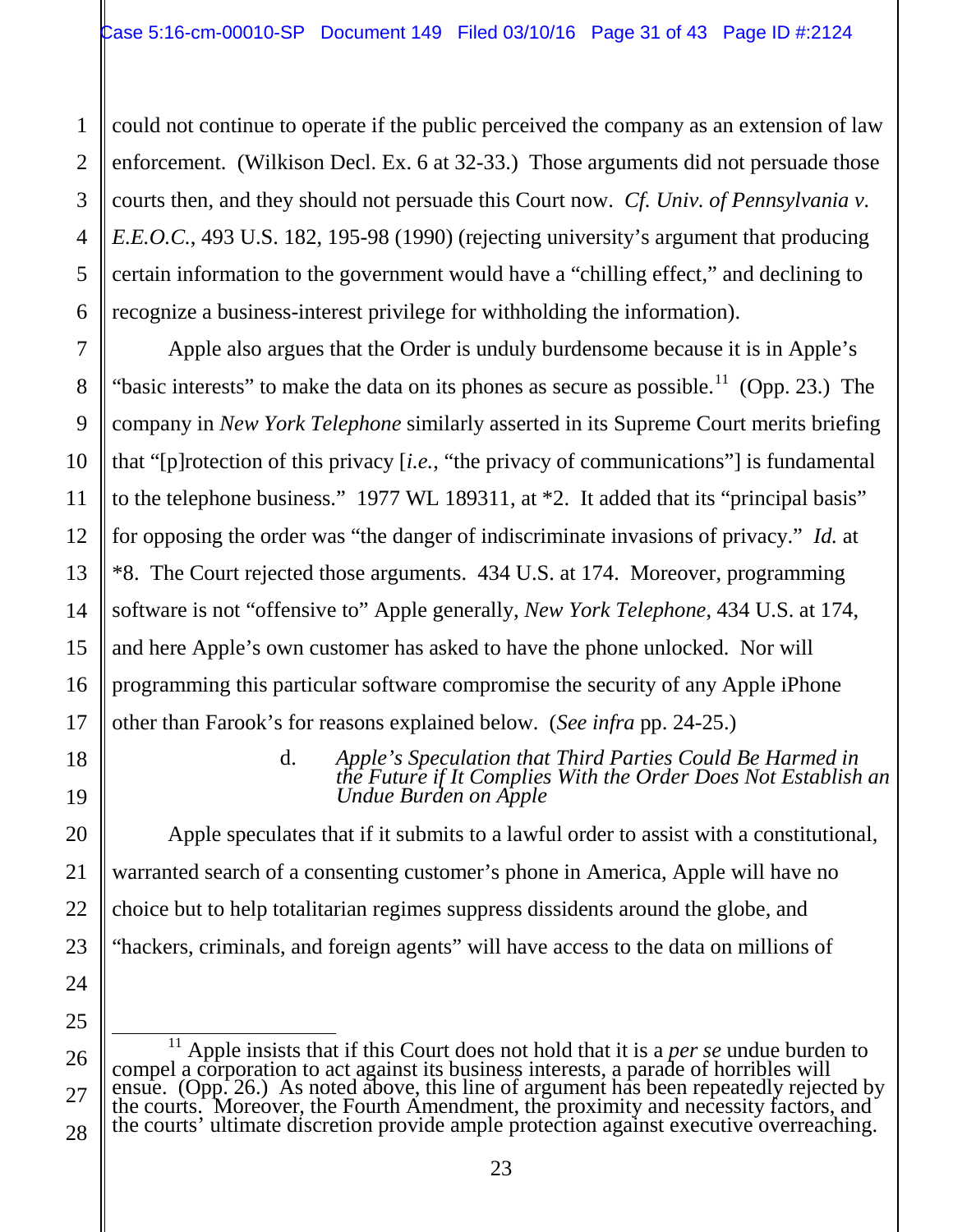iPhones. (Opp. 1-2, 28.) This putative public burden, Apple argues, is a basis to relieve it from the Order. Apple's fears are overblown for reasons both factual and legal.<sup>12</sup>

To begin with, many of the most compelling examples of cybercrime that Apple describes involve not breaches of physical-device security, but rather breaches of network security. That is the "the daily siege" of "hackers, cyber-criminals, and foreign agents" with which the government and victims contend. (Opp. 1.) Nothing in the Court's Order affects Apple's network security. Rather, the features at issue concern only access to a physical device. Thus, for the government even to benefit from the software set forth in the Order, it first had to recover Farook's iPhone itself. (Perino Decl. ¶¶ 6.c, 31-36.) That fact alone eliminates much of Apple's worry.

Next, contrary to Apple's stated fears, there is no reason to think that the code Apple writes in compliance with the Order will ever leave Apple's possession. Nothing in the Order requires Apple to provide that code to the government or to explain to the government how it works. And Apple has shown it is amply capable of protecting code that could compromise its security. For example, Apple currently protects (1) the source code to iOS and other core Apple software and (2) Apple's electronic signature, which as described above allows software to be run on Apple hardware. (Hanna Decl. Ex. DD at 62-64 (code and signature are "the most confidential trade secrets [Apple] has").) *Those* —which the government has *not* requested—are the keys to the kingdom. If Apple can guard them, it can guard this.

<sup>12</sup> Apple speculates that there is no law-enforcement benefit to removing barriers<br>to unlocking an iPhone because criminals and terrorists will encrypt their data in other<br>ways. (Opp. 25.) If this reasoning were correct, useful *today* for gathering evidence related to the terrorist mass-murder in San Bernardino.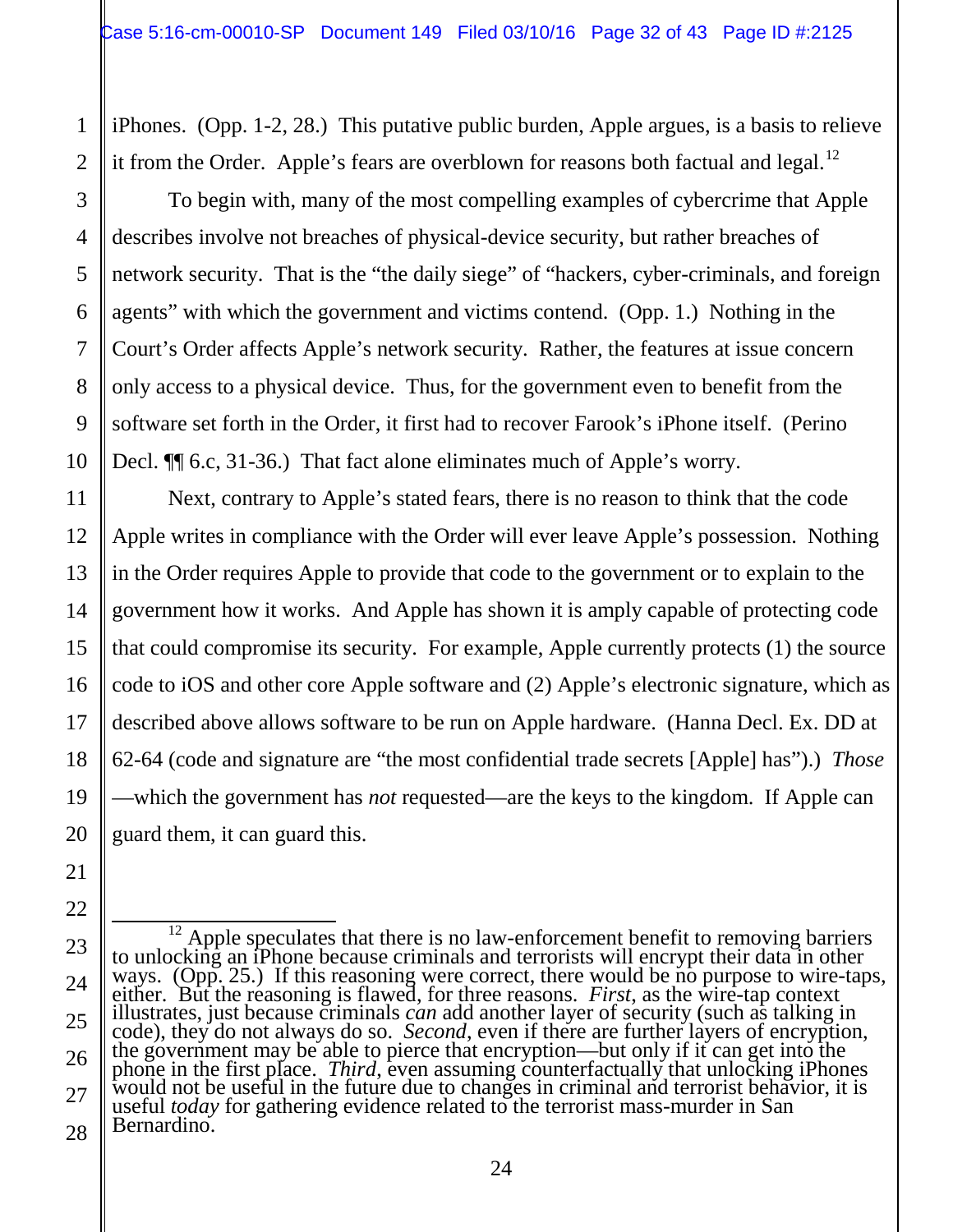Even if "criminals, terrorists, and hackers" somehow infiltrated Apple and stole the software necessary to unlock Farook's iPhone (Opp. 25), the *only* thing that software could be used to do is unlock Farook's iPhone. (Perino Decl. ¶¶ 6.a, 18-24.) Far from being a master key, the software simply disarms a booby trap affixed to one door: Farook's. The software "will be coded by Apple with a unique identifier of the phone so that the [software] would only load and execute on the SUBJECT DEVICE [*i.e.*, Farook's iPhone]." (Order ¶ 3.) This phone-specific limitation was not dreamed up by the government, but instead employs Apple's well-publicized security paradigm. A "unique ID (ECID)" associated with each physical iPhone is incorporated into the phone's operating system. (Perino Decl. ¶ 20; Hanna Decl. Ex. K at 6.) "Adding the ECID 'personalizes' the authorization for the requesting device." (*Id*.) Apple has designed its phones so that every operating system must pair with the phone's ECID. (Perino Decl. ¶¶ 18-24; Hanna Decl. Ex. K at 6 (describing how the Apple server "adds the ECID" before it "signs" the iOS to be used for the upgrade).) The operating system and ECID must correspond for the operating system to work. The ordered software would rely upon the same limitation.

Apple implies that the code could be modified to run on other phones, but a second Apple security layer prevents that from happening: Apple devices will only run software that is electronically "signed" by Apple. (Hanna Decl. Ex. K at 6 ("only Applesigned code can be installed on a device").) "Signing" the software described in the Order will not release Apple's signature to the government or anyone else—Apple signs *all* publicly available iOS software, but that does not disclose the signature itself. (Perino Decl. ¶¶ 9, 13-17, 24, 28.) And if the code were modified to run on a phone with a different ECID, it would lack a valid digital signature. Without that signature, the code would not run at all on *any* iOS phone with intact security. (*Id.*) Thus, it is simply not plausible that Apple's complying with the Order would cripple iPhone security.

Similarly misleading is Apple's argument that the Order will force Apple to provide access to data to foreign governments. As a legal matter, the Order does not—

1

2

3

4

5

6

7

8

9

10

11

12

13

14

15

16

17

18

19

20

21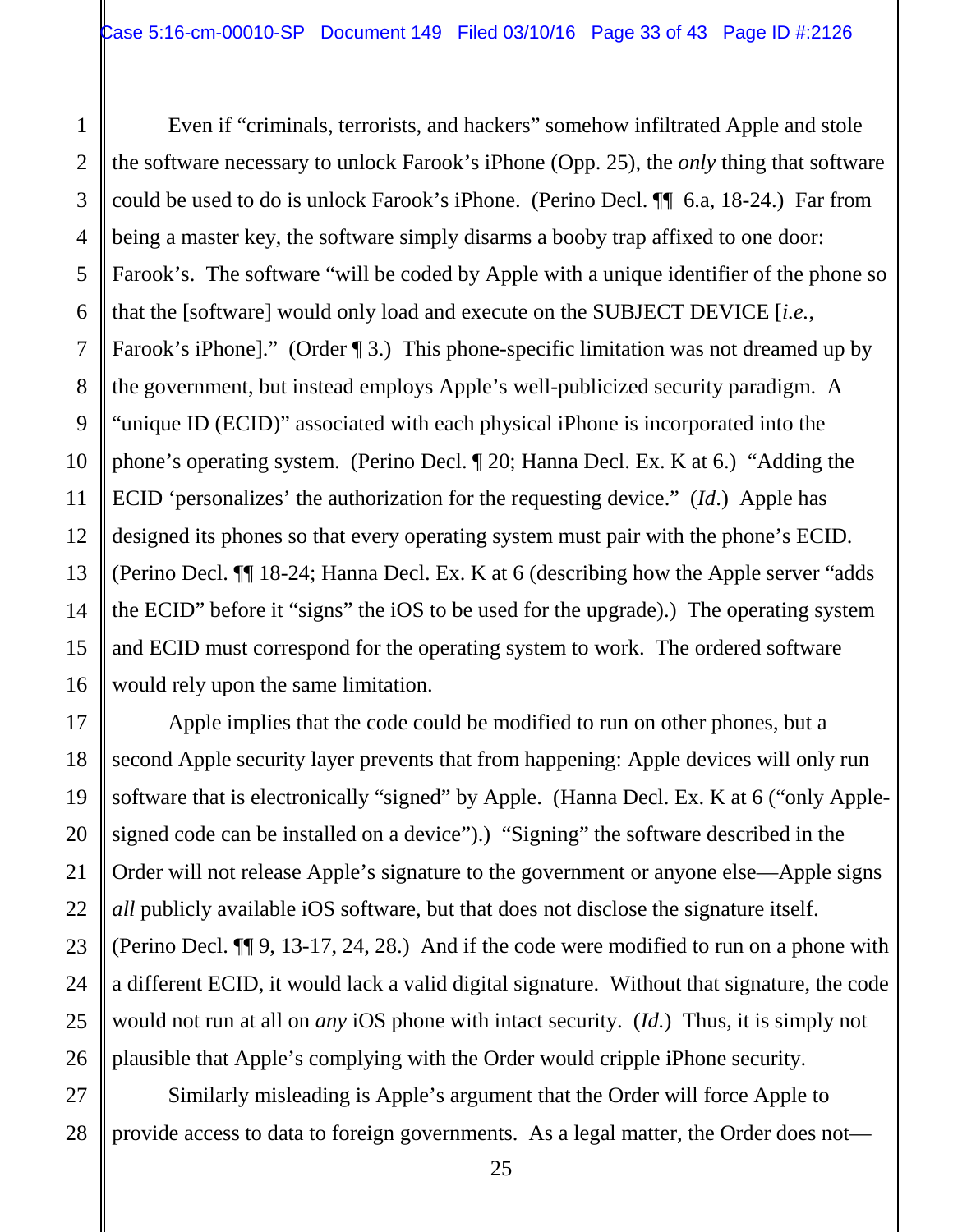*could not*—compel Apple to follow or disregard the laws of foreign countries. The pressure of foreign law on Apple flows from its decision to do business in foreign countries, not from the Order. Apple suggests that, as a practical matter, it will cease to resist foreign governments' efforts to obtain information on iPhone users if this Court rules against it. It offers no evidence for this proposition, and the evidence in the public record raises questions whether it is even resisting foreign governments now. For example, according to Apple's own data, China demanded information from Apple regarding over *4,000* iPhones in the first half of 2015, and Apple produced data 74% of the time. (Wilkison Decl. Ex. 8 at 3.) Apple appears to have made special accommodations in China as well: for example, moving Chinese user data to Chinese government servers, and installing a different WiFi protocol for Chinese iPhones. (*See* Wilkison Decl. Ex. 9 (reporting that in August 2014, Apple moved Chinese users' iCloud data onto state-owned servers); Ex. 10 (reporting that Apple produced a modified iPhone for sale in mainland China that used a "WAPI" WiFi standard as required by the Chinese government); Ex. 11 (reporting Apple was the first Western company to have its products use WAPI and "[t]hus, [Apple] is presumably sharing confidential information with the [Chinese] government").) Such accommodations provide Apple with access to a huge, and growing, market. (Wilkison Decl. Ex. 12.) This Court's Order changes neither the carrots nor the sticks that foreign governments can use on Apple. Thus, it does not follow that if America forgoes Apple's assistance in this terrorism investigation, Apple will refuse to comply with the demands of foreign governments. Nor does it follow that if the Court stands by its Order, Apple must yield to foreign demands, made in different circumstances without the safeguards of American law.

Lawful process in America cannot be confined by potential lawless oppression elsewhere merely because a corporation chooses to manufacture and market its products globally, without regard to its host countries' legal regimes. Apple identifies no case holding that such a "burden" is cognizable under the AWA. The concerns Apple raises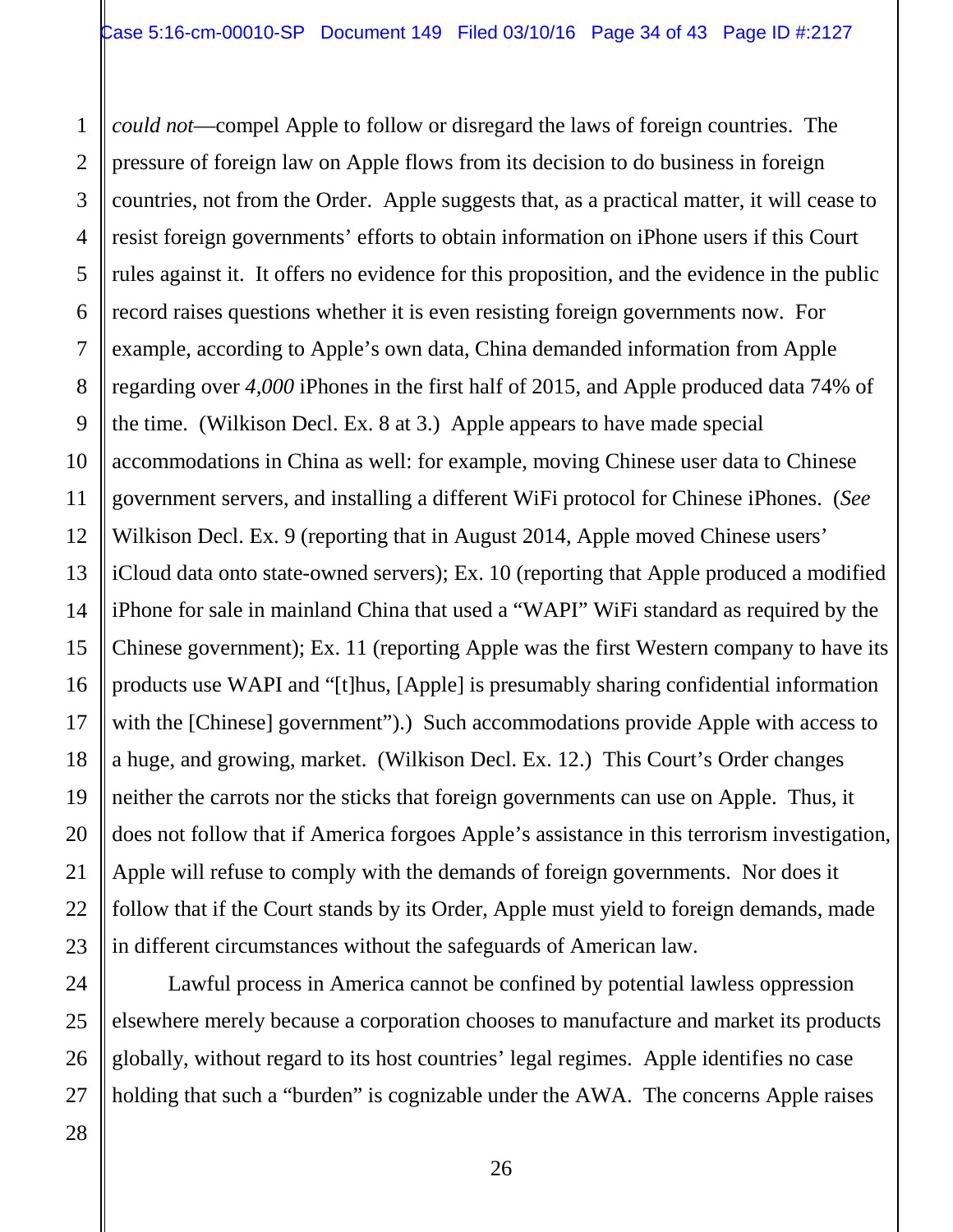are unproven, and in any event would not be an unreasonable burden on Apple created by the Order, but an inevitable consequence of Apple's own business decisions.

e. *Cumulative Future Compliance Costs Should Not Be Considered and Are, In Any Event, Compensable*

Next, Apple argues that the Order is unduly burdensome because, if it complies here, it is likely to face other AWA orders in the future. By accumulating its hypothetical future burdens, Apple suggests that because so much criminal evidence is hidden on its warrant-proof iPhones, it should not be compelled to assist in gathering evidence related to the terrorist attack in San Bernardino. (Opp. 26.) Apple is wrong.

To begin with, Apple has identified no precedent for considering possible prospective burdens as a basis for withholding a narrow AWA order now. Neither the Supreme Court in *New York Telephone* nor the Ninth Circuit in *Mountain Bell* considered prospective cumulative costs, even though "it [was] plain, given the Company's policy of refusing to render voluntary assistance in installing pen registers and the Government's determination to continue to utilize them, that the Company will be subjected to similar orders in the future." *New York Telephone*, 434 U.S. at 165 n.6. Instead, those courts looked only at the costs associated with the particular order. *Id.* at 174; *Mountain Bell*, 616 F.2d at 1133. This follows logically from the individualized, fact-intensive nature of the AWA inquiry. Apple's future costs—which can be compensated in future cases—are mere guesswork, especially since, without knowing the facts, there is no way to predict how the courts in hypothetical future cases will weigh the three *New York Telephone* factors.<sup>13</sup>

Moreover, Apple has proven itself more than able to comply with a large volume of law-enforcement requests. Apple has a dedicated team for doing so (Olle Decl. ¶ 2), and it has published guidelines on how legal process will be handled (Wilkison Decl. Ex.

 $\frac{13}{13}$  Apple is reportedly already working to re-design the iPhone to preclude compliance with any similar future court orders, which is another reason to question its claimed cumulative costs *and* its assertion that coding is an undue burden for the company. (Wilkison Decl. Ex. 14.)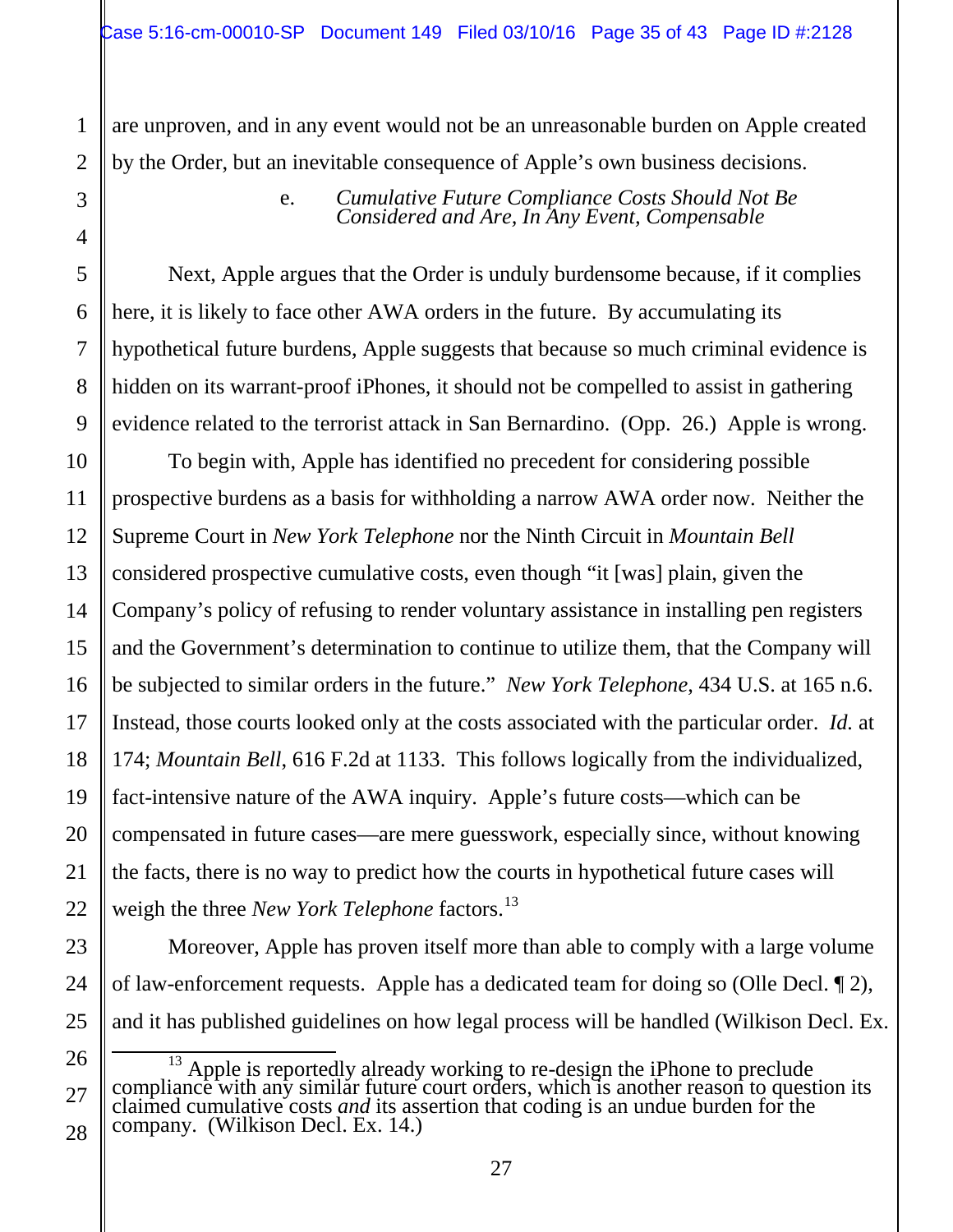13). In the first half of 2015 alone, Apple handled 27,000 "device requests"—often covering multiple devices—and provided data approximately 60% of the time. (Wilkison Decl. Ex. 8 at 3-4.) If Apple can provide data from thousands of iPhones and Apple users to China and other countries, it can comply with the AWA in America. (*Id.*) This is not speculation because, in fact, Apple complied for years with American court orders to extract data from passcode-locked iPhones, dedicating infrastructure and personnel in order to do so. (Wilkison Decl. Ex. 14 at 2-3; *id.* Ex. 16 at 3 n.3; Hanna Decl. Ex. DD at 56.) It never objected or sought compensation. (*Compare* Olle Decl. ¶ 13, *with* Hanna Decl. Ex. DD 58 ("[W]e've never required compensation.").) Apple can handle, and has handled, this burden.<sup>14</sup>

In sum, the only concrete, cognizable burdens Apple can identify are reasonable, not undue, and the remaining burdens are speculative and unrecognized by precedent.

1

2

3

4

5

6

7

8

9

10

11

12

13

14

15

16

17

18

19

20

21

*3. Apple's Assistance Is Necessary*

Without Apple's assistance, the government cannot carry out the search of Farook's iPhone authorized by the search warrant. Apple has ensured that its assistance is necessary by requiring its electronic signature to run any program on the iPhone. Even if the Court ordered Apple to provide the government with Apple's cryptographic keys and source code, Apple itself has implied that the government could not disable the requisite features because it "would have insufficient knowledge of Apple's software and design protocols to be effective." (Neuenschwander Decl. ¶ 23.)

22 23 24 25 26 27 28 <sup>14</sup> Apple also complains of having "to testify about this back door as a government witnesses at trial." (Opp. 26). "The giving of testimony and the attendance upon court or grand jury in order to testify are public duti jurisdiction of the government is bound to perform upon being properly summoned." *Blair v. United States*, 250 U.S. 279, 281 (1919). Moreover, Apple makes no attempt to quantify such costs, instead relying on the implication that the crown jewels of its intellectual property would be released to the world in court. Experience suggests that this is more of a fear than a reality. During the years when Apple followed court orders to extract data from passcode-locked iPhones, the vast majority of affiliated criminal cases were resolved without any need for Apple to testify. (Hanna Decl. Ex. DD 24-25.) Moreover, as Apple conceded, in cases in which testimony from an Apple representative was necessary, no intellectual property was lost. (*Id.* 25.)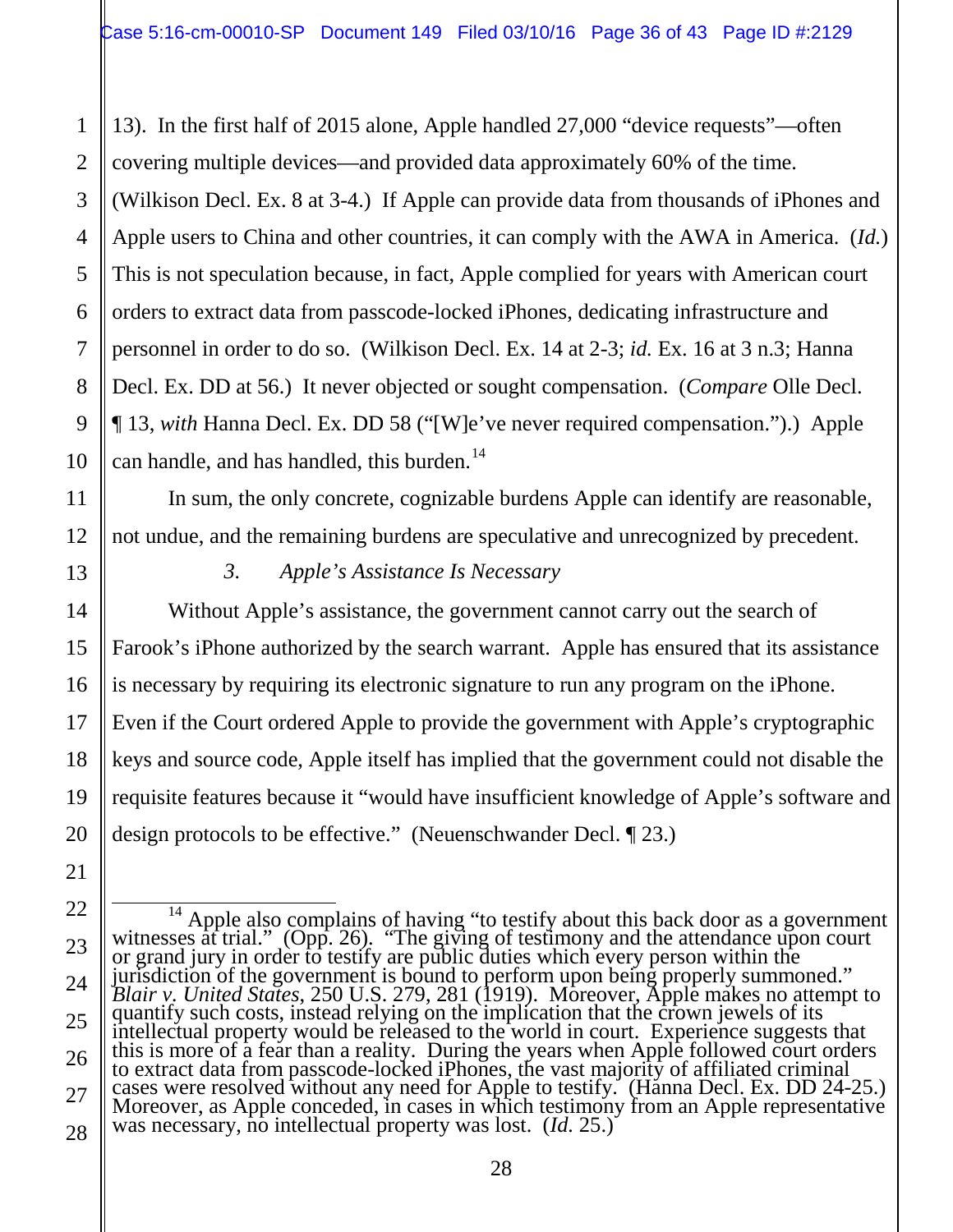Rather than acknowledge this point, Apple instead blames the San Bernardino County Department of Public Health and the FBI. Apple argues that the FBI could have gained access to some of the information via a forced backup to Farook's iCloud account, but since the FBI changed the iCloud password to gain quick access to what was stored in previous backups in the immediate aftermath of the San Bernardino shooting, this path was blocked. (Opp. 11.) That is both untrue and irrelevant.

For several reasons, a forced iCloud backup would not have been successful even if the password had remained unchanged. Farook's iPhone was found powered off. (Supp. Pluhar Decl. ¶ 2.) Subsequent testing has revealed that once powered off, an iPhone will not back itself up to an iCloud account unless and until it has been unlocked at least once by use of the passcode. (Perino Decl. ¶¶ 6.d, 37-39.) Moreover, the evidence on Farook's iCloud account suggests that he had already changed his iCloud password himself on October 22, 2015—shortly after the last backup—and that the autobackup feature was disabled. (Pluhar Decl. ¶ 8; Supp. Pluhar Decl. ¶ 9.) A forced backup of Farook's iPhone was never going to be successful, and the decision to obtain whatever iCloud evidence was immediately available via the password change was the reasoned decision of experienced FBI agents investigating a deadly terrorist conspiracy.

Moreover, even if—contrary to how Apple built and designed it—Farook's iPhone could have been forced to sync to Apple's iCloud network, that would not be an adequate substitute to unlocking and searching the phone itself. Both the FBI's testing and Apple's security documentation show that entire categories of evidence—including device-level data such as the "keyboard cache" (which records recent keystrokes) reside only on the iPhone and not on an iCloud backup, and that some of the backup data would still have been encrypted. (Supp. Pluhar Decl. ¶ 10.) But that data remains on the iPhone. Thus, even with a full set of backups, the government still would have needed to search the phone itself in order to leave no stone unturned in this important investigation.

Most importantly, even assuming counterfactually that something could have been recovered through a forced iCloud backup, there have been no backups since October 19,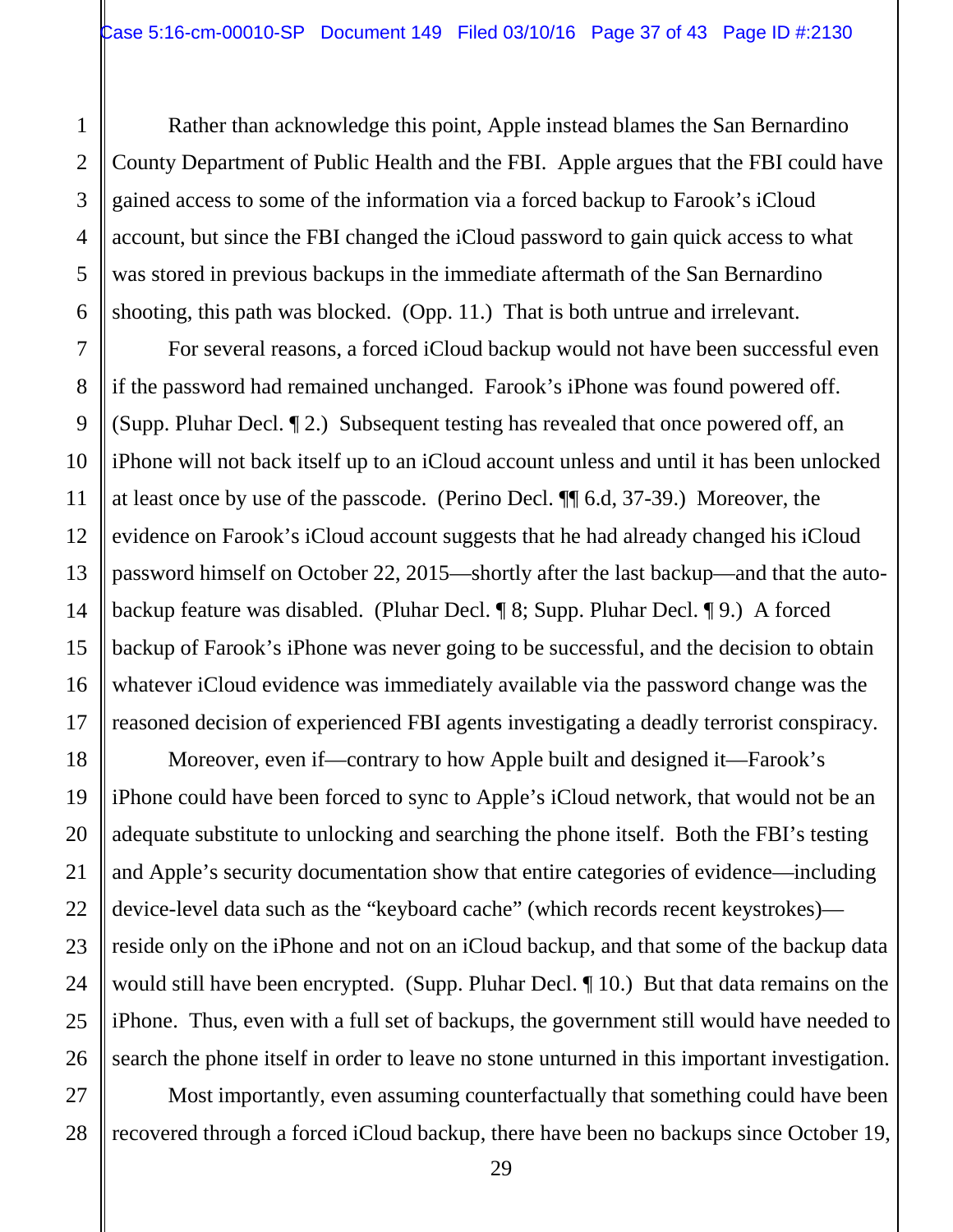2015, and Apple concedes there is no way to force a backup now. Thus, the only way to recover *any* subsequent data—whether subject to backup or otherwise—is to unlock Farook's iPhone. And for the FBI to do that, Apple must remove the barriers it put on that phone.

Apple insists that under *New York Telephone*, the government must show "there is no conceivable way" to search Farook's iPhone without Apple's assistance, and contends that the government has not borne this burden. (Opp. 30); 434 U.S. at 174. Apple's quoting of *New York Telephone* lacks context. There, the FBI could install the pen register on its own—just not in an "inconspicuous" location. *Id.* at 161. Moreover, there is no indication that the FBI first enlisted the entire federal government in search of investigative alternatives. *Id.* at 175 ("The FBI . . . was unable to find a location where *it* could install its own pen registers without tipping off the targets of the investigation." (emphasis added)). The broader reasoning of *New York Telephone* further refutes an absolute necessity standard: the Court expressly relied upon the "necessary *or appropriate*" language in the All Writs Act. *Id.* at 172-74. Regardless, even if absolute necessity were required, the undisputed evidence is that the FBI cannot unlock Farook's phone without Apple's assistance. (Wilkison Decl. Ex. 16 at 2-3; Pluhar Decl. ¶ 9.)

The "definite and concrete" facts of *this* case—as opposed to the "hypothetical or abstract" future scenarios conjured up by Apple, *see Corsi*, 326 U.S. at 93—amply support the Court's Order. Apple deliberately established a security paradigm that keeps Apple intimately connected to its iPhones. This same paradigm makes Apple's assistance necessary for executing the lawful warrant to search Farook's iPhone. Such assistance imposes a burden that is not unreasonable, particularly for a company of Apple's wealth, size, and technical prowess. The Order does no more than require Apple to unknot some of the tangle it has made, so that the court-authorized investigation into Farook's iPhone can proceed.

\* \* \*

1

2

3

4

5

6

7

8

9

10

11

12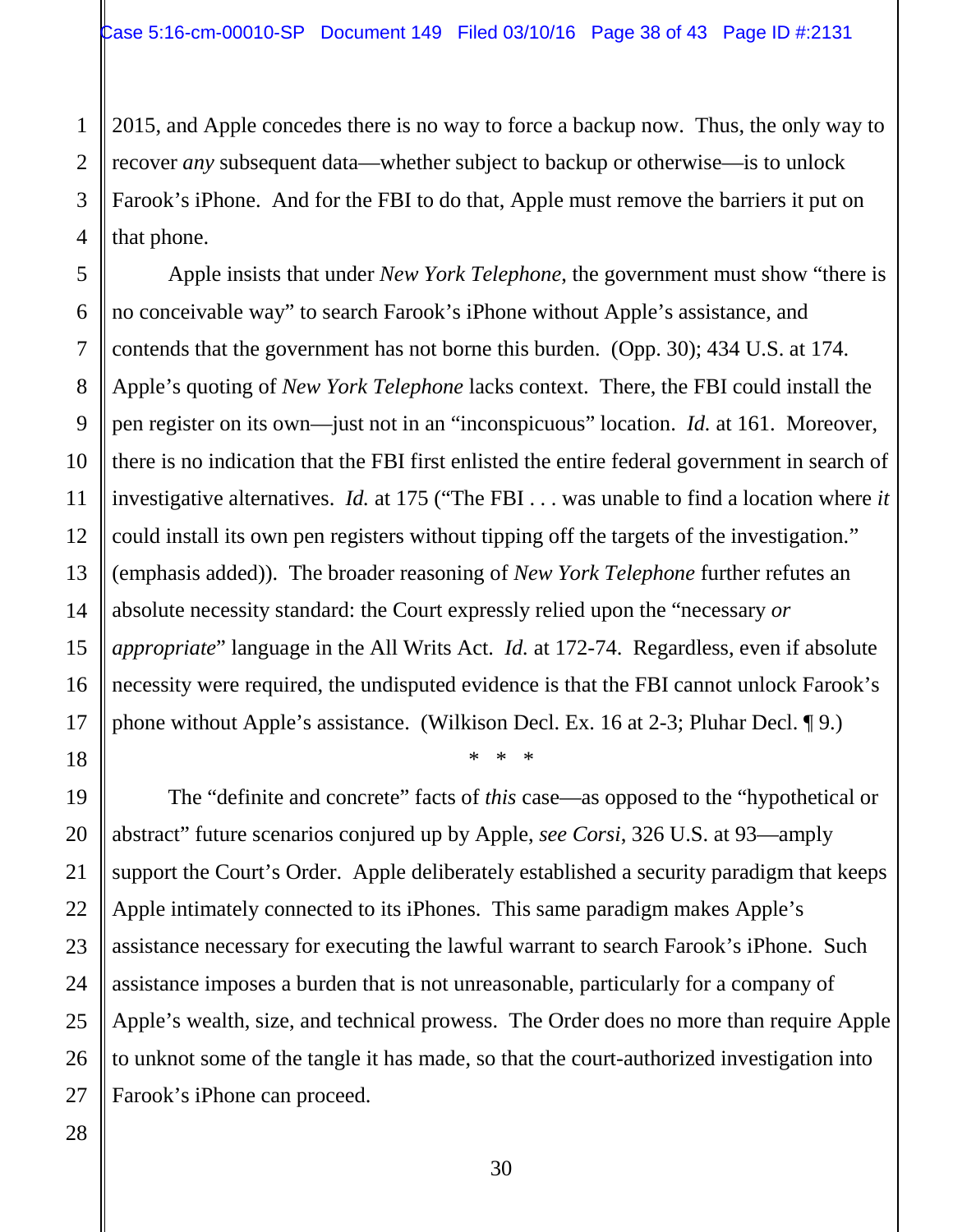#### **D. The Order Does Not Implicate, Let Alone Violate, the First and Fifth Amendments**

Apple begins its Opposition by insisting that the issues in this case should be left to Congress (Opp. 9), and ends by insisting that the Constitution takes those issues off the table (Opp. 32-34). Not so. The Order is constitutional, notwithstanding Apple's assertion of corporate speech rights and *Lochner*-era substantive due process. 15

> *1. Incidentally Requiring a Corporation to Add Functional Source Code to a Commercial Product Does Not Violate the First Amendment*

Apple asserts that functional source code in a corporation's commercial product is core protected speech, such that asking it to modify that software on one device—to permit the execution of a lawful warrant—is compelled speech in violation of the First Amendment. This claim "trivializes the freedom protected in *Barnette* and *Wooley.*"16 *See Rumsfeld v. Forum for Acad. & Institutional Rights, Inc.*, 547 U.S. 47, 62 (2006).

Before reaching the specifics of Apple's claim, it is important to start with a threshold observation: the "essential operations" of the American legal system rest upon people sometimes having to say things that they would rather not say—such as when a witness is subpoenaed and sworn to speak the whole truth and nothing but the truth. *West Virginia Bd. of Ed. v. Barnette*, 319 U.S. 624, 645 (1943) (Murphy, J., concurring) (compelled speech doctrine inapplicable to "essential operations of government" such "as in the case of compulsion to give evidence in court"); *see also Murphy v. Waterfront* 

<sup>&</sup>lt;sup>15</sup> The search of a smartphone *does* implicate the Fourth Amendment, *see Riley*, 134 S. Ct. at 2484, but the government has doubly satisfied the Fourth Amendment by obtaining (1) a warrant, *id.*, and (2) the consent of the phone's owner. Moreover, Apple cannot assert any privacy interests of the phone's deceased user, the terrorist Farook.<br>See Simmons v. United States, 390 U.S. 377, 389 (1968) ("[R]ights assured by the Fourth<br>Amendment are personal rights, and that they m only at the instance of one whose own protection was infringed by the search.").

<sup>&</sup>lt;sup>16</sup> Apple rightly does not attempt to claim standing to assert the First Amendment rights of iPhone users whose phones are not being searched. To the extent *amici* raise such arguments, they are untethered to the issues actually before the Court and, in any event, foreclosed by the Supreme Court's ruling in *Zurcher v. Stanford Daily*, 436 U.S. 547, 563-65 (1978), rejecting a newspaper's c its speech rights because it would "resort to self-censorship to conceal its possession of information of potential interest to the police."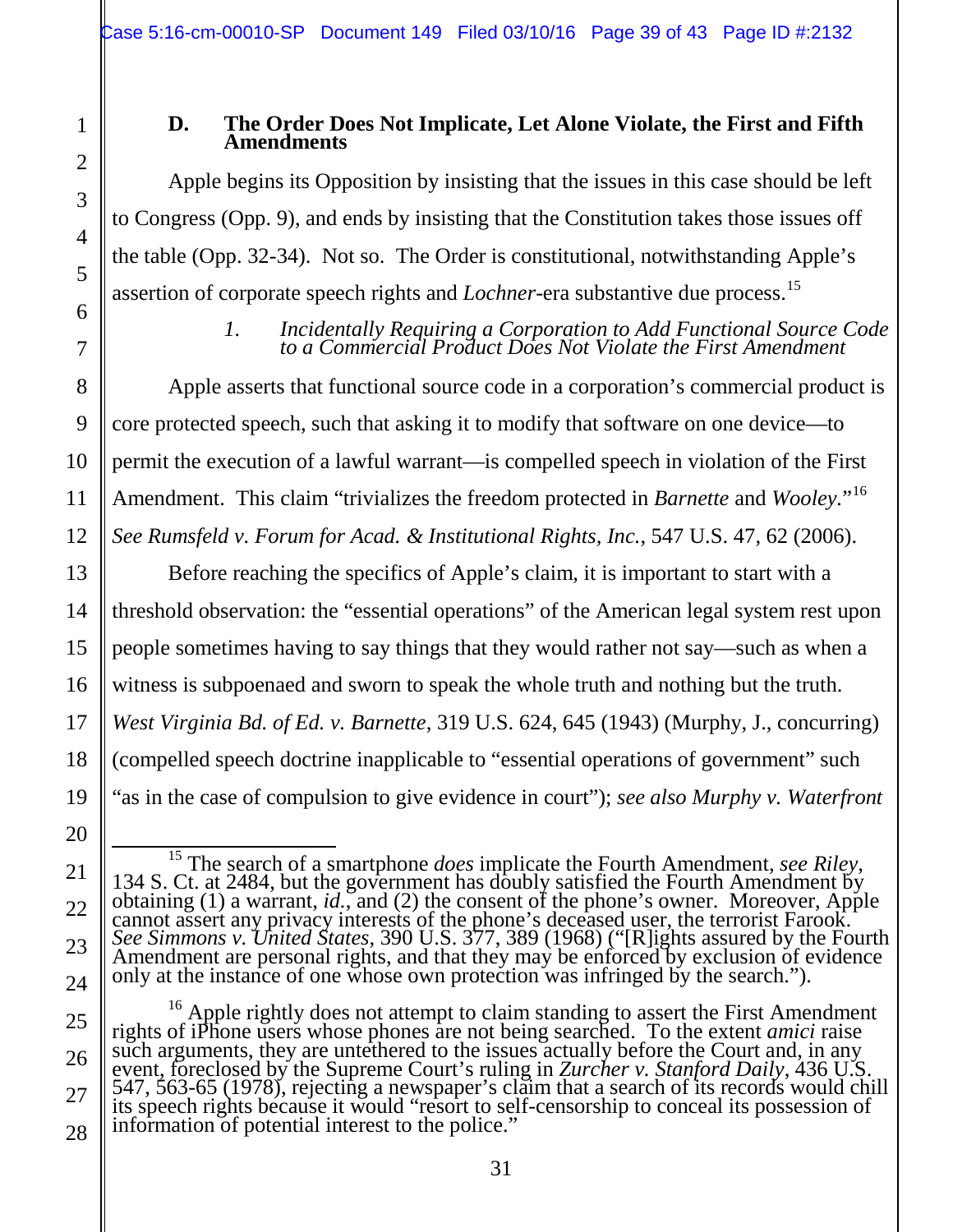*Comm'n of New York Harbor*, 378 U.S. 52, 93-94 (1964) ("Among the necessary and most important of the powers of . . . the Federal Government to assure the effective functioning of government in an ordered society is the broad power to compel residents to testify in court or before grand juries or agencies."), *abrogated on other grounds by United States v. Balsys*, 524 U.S. 666 (1998). This form of "compelled speech" runs throughout both the criminal and civil justice systems, from grand jury and trial subpoenas to interrogatories and depositions. *See, e.g.*, Apple Inc.'s Motion to Compel in *Apple Inc. v. Samsung Electronics*, Docket No. 467 in Case No. 11–cv–1846–LHK, at 11 (N.D. Cal. Dec. 8, 2011) (Apple's seeking court order compelling Samsung to produce source code to facilitate its compelled deposition of witnesses about that source code). If the First Amendment swept as broadly as Apple suggests, there would be no need, for example, for the Fifth Amendment's privilege against self-incrimination.

Apple's claim is particularly weak because it does not involve a person being compelled to speak publicly, but a for-profit corporation being asked to modify commercial software that will be seen only by Apple. There is reason to doubt that functional programming is even entitled to traditional speech protections. *See, e.g.*, *Universal City Studios, Inc. v. Corley*, 273 F.3d 429, 454 (2d Cir. 2001) (recognizing that source code's "functional capability is not speech within the meaning of the First Amendment"). "[T]hat [programming] occurs at some level through expression does not elevate all such conduct to the highest levels of First Amendment protection. Doing so would turn centuries of our law and legal tradition on its head, eviscerating the carefully crafted balance between free speech and permissible government regulation." *United States v. Elcom Ltd.*, 203 F. Supp. 2d 1111, 1128-29 (N.D. Cal. 2002).

To the extent Apple's software includes expressive elements—such as variable names and comments—the Order permits Apple to express whatever it wants, so long as the software functions. *Cf. Karn v. United States Department of State*, 925 F. Supp. 1, 9- 10 (D.D.C. 1996) (assuming, without deciding, that source code was speech because it had English comments interspersed). Indeed, the Order's "broad requirements" do "not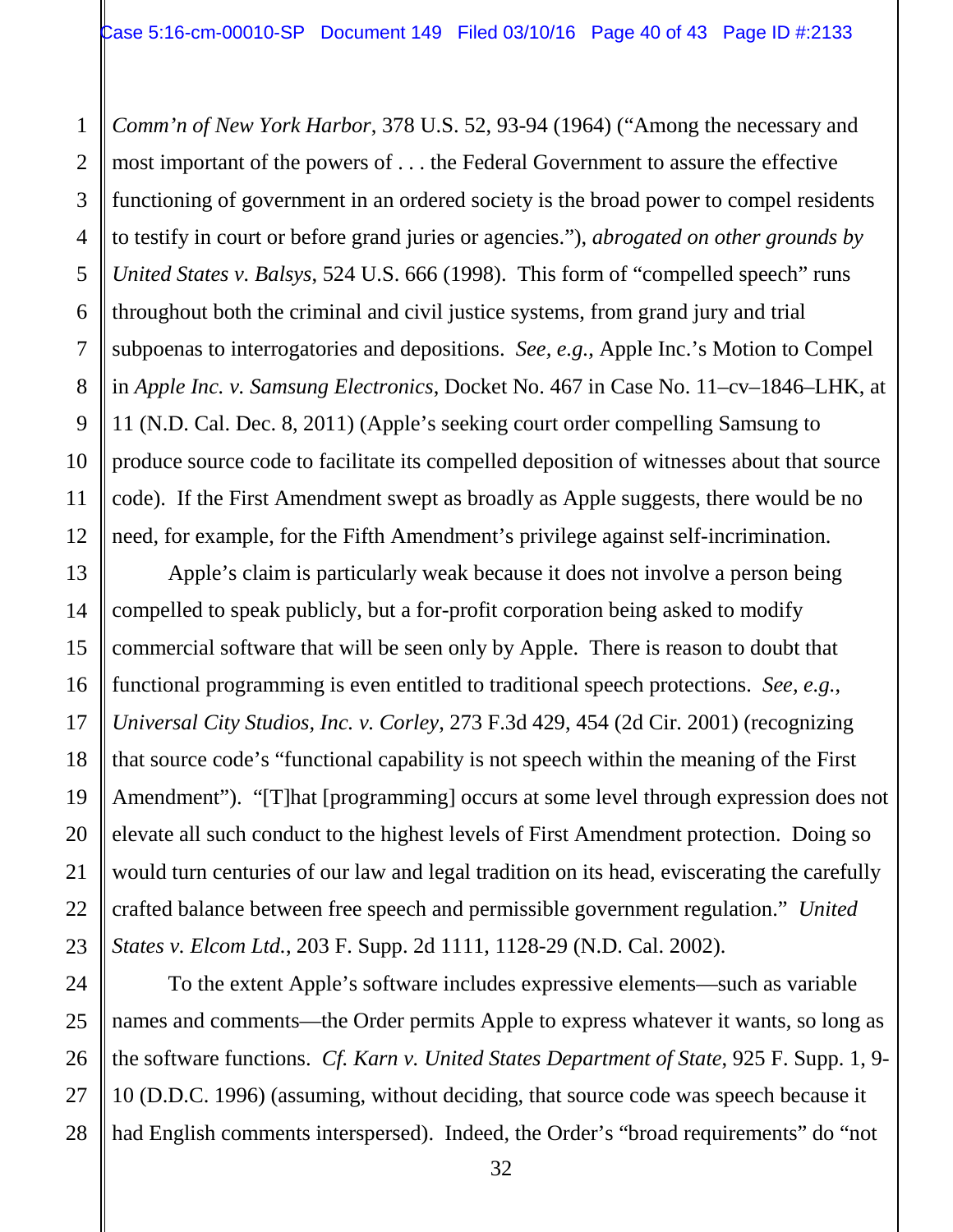dictate any specific message," but leave it open to Apple to decide how to develop the code. *See Envtl. Def. Ctr., Inc. v. U.S. E.P.A.*, 344 F.3d 832, 849-51 (9th Cir. 2003). And even assuming, *arguendo*, that the Order compels speech-like programming, there is no audience: Apple's code will be developed in the utmost secrecy and will never be seen outside the corporation. *Cf. Full Value Advisors, LLC v. S.E.C.*, 633 F.3d 1101, 1108-09 (D.C. Cir. 2011) ("constitutional concerns" with compelled public speech are not triggered when government commission "is [the] only audience"); *United States v. Sindel*, 53 F.3d 874, 878 (8th Cir. 1995) (lesser concern where compelled speech lacks "public dissemination"). This stands in stark contrast to the cases cited by Apple, in which software creators were forbidden from publicly sharing what they had written. For all of these reasons, the Order simply does not compel speech.

At most, the Order compels conduct—namely, the removal of barriers from Farook's iPhone—with an incidental effect on "speech" (*i.e.*, programming). That does not amount to a First Amendment violation for the reasons explained by the Supreme Court in *Rumsfeld*, which rejected a First Amendment challenge to the requirement that law schools host and promote military recruitment even if the schools objected to military policy. Like in *Rumsfeld*, "[t]he compelled speech . . . is plainly incidental to the [Order's] regulation of conduct." 547 U.S. at 62. The Order simply requires Apple to remove barriers from Farook's phone. That is conduct, not speech. As the Supreme Court explained, "Congress, for example, can prohibit employers from discriminating in hiring on the basis of race. The fact that this will require an employer to take down a sign reading 'White Applicants Only' hardly means that the law should be analyzed as one regulating the employer's speech rather than conduct." *Id.*

Further, how Apple's software is engineered "is not inherently expressive." *Id.* at 64. Code determining how many retries a user is permitted before the data on an iPhone is permanently lost "lack[s] the expressive quality of a parade, a newsletter, or the editorial page of a newspaper." *Id.* As in *Rumsfeld*, any expressive dimension to Apple's compliance with the Order arises "only because [Apple] accompanied [its]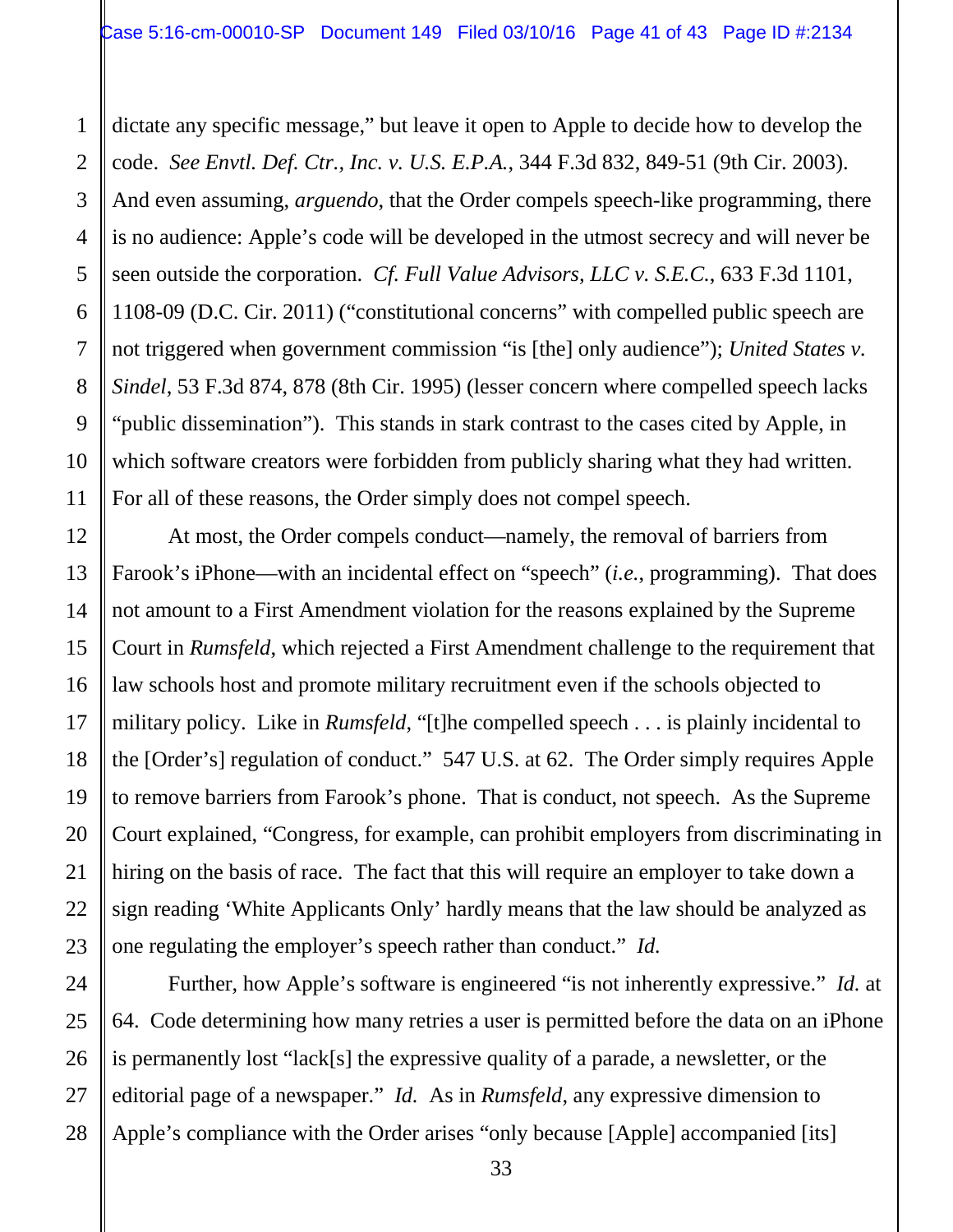conduct with speech explaining it." *Id.* at 66. Presumably, Apple will respond that if it modifies Farook's iPhone to allow the government access to the phone, it "could be viewed as sending the message that [it] see[s] nothing wrong with [such access], when [it] do[es]." *Id.* at 64-65. But the Supreme Court derided that argument in *Rumsfeld*, explaining that "[n]othing about recruiting suggests that law schools agree with any speech by recruiters, and nothing in the Solomon Amendment restricts what the law schools may say about the military's policies." *Id.* at 65. So too here. And just as in *Rumsfeld*, the public "can appreciate the difference between speech [Apple] sponsors" and code Apple develops "because [it is] legally required to do so." *Id.* It is extremely unlikely that anyone could understand Apple to be expressing a message of hostility to "data security and the privacy of citizens" (Opp. 33), "given both the nature of [Apple's] activity and the factual context and environment in which it was undertaken." *Jacobs v. Clark Cty. Sch. Dist.*, 526 F.3d 419, 438 (9th Cir. 2008).

Even if, despite the above, the Order placed some burden on Apple's ability to market itself as hostile to government searches, that would not establish a First Amendment violation because the Order "promotes a substantial government interest that would [otherwise] be achieved less effectively." *Rumsfeld*, 547 U.S. at 67. There is no question that searching a terrorist's phone—for which a neutral magistrate has found probable cause—is a compelling government interest. *See Branzburg v. Hayes*, 408 U.S. 665, 700 (1972) (recognizing that "the investigation of a crime" and "securing the safety" of citizens are "fundamental" interests for First Amendment purposes). As set forth above, the FBI cannot search Farook's iPhone without Apple's assistance, and Apple has offered no less speech-burdensome manner for providing that assistance.

For all of these reasons, Apple's First Amendment claim must fail.

*2. There Is No Due Process Right Not to Develop Source Code*

Apple lastly asserts that the Order violates its Fifth Amendment right to due process. Apple is currently availing itself of the considerable process our legal system provides, and it is ludicrous to describe the government's actions here as "arbitrary."

1

2

3

4

5

6

7

8

9

10

11

12

13

14

15

16

17

18

19

20

21

22

23